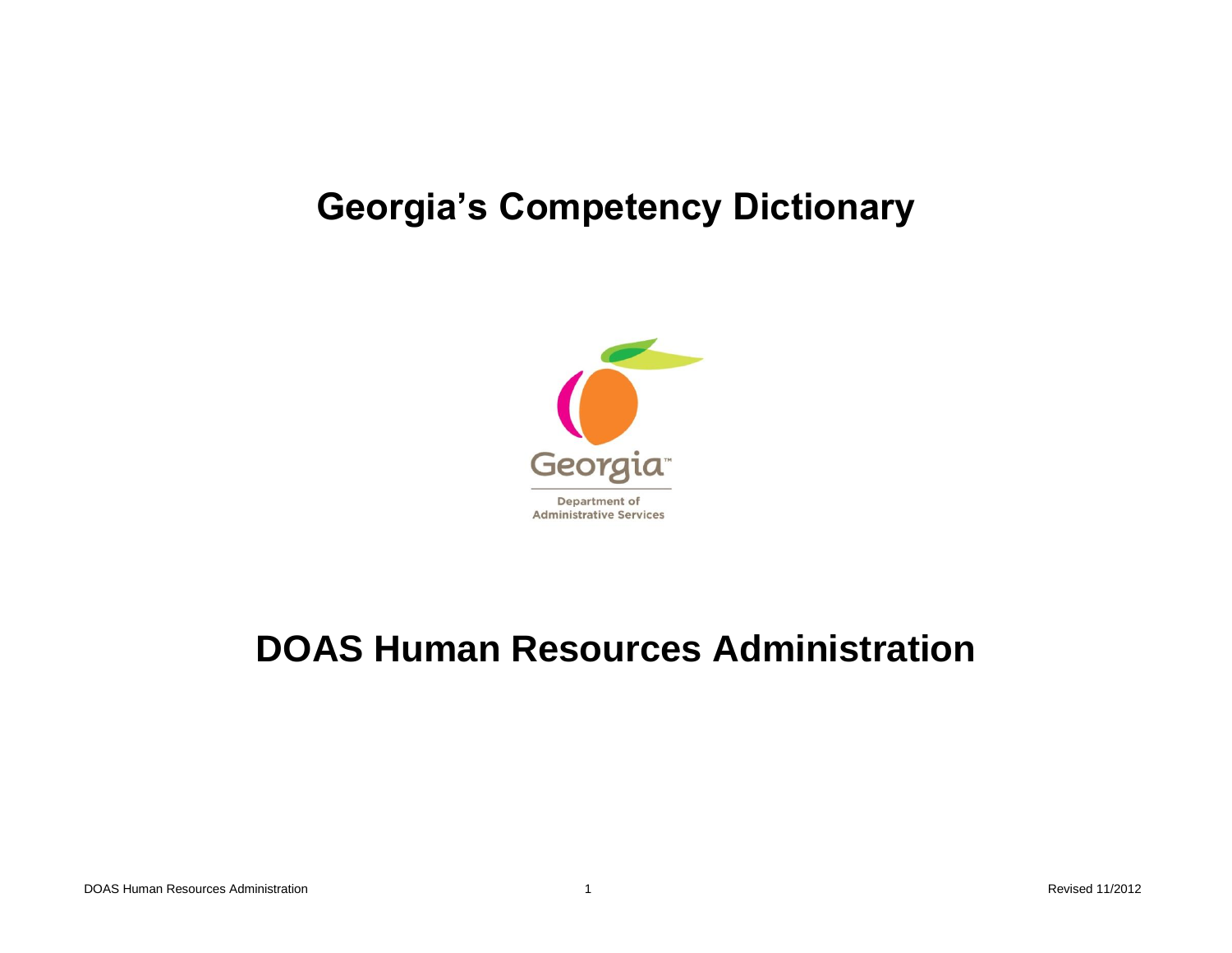#### **Overview**

Georgia performance management process focuses on "what" the employee does – objectives and job responsibilities – as well as "how" the employee does it – competencies.

Competencies are attributes, knowledge, skills, abilities, and other characteristics that contribute to individual success in the organization; they focus on "how" things get done. Competencies help drive individual and organizational performance.

As part of the performance management process all employees are evaluated on five core competencies: Customer Service, Teamwork and Cooperation, Accountability, Results Orientation, and Judgment & Decision making. These have been identified as critical to the State as a whole. In addition, people managers (those who supervise others) will be evaluated on two additional leadership competencies: Talent Management and Transformers of Government.

If needed, there are eleven additional competencies that can be used in an employee's performance management plan. A table listing the competencies is below.

|                | <b>Statewide Core Competencies</b> | <b>Leadership Competencies</b>            |                                          |
|----------------|------------------------------------|-------------------------------------------|------------------------------------------|
|                | <b>Customer Service</b>            | Accountability                            | <b>Talent Management</b>                 |
| $\blacksquare$ | <b>Teamwork and Cooperation</b>    | Judgment and Decision Making              | <b>Transformers of Government</b>        |
|                | <b>Results Orientation</b>         |                                           |                                          |
|                |                                    | <b>Additional Behavioral Competencies</b> |                                          |
|                | Communication                      | Flexibility                               | <b>Project Management</b><br>п           |
| $\blacksquare$ | <b>Conflict Management</b>         | Initiative                                | <b>Teaching Others</b><br>$\blacksquare$ |
| $\blacksquare$ | Creativity and Innovation          | Negotiation and Influence                 | Team Leadership                          |
|                | <b>Cultural Awareness</b>          | <b>Professional Development</b>           |                                          |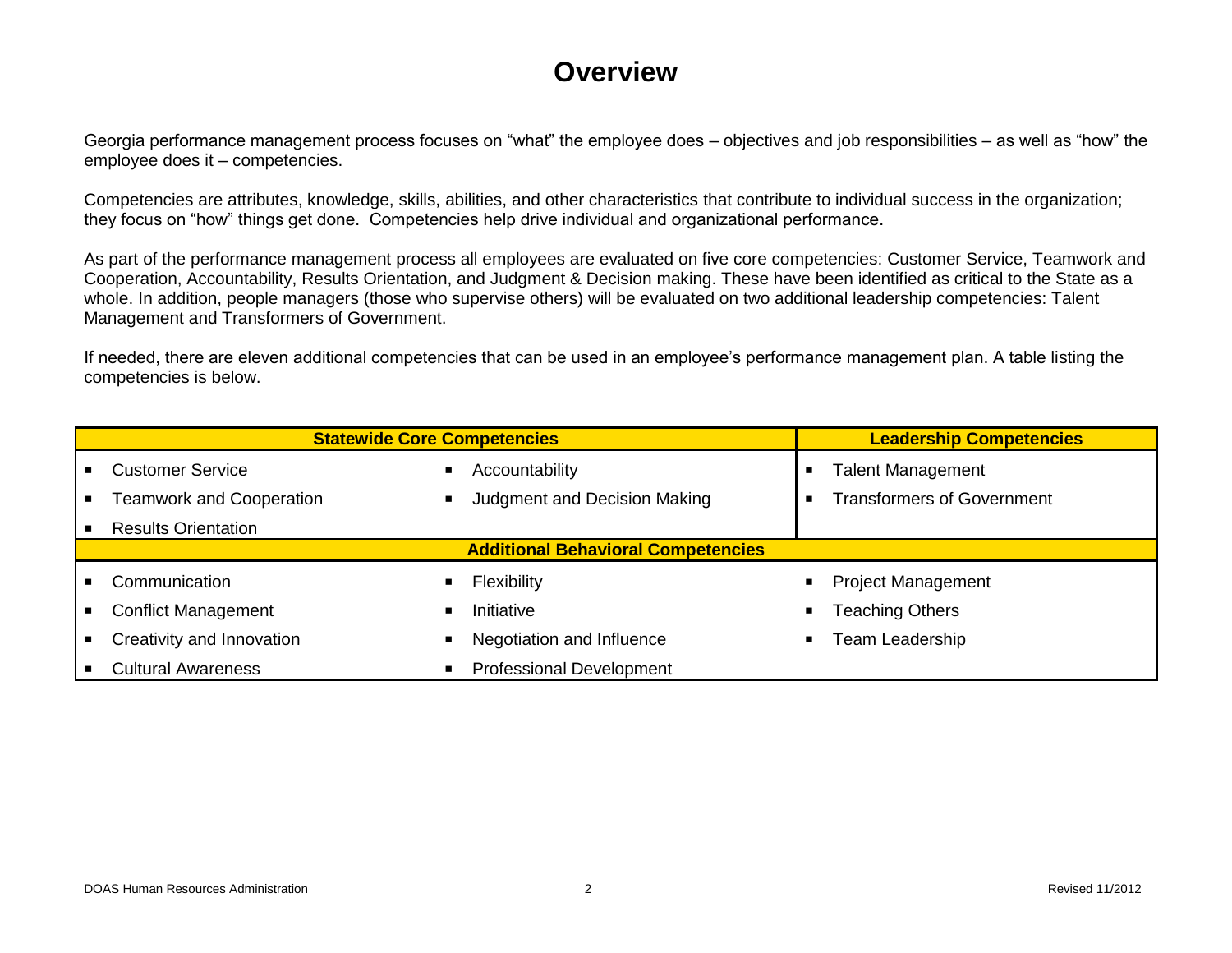#### **Rating Scale**

At the end of the performance year (and at other times) employees will be rated on their performance against the relevant competencies. All ratings will be made using the following scale:

| Label                               | <b>Description</b>                                                                                                                                                                                 |
|-------------------------------------|----------------------------------------------------------------------------------------------------------------------------------------------------------------------------------------------------|
| <b>Exceptional Performer</b>        | Frequently exceeded performance expectations. Employee was an exceptional contributor to the<br>success of his/her department and the State of Georgia. Employee demonstrated role model behaviors |
| <b>Successful Performer - Plus</b>  | Met all and exceeded most of the established performance expectations                                                                                                                              |
| <b>Successful Performer</b>         | Met all performance expectations and may have exceeded some. Employee was a solid contributor to<br>the success of the department and the State of Georgia                                         |
| <b>Successful Performer - Minus</b> | Met most, but failed to meet some performance expectations. Employee needs to further improve in one<br>or more areas of expected job results or behavioral competencies                           |
| <b>Unsatisfactory Performer</b>     | Did not meet all or most of the established performance expectations. Employee needs significant<br>improvement in critical areas of expected job results or behavioral competencies               |
| <b>Not Rated</b>                    | New hire or transfer within five months of end of performance period                                                                                                                               |

## **Behavioral Anchors**

This document provides behavioral anchors (examples) of the competencies:

- Behavioral examples of the competencies are provided using the State's 5-point performance rating scale.
- These are examples of what behaviors *could* look like and are not inclusive of all behaviors that demonstrate each level of performance for the competency. Rather, this is a tool to help guide evaluations of employee performance and should not be used as a checklist for employees' behaviors.
- Use this tool to help form an image of employee performance compared to the State and the Agency's expectation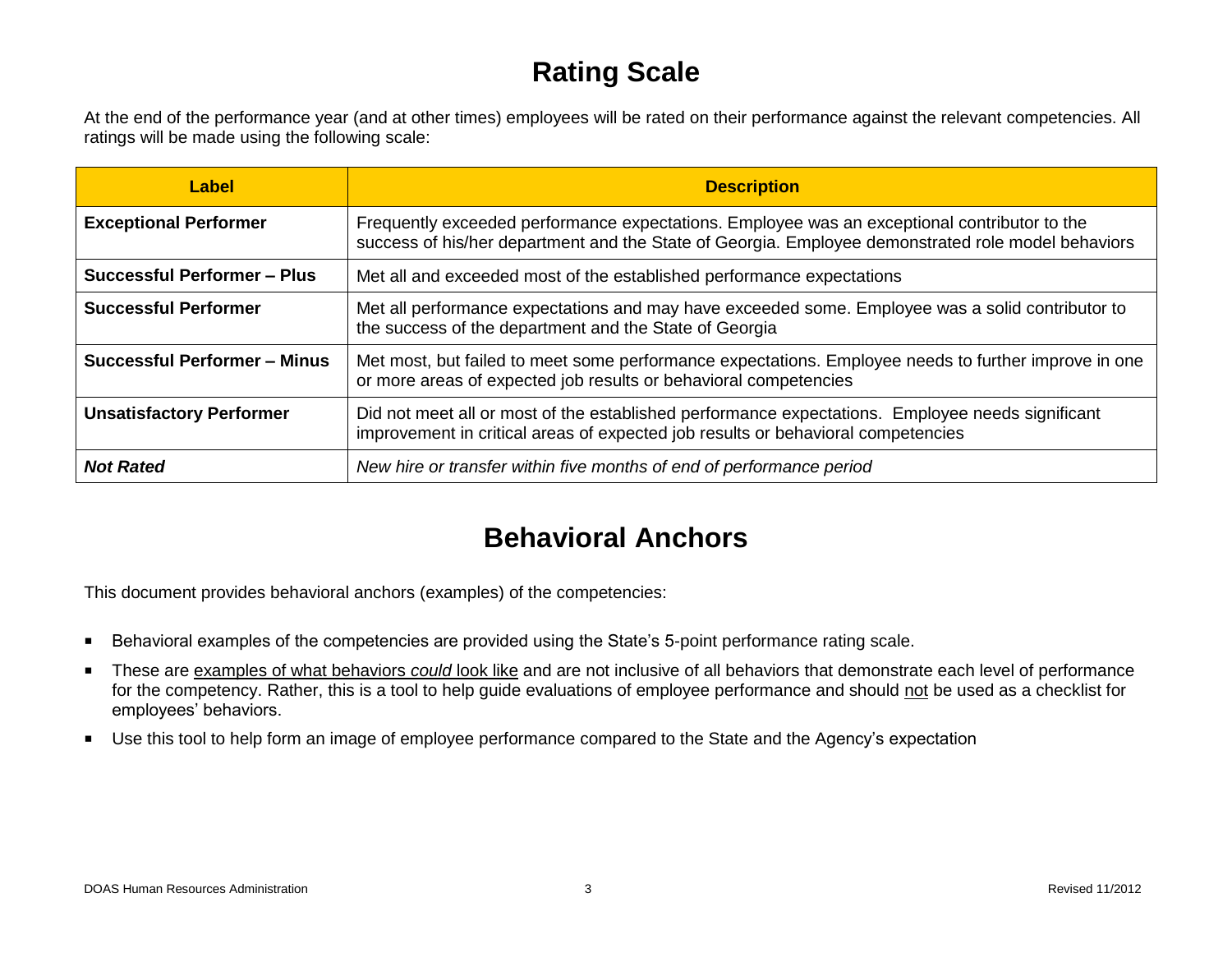#### **Customer Service**

**Definition:** Understands that all State employees have external and/or internal customers that they provide services and information to; honors all of the State's commitments to customers by providing helpful, courteous, accessible, responsive, and knowledgeable service.

| <b>Unsatisfactory</b><br><b>Performer</b>                                                                                                                                                                                                                                                                                                             | <b>Successful Performer -</b><br><b>Minus</b>                                                                                                                                                                                                                                                                                                            | <b>Successful Performer</b>                                                                                                                                                                                                                                                                                                                                                                           | <b>Successful Performer -</b><br><b>Plus</b>                                                                                                                                                                                                                                                                                                                                                                  | <b>Exceptional Performer</b>                                                                                                                                                                                                                                                                                                                                                                                                                                                             |
|-------------------------------------------------------------------------------------------------------------------------------------------------------------------------------------------------------------------------------------------------------------------------------------------------------------------------------------------------------|----------------------------------------------------------------------------------------------------------------------------------------------------------------------------------------------------------------------------------------------------------------------------------------------------------------------------------------------------------|-------------------------------------------------------------------------------------------------------------------------------------------------------------------------------------------------------------------------------------------------------------------------------------------------------------------------------------------------------------------------------------------------------|---------------------------------------------------------------------------------------------------------------------------------------------------------------------------------------------------------------------------------------------------------------------------------------------------------------------------------------------------------------------------------------------------------------|------------------------------------------------------------------------------------------------------------------------------------------------------------------------------------------------------------------------------------------------------------------------------------------------------------------------------------------------------------------------------------------------------------------------------------------------------------------------------------------|
| <b>Helpful: Consistently fails</b><br>to provide assistance and<br>information to customers or<br>begrudgingly provides<br>minimal service; fails to<br>identify or solve customer<br>service issues; does not<br>incorporate learning from<br>past mistakes.                                                                                         | <b>Helpful: Sometimes has</b><br>difficulty assisting others<br>and providing needed<br>information in a timely<br>manner: doesn't<br>consistently initiate follow<br>up; sometimes has<br>difficulty resolving<br>customer issues.                                                                                                                      | <b>Helpful: Willingly provides</b><br>Е<br>assistance and useful<br>information to meet<br>customer needs: takes<br>appropriate actions to<br>provide accurate<br>information to customers:<br>assumes ownership of<br>customer issues and takes<br>appropriate steps to correct<br>problems.                                                                                                         | <b>Helpful: Provides</b><br>п<br>assistance to customers;<br>frequently goes "the extra<br>mile" to provide service;<br>often demonstrates<br>considerable knowledge of<br>services provided;<br>demonstrates expertise in<br>correcting problems; listens<br>to customer needs.<br>confirms issues and<br>delivers appropriate<br>results.                                                                   | ٠<br><b>Helpful: Anticipates</b><br>customer needs and<br>regularly goes "the extra<br>mile" to provide service;<br>takes ownership of<br>customer issues, actively<br>seeks ways to improve<br>customer service; makes<br>useful improvement<br>suggestions to the<br>appropriate manager or<br>leader.                                                                                                                                                                                 |
| <b>Courteous: Consistently</b><br>fails to greet customers<br>promptly and be polite in<br>interactions; is not attentive<br>to the customer or<br>considerate of his/her<br>needs; fails to leave a<br>positive impression with<br>customers; inappropriately<br>reacts to situations rather<br>than being empathic to the<br>needs of the customer. | <b>Courteous: Usually greets</b><br>customers promptly;<br>sometimes has to be<br>reminded to be more<br>attentive to the customer:<br>generally has positive<br>relationships with<br>customers; is occasionally<br>indifferent to customer<br>concerns; can sometimes<br>be impatient and lacking in<br>understanding of the needs<br>of the customer. | <b>Courteous: Greets</b><br>п<br>customers promptly and<br>respectfully face-to-face or<br>over the phone; listens<br>attentively to verify<br>understanding of<br>customers needs; quickly<br>establishes and maintains<br>positive relationships with<br>customers; takes an<br>interest in customers and<br>understands their needs:<br>shows respect by<br>remaining patient, calm<br>and polite. | <b>Courteous: Demonstrates</b><br>$\bullet$<br>a high level of respect and<br>professionalism when<br>serving customers; listens<br>and engages customers to<br>understand needs and<br>delivers consistent results:<br>shows interest in,<br>anticipates, and responds<br>to customer needs in a<br>timely manner; remains<br>respectful, calm and patient<br>in all situations when<br>assisting customers. | $\blacksquare$<br><b>Courteous:</b> Maintains a<br>professional and respectful<br>demeanor at all times when<br>serving customers; is<br>attentive to customers'<br>needs, even during busy<br>periods; continually<br>improves relationships with<br>customers by focusing<br>individualized attention;<br>empathizes with a variety<br>of customers and helps<br>them feel understood; acts<br>respectfully and<br>diplomatically to diffuse<br>even the most difficult<br>situations. |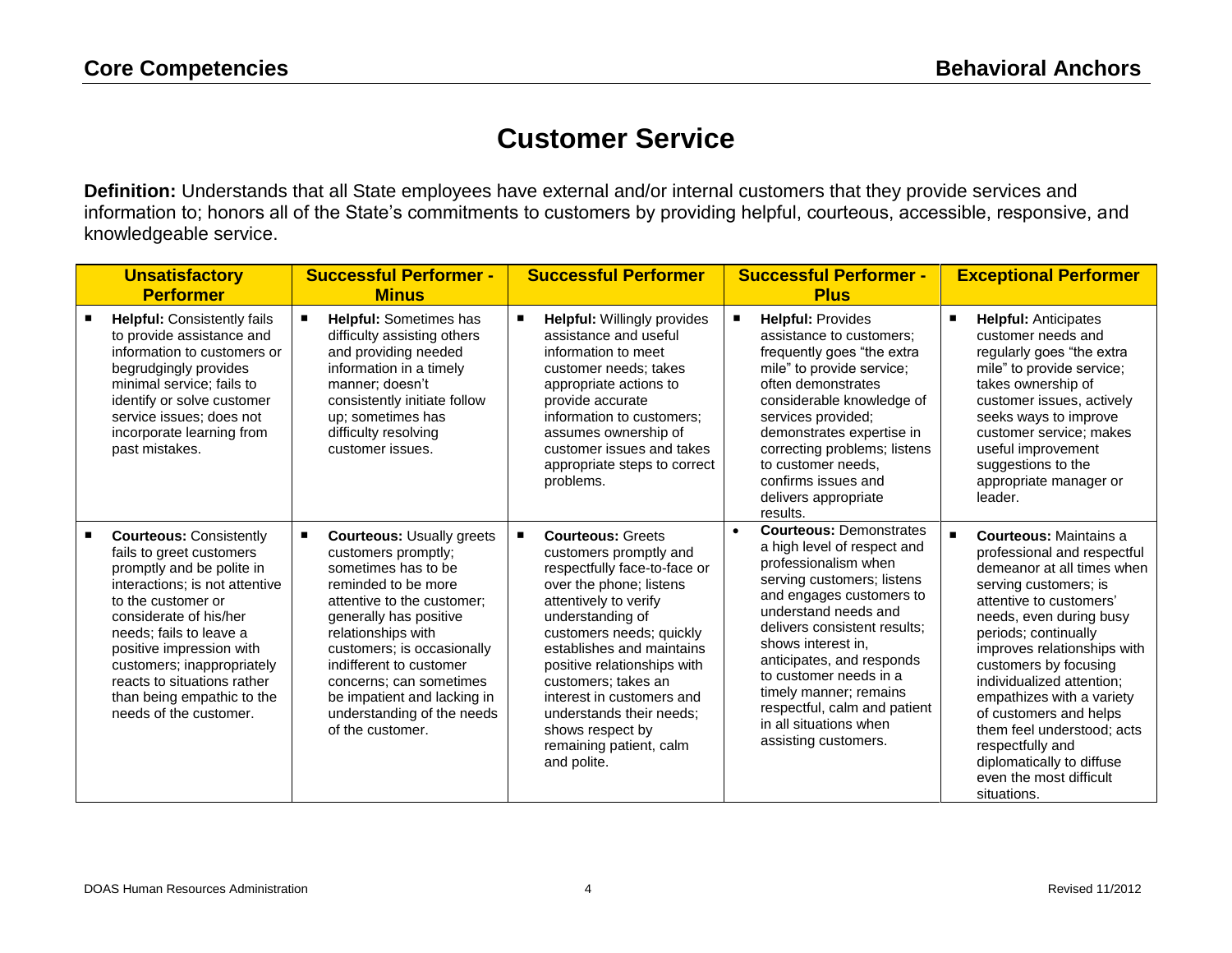|                | <b>Unsatisfactory</b><br><b>Performer</b>                                                                                                                                                                                                                                                                                                                | <b>Successful Performer -</b><br><b>Minus</b>                                                                                                                                                                                                                                                                                                                    | <b>Successful Performer</b>                                                                                                                                                                                                                                                                                                                                                                                       | <b>Successful Performer -</b><br><b>Plus</b>                                                                                                                                                                                                                                                                                                | <b>Exceptional Performer</b>                                                                                                                                                                                                                                                                                                                                                    |
|----------------|----------------------------------------------------------------------------------------------------------------------------------------------------------------------------------------------------------------------------------------------------------------------------------------------------------------------------------------------------------|------------------------------------------------------------------------------------------------------------------------------------------------------------------------------------------------------------------------------------------------------------------------------------------------------------------------------------------------------------------|-------------------------------------------------------------------------------------------------------------------------------------------------------------------------------------------------------------------------------------------------------------------------------------------------------------------------------------------------------------------------------------------------------------------|---------------------------------------------------------------------------------------------------------------------------------------------------------------------------------------------------------------------------------------------------------------------------------------------------------------------------------------------|---------------------------------------------------------------------------------------------------------------------------------------------------------------------------------------------------------------------------------------------------------------------------------------------------------------------------------------------------------------------------------|
|                | Accessible: Is difficult to<br>contact in person or over<br>the phone; takes an<br>unreasonably long time to<br>respond to customer<br>requests and issues; fails<br>to address unreasonable<br>customer wait times; fails<br>to make information about<br>services or the agency<br>available to the customer<br>when it is in their power to<br>do so. | $\blacksquare$<br>Accessible: Is<br>occasionally difficult to<br>contact in person or over-<br>the-phone; is sometimes<br>slow in responding to<br>customer requests and<br>issues; may keep<br>customers waiting longer<br>than appropriate; doesn't<br>always advise customers of<br>services provided by the<br>agency that are available to<br>the customer. | $\blacksquare$<br>Accessible: Is easy for the<br>customer to contact in<br>person or over the phone;<br>responds promptly and<br>courteously to customer<br>requests and issues;<br>ensures that customer wait<br>times are reasonable:<br>makes helpful information<br>about services or their<br>agency available to the<br>customer.                                                                           | <b>Accessible: Always</b><br>available to address<br>customer needs in person<br>or by phone; consistently<br>responds in a prompt<br>manner to customers<br>issues and requests;<br>ensures that customer wait<br>times are reasonable;<br>proactively engages<br>customers and seeks to<br>improve access of<br>information and services. | $\blacksquare$<br>Accessible: Makes self<br>fully available to the<br>customer in person and<br>over the phone by being<br>flexible with time and<br>schedule in order to<br>provide services and<br>information; finds ways to<br>reduce customer wait<br>times; identifies ways to<br>improve the accessibility of<br>information and services<br>for the customer.           |
| ٠              | <b>Responsive: Consistently</b><br>fails to confirm or<br>understand customer<br>needs; does not respond to<br>customer needs or provide<br>satisfactory answers to<br>questions; ignores<br>customer requests,<br>"passes the buck" to<br>others, or fails to honor<br>commitments to customers<br>in a timely manner.                                  | <b>Responsive: Occasionally</b><br>fails to understand the<br>needs of the customer;<br>doesn't always respond to<br>the thoughts and concerns<br>of the customer in a timely<br>manner; sometimes<br>provides customers with<br>incomplete answers or<br>information; occasionally<br>fails to meet customer<br>commitments and services<br>needed.             | Responsive: Seeks out,<br>confirms and understands<br>customer needs and/or<br>problems then responds to<br>customer thoughts and<br>concerns; answers<br>questions as completely as<br>possible; honors<br>commitments to provide<br>needed services and<br>information and resolve<br>customer issues in a timely<br>manner.                                                                                    | <b>Responsive: Anticipates</b><br>and understands customer<br>needs and/or problems and<br>resolves issues in a timely<br>manner; consistently<br>provides customers with<br>complete and accurate<br>answers to questions and<br>information; ensures<br>customer commitments are<br>met on time and with<br>quality.                      | $\blacksquare$<br><b>Responsive: Regularly</b><br>updates understanding of<br>customers' needs and<br>quickly adapts solutions to<br>changing customer<br>demands; provides<br>information that a customer<br>needs even if the customer<br>does not know exactly what<br>to ask for; anticipates<br>customer needs and<br>resolves issues before<br>situations require action. |
| $\blacksquare$ | Knowledgeable:<br>Consistently demonstrates<br>insufficient understanding<br>of customer needs; does<br>not answer questions in an<br>understandable way; has<br>difficulty identifying<br>resources that could<br>enhance customers'<br>experiences.                                                                                                    | $\blacksquare$<br>Knowledgeable:<br>Sometimes fails to<br>demonstrate an<br>understanding of the needs<br>of the customer; answers<br>provided to customers may<br>be confusing or incomplete;<br>occasionally fails to identify<br>additional resources to help<br>customers; sometimes fails<br>to demonstrate working<br>knowledge of services.               | Knowledgeable: Seeks to<br>$\blacksquare$<br>be trained and informed in<br>order to clearly understand<br>the customers' needs,<br>problems and issues;<br>answers questions in an<br>easy to understand way or<br>identifies a resource that<br>can help the customer;<br>meets customer needs by<br>acting professionally and<br>applying a good working<br>knowledge of available<br>services and information. | Knowledgeable:<br>Demonstrates<br>comprehensible knowledge<br>of information and services<br>provided to customers;<br>provides superior service in<br>understanding and<br>resolving issues;<br>proactively identifies<br>additional resources in<br>satisfying customer needs.                                                            | $\blacksquare$<br>Knowledgeable: Exceeds<br>customer expectations by<br>developing knowledge of<br>how to satisfy a variety of<br>customer needs and<br>resolve customer issues;<br>adds to the customer<br>service knowledge of<br>others in the agency;<br>shows others how to easily<br>navigate the State's<br>available services and<br>information.                       |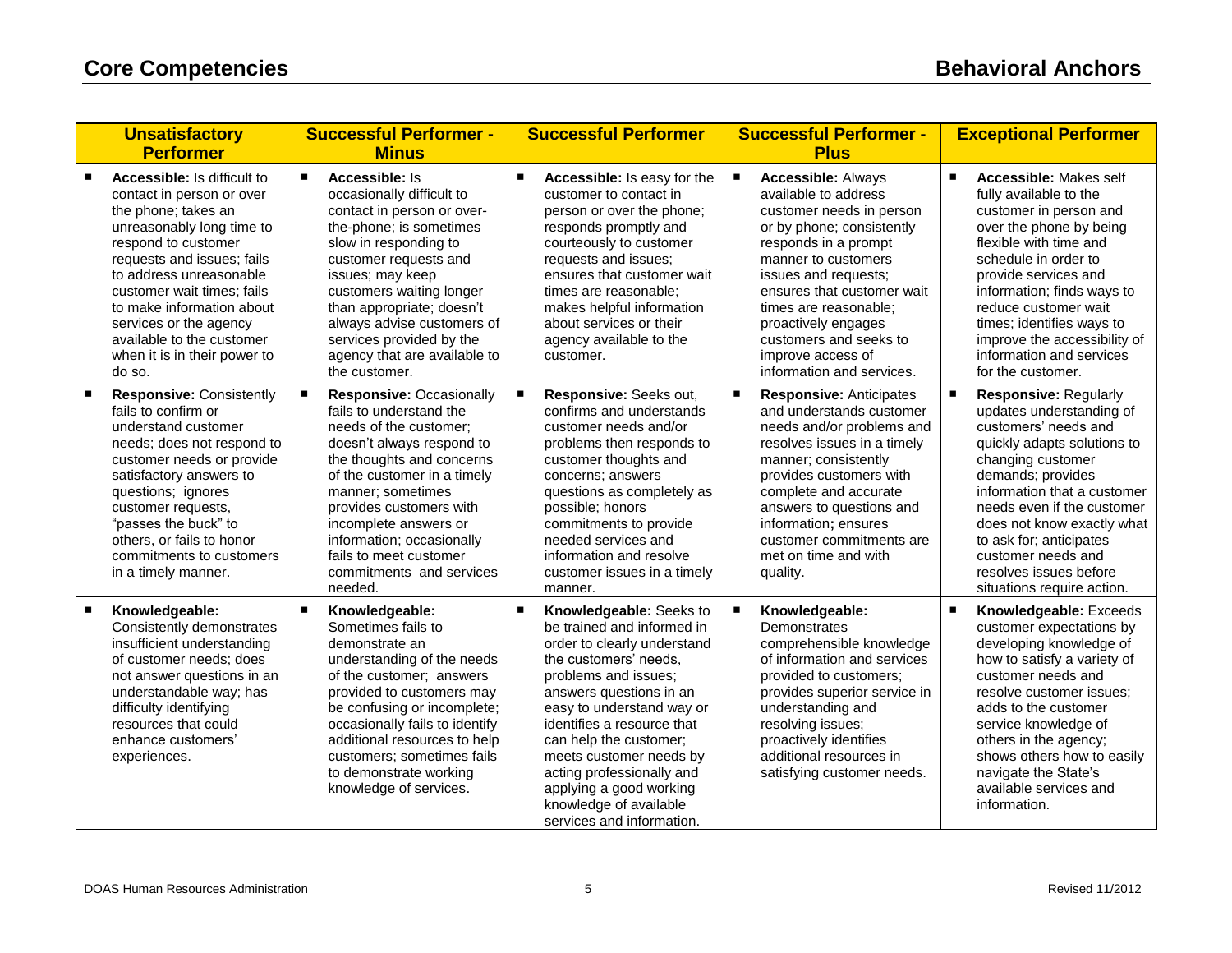#### **Teamwork and Cooperation**

**Definition:** Cooperates with others to accomplish common goals; works with employees within and across his/her department to achieve shared goals; treats others with dignity and respect and maintains a friendly demeanor; values the contributions of others

| <b>Unsatisfactory</b><br><b>Performer</b>                                                         | <b>Successful Performer-</b><br><b>Minus</b>                                                                               |                | <b>Successful Performer</b>                                                                                                                                 |   | <b>Successful Performer -</b><br><b>Plus</b>                                                                  |   | <b>Exceptional Performer</b>                                                                                                                                                                                            |
|---------------------------------------------------------------------------------------------------|----------------------------------------------------------------------------------------------------------------------------|----------------|-------------------------------------------------------------------------------------------------------------------------------------------------------------|---|---------------------------------------------------------------------------------------------------------------|---|-------------------------------------------------------------------------------------------------------------------------------------------------------------------------------------------------------------------------|
| Tends to isolate him/herself<br>from others while working<br>toward team goals and<br>objectives  | Occasionally works with<br>others to accomplish goals<br>and tasks, although tends<br>to complete projects<br>individually | $\blacksquare$ | Consistently works with<br>others to accomplish goals<br>and tasks                                                                                          |   | Proactively works with<br>members of the team to<br>complete goals                                            | П | Frequently uses<br>opportunities to work with<br>others as a teaching tool to<br>impart organizational<br>knowledge and help others<br>succeed                                                                          |
| Treats other team<br>members with hostility or<br>indifference                                    | Occasionally demonstrates<br>lack of interest and respect<br>towards other members of<br>the team                          |                | Treats all team members<br>with a respectful,<br>courteous, and<br>professional manner;<br>supports team despite<br>different points of view or<br>setbacks |   | Demonstrates respect,<br>professionalism and<br>courtesy to team members<br>and values the input of<br>others | г | Actively seeks to eliminate<br>"cliques" and assists in<br>problem solving so that all<br>team members can be<br>included in work processes                                                                             |
| Talks about commitment to<br>teamwork but rarely<br>demonstrates it in his/her<br>actions         | Is occasionally resistant to<br>others' viewpoints when<br>analyzing a situation or<br>developing a solution               |                | Considers the views of<br>other people (and<br>departments, if relevant)<br>when analyzing a situation<br>or developing a solution                          | п | Honors commitment to<br>teammates and is open to<br>incorporating others' views<br>to resolve a situation     | п | Builds loyalty among other<br>team members (and<br>departments, if relevant)<br>across the State; promotes<br>the State as a team:<br>incorporates the viewpoints<br>of team members to the<br>same degree as their own |
| Works well with some<br>people but not others; is<br>not generally regarded as a<br>"team player" | Sometimes has difficulty<br>working well with others<br>who have different<br>viewpoints or perspectives                   | п              | Consistently works well<br>with a variety of different<br>people; rarely encounters<br>someone he/she cannot<br>work effectively with on a<br>task/project  |   | Initiates interaction with<br>teammates and others;<br>generally works well with<br>all people                | п | On a continuous basis,<br>provides guidance to<br>others as they work<br>through conflicts and<br>disagreements so they can<br>become better "team<br>players"                                                          |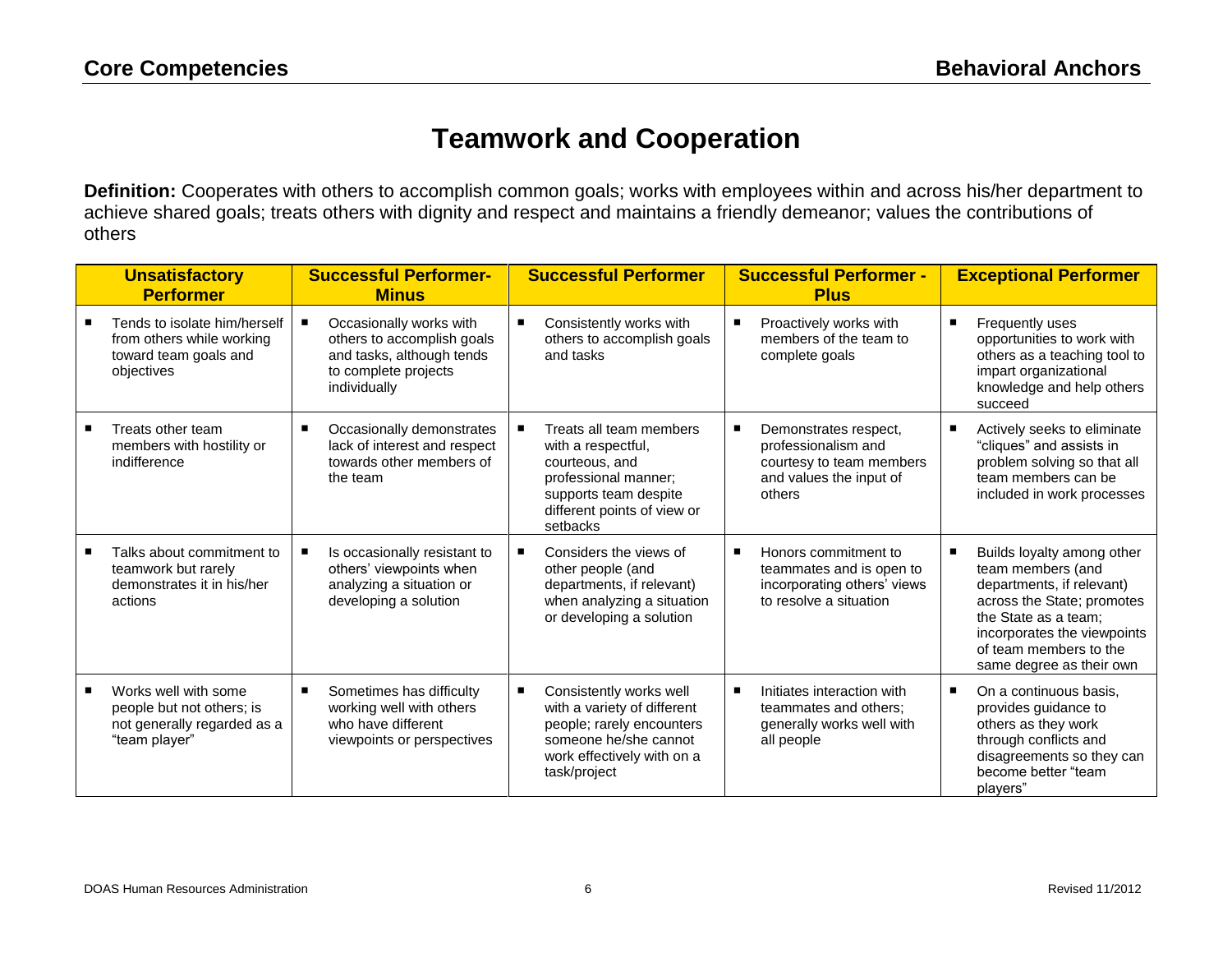| <b>Unsatisfactory</b><br><b>Performer</b>                                                      | <b>Successful Performer-</b><br><b>Minus</b>                                                                            | <b>Successful Performer</b>                                                                                                                            | <b>Successful Performer -</b><br><b>Plus</b>                                                                                                             | <b>Exceptional Performer</b>                                                                                                                                                      |
|------------------------------------------------------------------------------------------------|-------------------------------------------------------------------------------------------------------------------------|--------------------------------------------------------------------------------------------------------------------------------------------------------|----------------------------------------------------------------------------------------------------------------------------------------------------------|-----------------------------------------------------------------------------------------------------------------------------------------------------------------------------------|
| Usually waits for others to<br>solve interpersonal/team<br>conflicts and problems              | Occasionally initiates<br>communication to resolve<br>problems within the team                                          | Regularly initiates<br>communication to help<br>solve interpersonal/team<br>conflicts and problems                                                     | Communicates in a manner<br>that helps resolve<br>interpersonal/team conflicts<br>and problems                                                           | Facilitates communication<br>between people<br>experiencing conflict who<br>have previously been<br>unable to solve problems                                                      |
| Rarely participates in State,<br>Agency, and Department<br>meetings, activities, and<br>events | Occasionally attends and<br>participates in meetings,<br>activities and events within<br>State, Agency or<br>Department | Consistently attends and<br>actively participates in<br>State, Agency, and<br>Department meetings,<br>activities, and events when<br>asked or required | Frequently attends State,<br>Agency and department<br>meeting, activities and<br>events based on their own<br>initiative; encourages<br>others to attend | Volunteers on committees<br>that are outside typical job<br>responsibilities; exceeds<br>the expectations of his/her<br>job in participating in State<br>initiatives and programs |
| Provides inconsistent<br>feedback with different<br>members of the team                        | Sometimes is unwilling to<br>provide feedback to team<br>members                                                        | Provides balanced<br>feedback to improve team<br>collaboration and<br>functioning on a continuous<br>basis                                             | Provides feedback focused<br>on improving the working<br>relationship of the team                                                                        | Proactively works with<br>team members to improve<br>team collaboration and<br>functioning on a continuous<br>basis                                                               |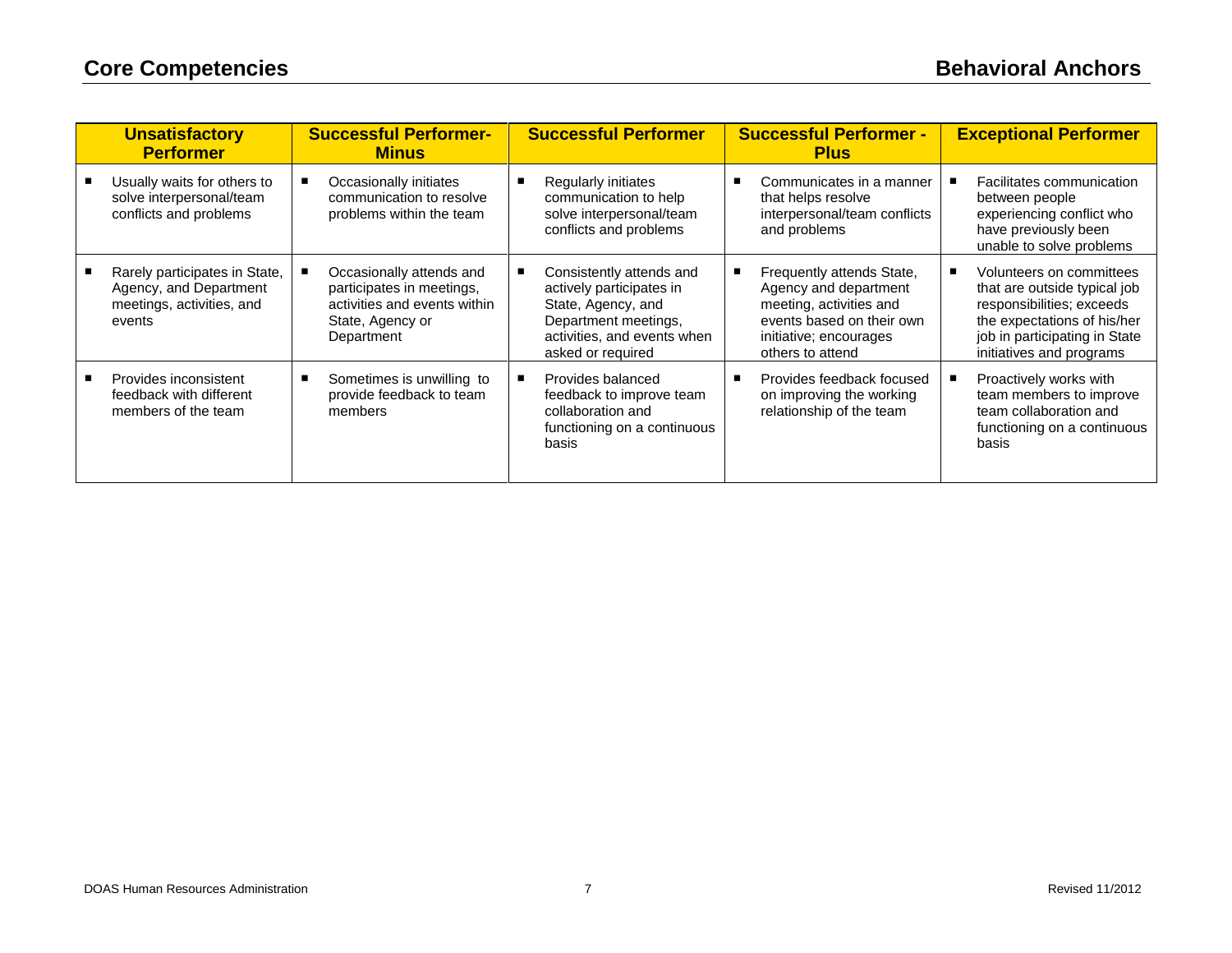## **Results Orientation**

**Definition:** Consistently delivers required business results; sets and achieves achievable, yet aggressive, goals; consistently complies with quality standards and meets deadlines; maintains focus on Agency and State goals

|   | <b>Unsatisfactory</b><br><b>Performer</b>                                                                                                                    | <b>Successful Performer -</b><br><b>Minus</b>                                                                                    | <b>Successful Performer</b>                                                                       | <b>Successful Performer -</b><br><b>Plus</b>                                                                                     | <b>Exceptional Performer</b>                                                                                                                                                                                                                                                                                    |
|---|--------------------------------------------------------------------------------------------------------------------------------------------------------------|----------------------------------------------------------------------------------------------------------------------------------|---------------------------------------------------------------------------------------------------|----------------------------------------------------------------------------------------------------------------------------------|-----------------------------------------------------------------------------------------------------------------------------------------------------------------------------------------------------------------------------------------------------------------------------------------------------------------|
|   | Sets unrealistic goals -<br>goals that are either too<br>easy or too difficult to<br>achieve; does not achieve<br>established goals on a<br>consistent basis | Usually sets realistic goals;<br>occasionally does not<br>achieve established goals                                              | Establishes and achieves<br>clear, specific performance<br>goals, expectations, and<br>priorities | Consistently sets and<br>achieves performance<br>goals, expectations and<br>priorities                                           | Identifies "vital few" goals<br>п<br>and allocates time and<br>resources accordingly to<br>achieve those goals when<br>faced with competing<br>priorities                                                                                                                                                       |
| ٠ | Focuses time, energy, and<br>other resources on<br>activities that are not<br>aligned with the team's<br>objectives                                          | Occasionally focuses time,<br>energy, and other<br>resources on activities that<br>are not aligned with the<br>team's objectives | Aligns the efforts of<br>him/herself and the team to<br>the team's objectives                     | Consistently aligns<br>individual goals with the<br>team's, agency's and<br>State's objectives                                   | Recognizes when others<br>п<br>have set goals that are<br>misaligned with the State's<br>objectives and provides<br>guidance/coaching to team<br>members to better meet<br>the needs of the team and<br>its customers; always<br>aligns individual goals with<br>the team's, agency's and<br>State's objectives |
|   | Easily becomes<br>sidetracked on less<br>important matters when<br>obstacles present<br>themselves                                                           | Occasionally becomes<br>٠<br>sidetracked resolving<br>problems and obstacles                                                     | Works around typical<br>problems and obstacles to<br>get results                                  | Identifies issues early on;<br>Initiates alternatives to<br>problems and obstacles to<br>deliver consistent results              | Navigates quickly and<br>effectively to resolve<br>problems and obstacles,<br>even when complex and<br>unique circumstances<br>occur                                                                                                                                                                            |
| п | Completes tasks late or<br>with poor quality due to<br>lack of planning or<br>balancing of commitments                                                       | Occasionally demonstrates<br>a lack of planning and<br>completes tasks late                                                      | Manages own time well in<br>order to complete allocated<br>tasks on time and with high<br>quality | Consistently practices time<br>management in planning<br>and balancing tasks to<br>meet or exceed deadlines<br>with high-quality | Manages own time<br>exceptionally well and<br>frequently completes tasks<br>early and with higher-than-<br>expected quality                                                                                                                                                                                     |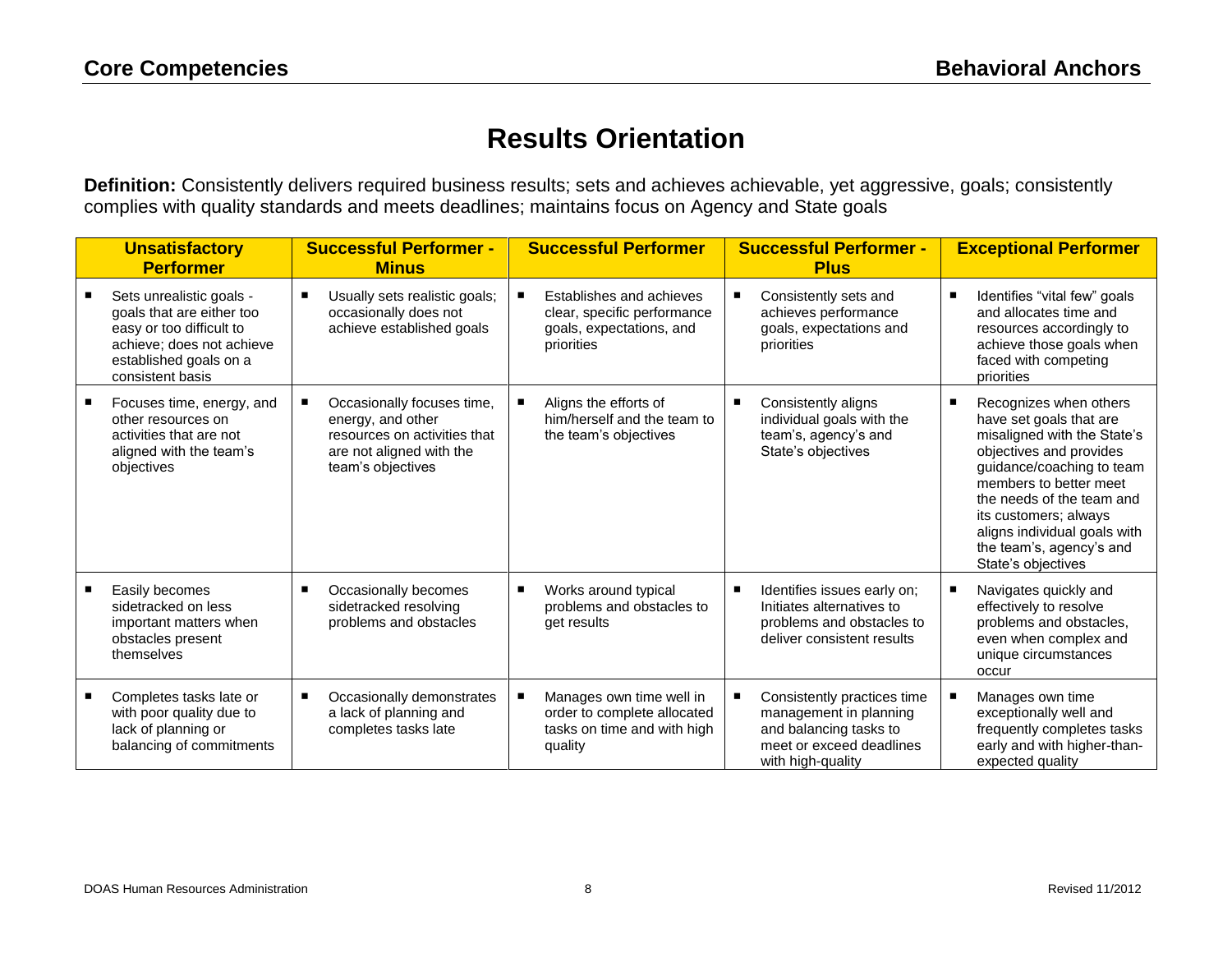| <b>Unsatisfactory</b><br><b>Performer</b>                                                                                                   | <b>Successful Performer -</b><br><b>Minus</b>                                                                                                               | <b>Successful Performer</b>                                                                          | <b>Successful Performer -</b><br><b>Plus</b>                                                                                                                                        | <b>Exceptional Performer</b>                                                                                                                                                                                                                        |
|---------------------------------------------------------------------------------------------------------------------------------------------|-------------------------------------------------------------------------------------------------------------------------------------------------------------|------------------------------------------------------------------------------------------------------|-------------------------------------------------------------------------------------------------------------------------------------------------------------------------------------|-----------------------------------------------------------------------------------------------------------------------------------------------------------------------------------------------------------------------------------------------------|
| Produces work results that<br>"miss the mark", failing to<br>meet stated needs, or that<br>are incomplete, inaccurate<br>or of poor quality | Occasionally produces<br>work results that "miss the<br>mark", failing to meet<br>stated needs, or that are<br>incomplete, inaccurate or<br>of poor quality | Work results delivered<br>meets stated needs and<br>are complete, accurate and<br>of good quality    | Work results delivered go<br>beyond the stated needs to<br>address anticipated needs<br>and/or best practices and<br>are consistently complete,<br>accurate and of good<br>quality. | Delivers work results of the<br>highest quality that address<br>both stated and anticipated<br>needs as well as best<br>practices; works with team<br>members to help ensure<br>that all work produced by<br>the team meets those<br>same standards |
| Tends to secure and/or use<br>more resources than are<br>needed to complete a task,<br>which often results in costs<br>that exceed budget   | Sometimes utilizes<br>unnecessary resources to<br>complete tasks exceeding<br>budget guidelines                                                             | Uses resources as<br>expected, resulting in<br>quality work that stays<br>within established budgets | Maximizes available<br>resources while<br>maintaining quality and<br>established budget;<br>occasionally comes in<br>under budget                                                   | Frequently uses fewer than<br>expected resources while<br>still delivering high-quality<br>work on time, resulting in<br>cost savings or improved<br>efficiencies                                                                                   |
| Loses energy or interest<br>before difficult problems<br>can be solved                                                                      | Occasionally loses energy<br>or interest before resolving<br>difficult problems                                                                             | Takes responsibility and<br>stays focused on problems<br>until an effective solution<br>can be found | Consistently focuses on<br>problems until a viable<br>resolution is achieved                                                                                                        | Responsible for more<br>complex problems and<br>always maintains focus<br>until a viable solution can<br>be found                                                                                                                                   |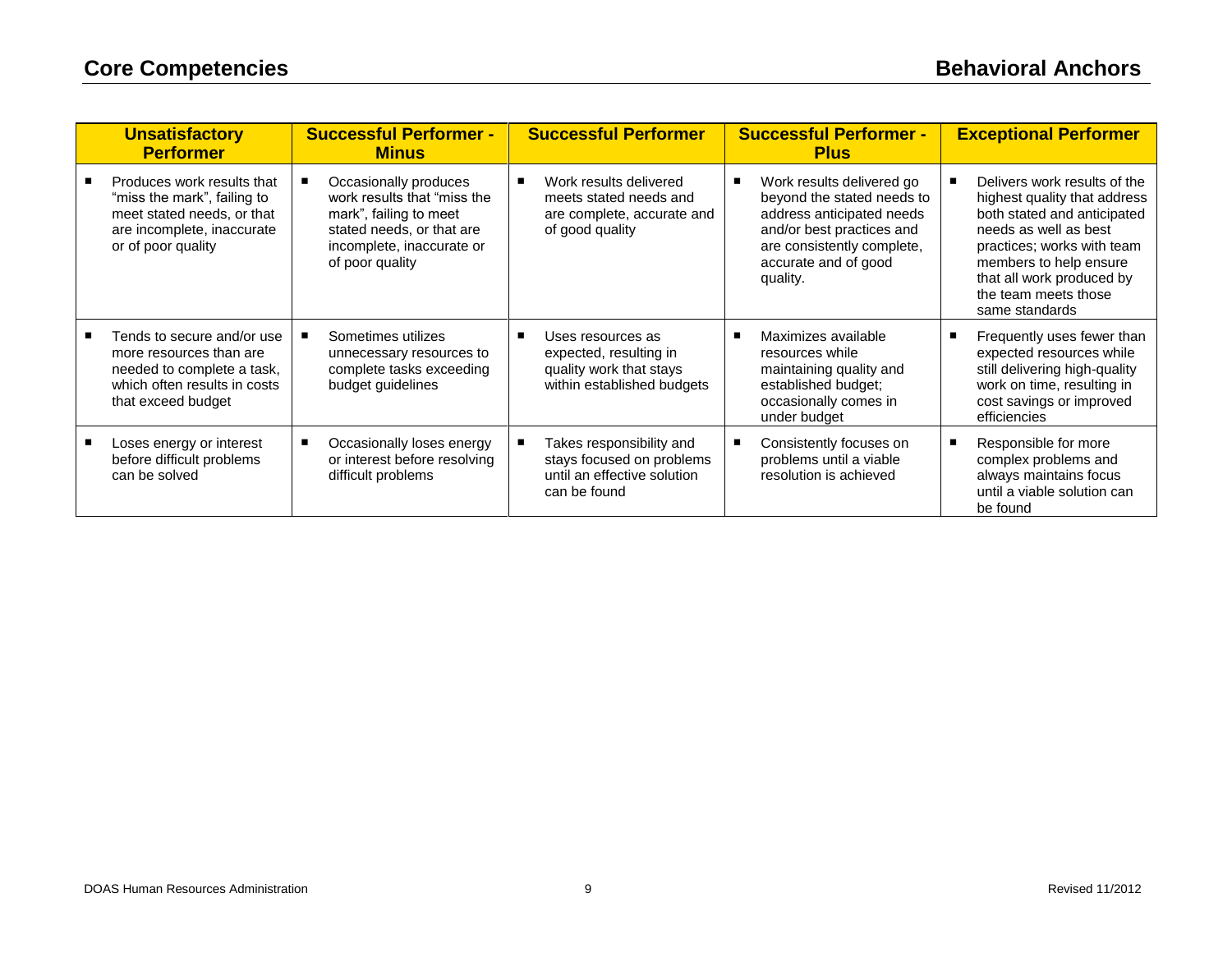## **Accountability**

**Definition:** Accepts full responsibility for self and contribution as a team member; displays honesty and truthfulness; confronts problems quickly; displays a strong commitment to organizational success and inspires others to commit to goals; demonstrates a commitment to delivering on his/her public duty and presenting oneself as a credible representative of the Agency and State to maintain the public's trust

| <b>Unsatisfactory</b><br><b>Performer</b>                                                                                       | <b>Successful Performer -</b><br><b>Minus</b>                                                                                            | <b>Successful Performer</b>                                                                                                                        | <b>Successful Performer -</b><br><b>Plus</b>                                                                                                                                   |   | <b>Exceptional Performer</b>                                                                                                                                 |
|---------------------------------------------------------------------------------------------------------------------------------|------------------------------------------------------------------------------------------------------------------------------------------|----------------------------------------------------------------------------------------------------------------------------------------------------|--------------------------------------------------------------------------------------------------------------------------------------------------------------------------------|---|--------------------------------------------------------------------------------------------------------------------------------------------------------------|
| Does not meet<br>commitments to others or<br>delivers on commitments<br>late                                                    | Occasionally does not<br>meet commitments to<br>others or delivers on<br>commitments late                                                | Follows through and meets<br>personal commitments to<br>others on time                                                                             | Consistently meets<br>personal time commitments<br>to others                                                                                                                   | п | Exceeds his or her<br>commitment to others by<br>frequently delivering work<br>early                                                                         |
| "Bends the rules" when<br>faced with pressure from<br>customers or other State<br>stakeholders                                  | Occasionally demonstrates<br>٠<br>a lack of accountability in<br>making decisions; is<br>uncomfortable addressing<br>unethical behavior  | Holds self and others<br>accountable for making<br>principled decisions;<br>addresses unethical<br>behaviors head-on                               | Consistently holds self<br>accountable for making<br>decisions and addressing<br>unethical behavior; stands<br>behind his/her ethical<br>principles in the face of<br>conflict | п | Lives the State's values<br>and maintains his/her<br>ethical principles even in<br>the most challenging<br>circumstances                                     |
| Fails to take ownership of<br>personal or team<br>performance; refrains from<br>coaching team members to<br>improve performance | Is reluctant to take<br>ownership of team<br>performance; provides<br>limited coaching to team<br>members to improve<br>performance      | Commits to the State's<br>goals and finds ways to get<br>team members more<br>involved toward<br>accomplishing State<br>objectives                 | Consistently commits to<br>goals and encourages<br>team members to become<br>involved in achieving State<br>objectives                                                         | п | Generates enthusiasm<br>among team members for<br>accomplishing shared<br>goals that elevates the<br>team and ensures the<br>State's success                 |
| Dismisses the importance<br>of his/her responsibilities<br>and the connection<br>between his/her job and<br>public perceptions  | Is not always aware of the<br>importance of his/her<br>responsibilities and the<br>connection between the job<br>and public expectations | Takes his/her<br>responsibilities seriously<br>and consistently meets the<br>public's expectations for<br>quality, service, and<br>professionalism | Initiates responsibility and<br>demonstrates consistency<br>in meeting job and public<br>expectations                                                                          |   | Holds a strong commitment<br>to exceeding the public's<br>expectations for how the<br>State should provide<br>service to its customers                       |
| Fails to present him/herself<br>in a way that is consistent<br>with the image the State<br>wants to portray                     | Usually presents a<br>professional image to the<br>public and other State<br>employees                                                   | Almost always displays<br>calm, competent and<br>professional image to the<br>public and other State<br>employees                                  | Consistently presents a<br>calm, competent, and<br>professional image to the<br>public and other State<br>employees                                                            | Е | Consistently presents<br>him/herself as a polished<br>professional who<br>exemplifies success and<br>credibility; inspires others<br>to be more professional |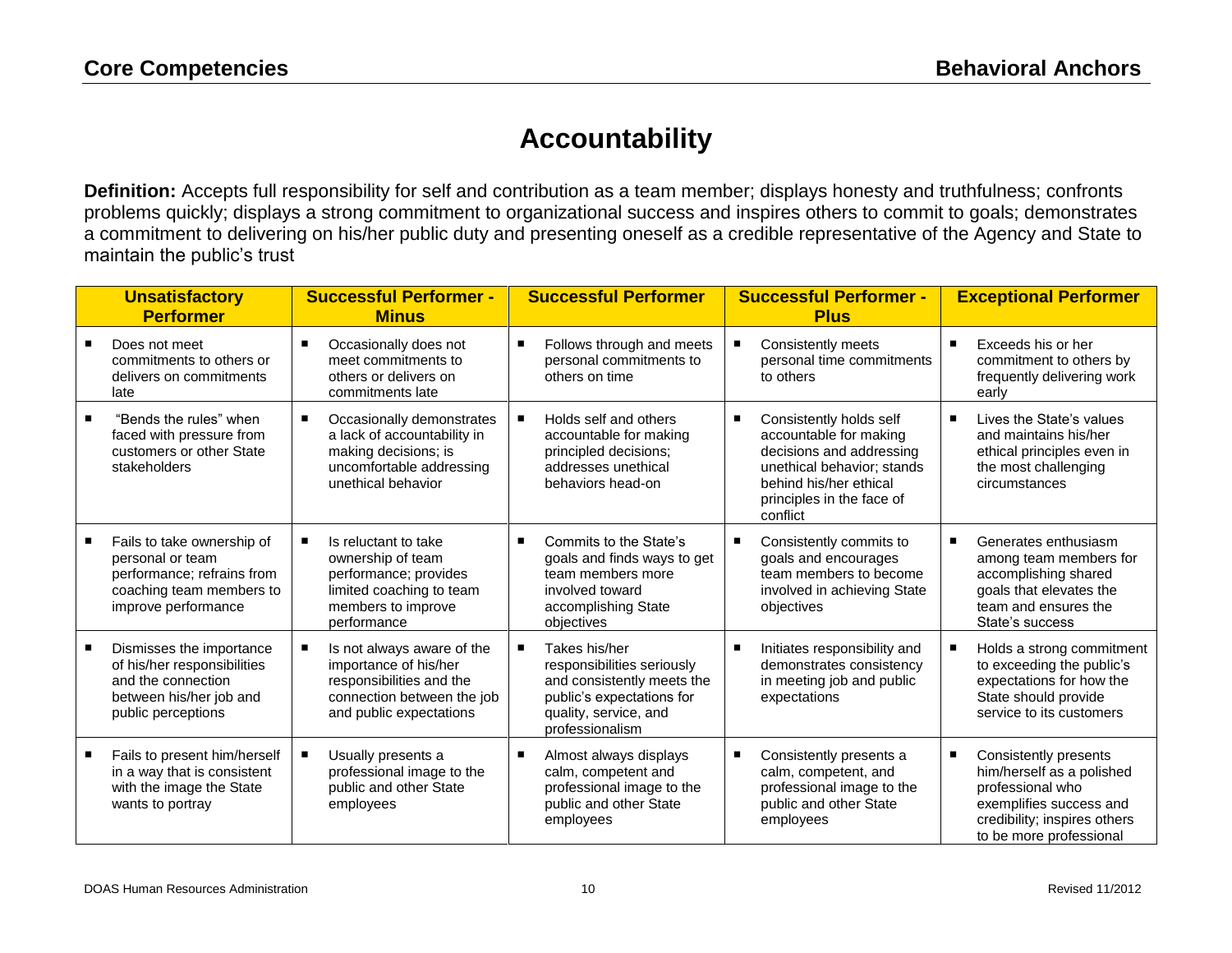| <b>Unsatisfactory</b><br><b>Performer</b>                                               | <b>Successful Performer -</b><br><b>Minus</b>                                                                                                                             | <b>Successful Performer</b>                                                                                                                                                               | <b>Successful Performer -</b><br><b>Plus</b>                                                                                                               | <b>Exceptional Performer</b>                                                                                                                                                                                                  |
|-----------------------------------------------------------------------------------------|---------------------------------------------------------------------------------------------------------------------------------------------------------------------------|-------------------------------------------------------------------------------------------------------------------------------------------------------------------------------------------|------------------------------------------------------------------------------------------------------------------------------------------------------------|-------------------------------------------------------------------------------------------------------------------------------------------------------------------------------------------------------------------------------|
| <b>For Leaders: Over-utilizes</b><br>resources (i.e., people,<br>time, money)           | <b>For Leaders: Not always</b><br>as vigilant as possible in<br>demonstrating appropriate<br>use of resources (i.e.,<br>people, time, money) to<br>accomplish goals/tasks | For Leaders:<br>Demonstrates good<br>stewardship of the State's<br>resources (i.e., people,<br>time, money) by using an<br>acceptable amount of<br>resources to accomplish<br>goals/tasks | <b>For Leaders: Initiates</b><br>appropriate use of<br>resources (i.e. people,<br>time, money) to accomplish<br>goals/tasks; encourages<br>others to do so | <b>For Leaders: Recognizes</b><br>when resources (i.e.,<br>people, time, money) are<br>being utilized<br>inappropriately and takes<br>steps to ensure other<br>leaders are practicing good<br>stewardship across the<br>State |
| <b>For Leaders: Gains very</b><br>little support for key State<br>and Agency objectives | <b>For Leaders: Gains some</b><br>support for key enterprise<br>objectives                                                                                                | <b>For Leaders: Consistently</b><br>encourages others to<br>commit to State and<br>Agency goals                                                                                           | <b>For Leaders: Inspires</b><br>others to commit to the<br>goals of the State and<br>Agency                                                                | <b>For Leaders: Coaches</b><br>other leaders on how to<br>gain commitment and buy-<br>in to accomplish State and<br>Agency objectives                                                                                         |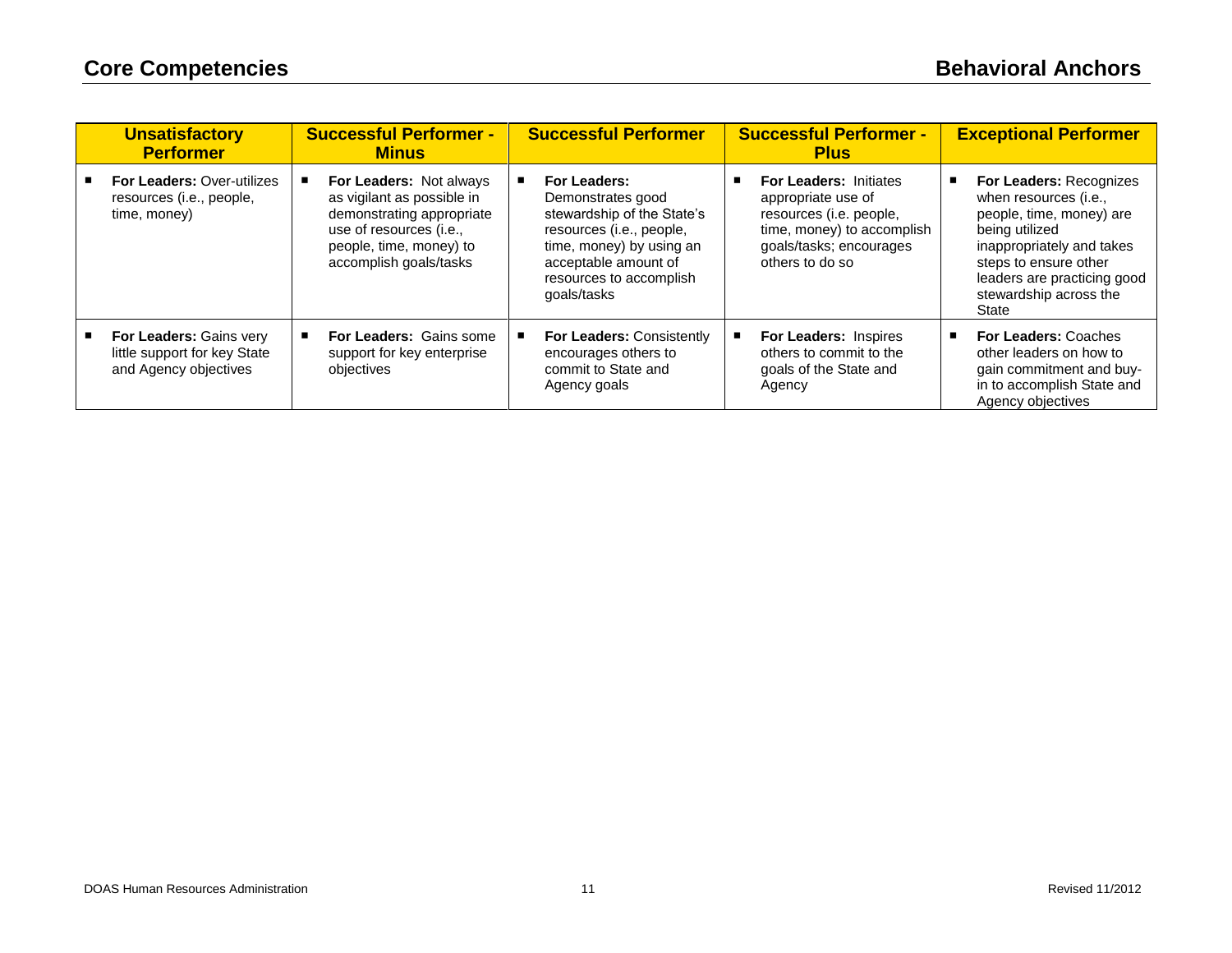## **Judgment and Decision Making**

**Definition:** Analyzes problems by evaluating available information and resources; develops effective, viable solutions to problems which can help drive the effectiveness of the department and/or State of Georgia

|   | <b>Unsatisfactory</b><br><b>Performer</b>                                                                                                                  | <b>Successful Performer -</b><br><b>Minus</b>                                                                              | <b>Successful Performer</b>                                                                                                                                                                                  | <b>Successful Performer -</b><br><b>Plus</b>                                                                                                                                     | <b>Exceptional Performer</b>                                                                                                                                                                        |
|---|------------------------------------------------------------------------------------------------------------------------------------------------------------|----------------------------------------------------------------------------------------------------------------------------|--------------------------------------------------------------------------------------------------------------------------------------------------------------------------------------------------------------|----------------------------------------------------------------------------------------------------------------------------------------------------------------------------------|-----------------------------------------------------------------------------------------------------------------------------------------------------------------------------------------------------|
|   | Spends a long time<br>reviewing information<br>which results in delays                                                                                     | Occasionally takes a long<br>п<br>time reviewing information<br>which results in delays or<br>missed deadlines             | Analyzes problems<br>effectively and makes<br>appropriate decisions<br>without missing deadlines<br>or causing delays in<br>service                                                                          | Consistently analyzes<br>٠<br>information and makes<br>effective decisions within<br>the deadline                                                                                | Demonstrates an ability to<br>make effective decisions<br>within a limited time                                                                                                                     |
|   | Unable or unwilling to<br>develop solutions with<br>incomplete information;<br>typically needs more<br>direction or information<br>than other team members | Struggles with uncertainty<br>and incomplete information<br>when developing solutions;<br>needs significant direction      | Is able to cope with<br>uncertainty and an<br>incomplete set of facts to<br>develop a feasible and<br>effective solution                                                                                     | Is comfortable with<br>uncertainty and is able to<br>use incomplete information<br>to develop a viable and<br>effective solution                                                 | Develops highly creative<br>and effective solutions<br>despite the absence of<br>information and short time-<br>frames                                                                              |
|   | Tends to jump to solutions<br>without fully analyzing and<br>understanding problems                                                                        | Occasionally resolves<br>problems without fully<br>analyzing and<br>understanding the<br>underlying situation              | $\blacksquare$<br>Uses established<br>standards/methods to solve<br>common problems;<br>responds to recurring<br>problems by investigating<br>the underlying causes and<br>taking steps to eliminate<br>them | Consistently responds to<br>problems utilizing<br>established<br>standards/methods in<br>solving problems;<br>proactively works to identify<br>and resolve recurring<br>problems | Focuses on continuous<br>improvement by exploring<br>opportunities for<br>enhancing, revising or<br>modifying existing<br>standards/methods and<br>developing proposals for<br>implementing changes |
| ٠ | Follows the judgments of<br>others without independent<br>thought and analysis                                                                             | Occasionally follows others<br>٠<br>judgment without<br>independent thought or<br>analysis                                 | Independently analyzes<br>issues and problems and<br>expresses his/her opinion<br>to others                                                                                                                  | Initiates analysis of issues<br>٠<br>and problems; comfortable<br>expressing his/her opinion                                                                                     | Is persistent in his/her<br>analysis of issues and<br>problems to find solutions<br>that best serve the State:<br>stands up for his/her<br>opinions                                                 |
|   | Fails to predict<br>consequences,<br>implications, and feasibility<br>of alternative solutions for<br>problems                                             | Doesn't consistently predict<br>consequences,<br>implications, and feasibility<br>of alternative solutions for<br>problems | Predicts the outcomes of a<br>variety of alternatives to<br>problems                                                                                                                                         | Accurately and effectively<br>predicts the outcomes of<br>various alternatives to<br>problems                                                                                    | Accurately and effectively<br>predicts the outcomes of<br>alternatives to solve<br>problems; appropriately<br>addresses the inter-<br>relationships between<br>issues                               |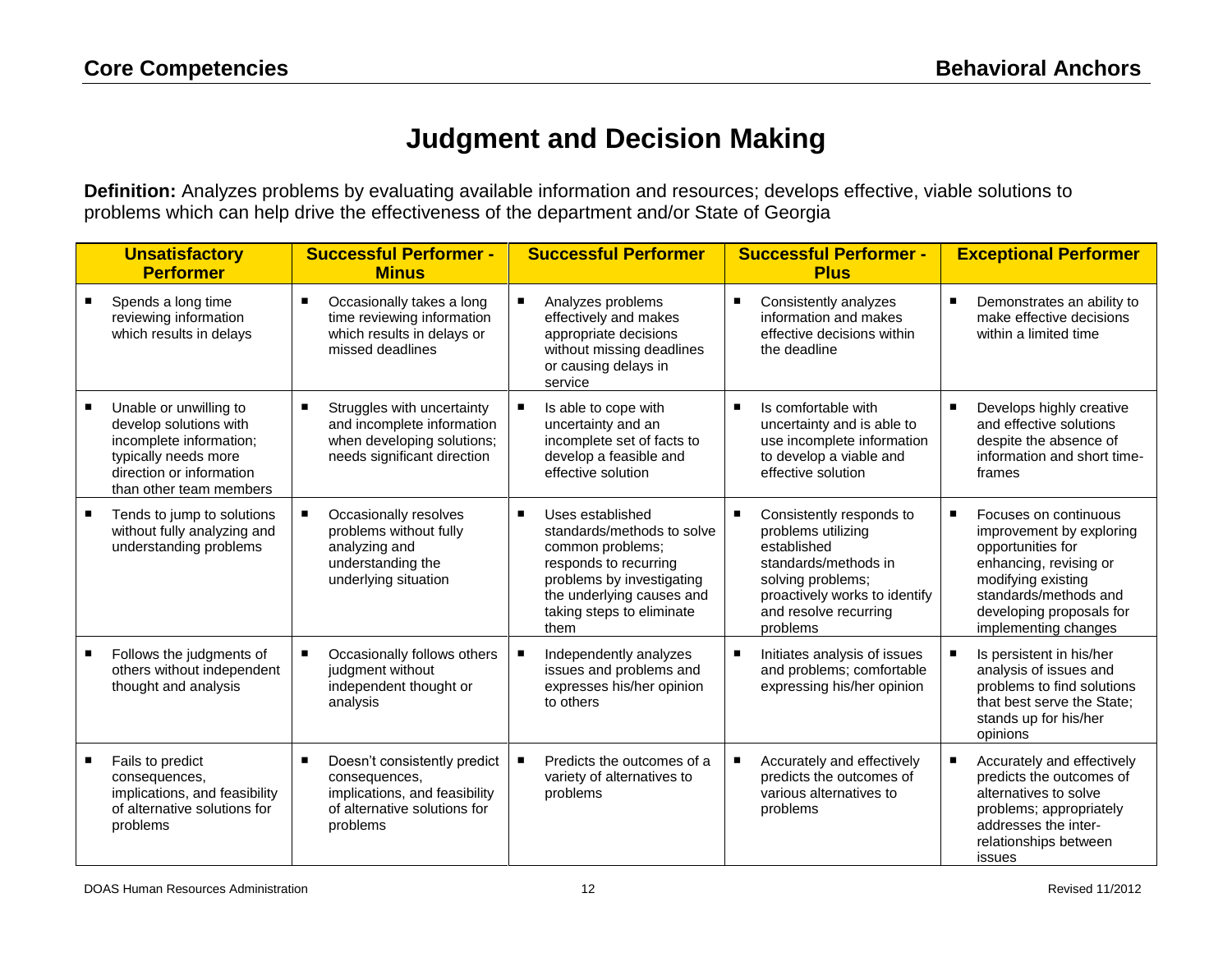| <b>Unsatisfactory</b><br><b>Performer</b>                                                                                                                            | <b>Successful Performer -</b><br><b>Minus</b>                                                                                                                 | <b>Successful Performer</b>                                                                                                                                                                       | <b>Successful Performer -</b><br><b>Plus</b>                                                                                                                                                                                           | <b>Exceptional Performer</b>                                                                                                                                                                                                       |
|----------------------------------------------------------------------------------------------------------------------------------------------------------------------|---------------------------------------------------------------------------------------------------------------------------------------------------------------|---------------------------------------------------------------------------------------------------------------------------------------------------------------------------------------------------|----------------------------------------------------------------------------------------------------------------------------------------------------------------------------------------------------------------------------------------|------------------------------------------------------------------------------------------------------------------------------------------------------------------------------------------------------------------------------------|
| Shows inflexibility when<br>facing obstacles; "gets<br>stuck" in frustration and is<br>not open to new ideas or<br>ways to solve problems                            | Occasionally lacks<br>flexibility when facing<br>obstacles; sometimes gets<br>frustrated; occasionally<br>resistant to new ideas or<br>ways to solve problems | Tries different approaches<br>when initial efforts to solve<br>problems fail; anticipates<br>possible problems and<br>develops alternatives                                                       | Demonstrates flexibility in<br>solving problems;<br>frequently uses multiple<br>approaches                                                                                                                                             | Teaches others how to<br>anticipate possible<br>problems and develop<br>contingency plans to avoid<br>or go around them                                                                                                            |
| <b>For Leaders: Tends to</b><br>make decisions about the<br>day-to-day operations of<br>the organization that could<br>be handled at a lower<br>organizational level | <b>For Leaders: Sometimes</b><br>makes decisions regarding<br>daily operations that could<br>be delegated to a lower<br>level                                 | <b>For Leaders: Delegates</b><br>decision-making<br>responsibilities to the<br>appropriate organizational<br>level and holds decision<br>makers accountable for the<br>results of their decisions | <b>For Leaders: Proactively</b><br>looks for opportunities to<br>delegate decision-making<br>responsibilities to others as<br>development opportunities;<br>holds decision makers<br>accountable for the results<br>of their decisions | For Leaders: Has an<br>established reputation for<br>being an innovative and<br>creative problem solver<br>and is willing to help others<br>solve problems that are not<br>necessarily linked to<br>his/her own<br>department/area |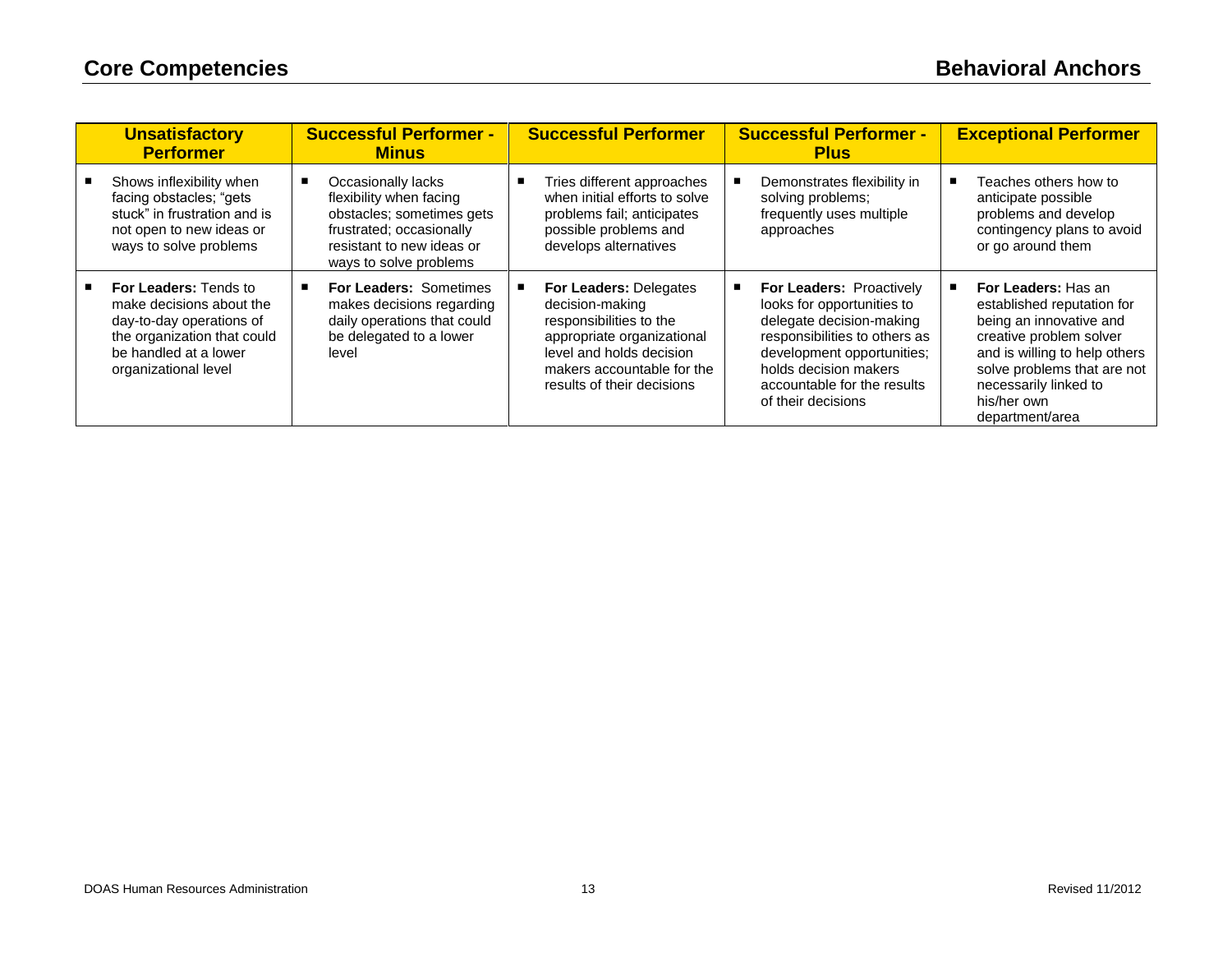## **Talent Management (for Leaders)**

**Definition:** Clearly establishes and communicates expectations and accountabilities; monitors and evaluates performance; provides effective feedback and coaching; identifies development needs and helps employees address them to achieve optimal performance and gain valuable skills that will translate into strong performance in future roles

| <b>Unsatisfactory</b><br><b>Performer</b>                                                                                                   | <b>Successful Performer -</b><br><b>Minus</b>                                                                                                                                                                                             |                | <b>Successful Performer</b>                                                                                                                                                                          | <b>Successful Performer -</b><br><b>Plus</b>                                                                                                                                                         |                | <b>Exceptional Performer</b>                                                                                                                                                                                                   |
|---------------------------------------------------------------------------------------------------------------------------------------------|-------------------------------------------------------------------------------------------------------------------------------------------------------------------------------------------------------------------------------------------|----------------|------------------------------------------------------------------------------------------------------------------------------------------------------------------------------------------------------|------------------------------------------------------------------------------------------------------------------------------------------------------------------------------------------------------|----------------|--------------------------------------------------------------------------------------------------------------------------------------------------------------------------------------------------------------------------------|
| Establishes departmental<br>goals but does not<br>establish or communicate<br>individual accountabilities<br>toward reaching those<br>qoals | Establishes departmental<br>and individual goals, but<br>doesn't consistently<br>communicate individual<br>accountabilities toward<br>reaching those goals                                                                                | $\blacksquare$ | Establishes departmental<br>and individual goals; clearly<br>communicates<br>departmental and individual<br>goals and accountabilities                                                               | Establishes departmental<br>and individual goals;<br>anticipates issues and<br>concerns associated with<br>individual accountabilities<br>for goals and proactively<br>addresses those               | п              | Establishes departmental<br>and individual goals;<br>directs individuals to focus<br>on the most vital<br>departmental goals to<br>maximize personal success<br>within the department                                          |
| Does not consistently<br>provide employees with the<br>resources they need to<br>accomplish their goals                                     | May need reminders or<br>assistance to provide<br>employees with the<br>resources needed to<br>accomplish their goals;<br>doesn't consistently<br>recognize barriers to goal<br>accomplishment                                            | ٠              | Provides adequate<br>resources for employees to<br>accomplish their goals up<br>front and upon request of<br>employees; attempts to<br>remove barriers as needed<br>to help accomplish team<br>goals | Monitors employee<br>progress and makes<br>adjustments in resource<br>allocations as needed:<br>removes barriers to help<br>accomplish team goals                                                    | п              | Monitors employee<br>progress and proactively<br>makes adjustments in<br>resource allocations:<br>proactively removes<br>barriers to help accomplish<br>team goals                                                             |
| Does not monitor<br>performance measures on<br>a regular basis and is slow<br>to confront or address<br>under-performers                    | Monitors performance<br>results, although may have<br>difficulty identifying the<br>"right" measures to<br>monitor; gives infrequent<br>performance feedback to<br>employees; occasionally<br>fails to take action on<br>under-performers |                | Monitors the "right"<br>performance measures;<br>gives frequent performance<br>feedback on how<br>employees are doing their<br>jobs; takes appropriate<br>action on under-performers                 | Monitors the "right"<br>performance measures;<br>gives frequent and candid<br>performance feedback on<br>how employees are doing<br>their jobs; consistently<br>takes action on under-<br>performers | п              | Monitors the "right"<br>performance measures and<br>provides updates to<br>management; gives<br>frequent and candid<br>performance feedback;<br>demonstrates courage by<br>taking resolute action<br>against under- performers |
| Fails to take responsibility<br>for coaching and<br>developing others                                                                       | Occasionally coaches<br>individuals and teams to<br>strengthen their<br>performance                                                                                                                                                       | $\blacksquare$ | Coaches individuals and<br>teams to strengthen their<br>performance                                                                                                                                  | Consistently coaches<br>individuals and teams to<br>strengthen their<br>performance                                                                                                                  | $\blacksquare$ | Inspires others to<br>strengthen their coaching<br>skills to drive overall<br>organization objectives                                                                                                                          |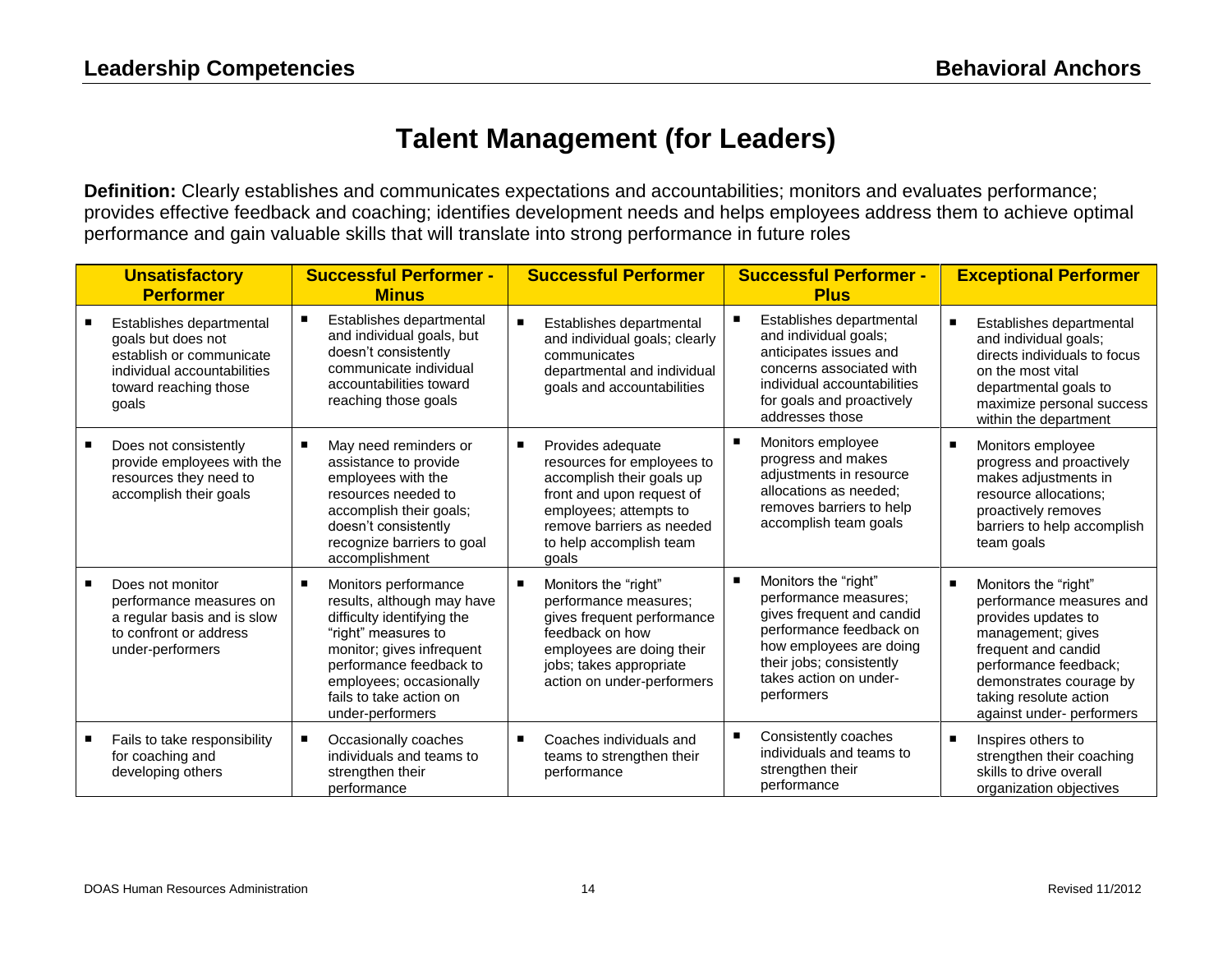| <b>Unsatisfactory</b><br><b>Performer</b>                                                                                                                                                   | <b>Successful Performer -</b><br><b>Minus</b>                                                                                                                                                               | <b>Successful Performer</b>                                                                                                                                                                                  | <b>Successful Performer -</b><br><b>Plus</b>                                                                                                                                                                                                              | <b>Exceptional Performer</b>                                                                                                                                                                                                  |
|---------------------------------------------------------------------------------------------------------------------------------------------------------------------------------------------|-------------------------------------------------------------------------------------------------------------------------------------------------------------------------------------------------------------|--------------------------------------------------------------------------------------------------------------------------------------------------------------------------------------------------------------|-----------------------------------------------------------------------------------------------------------------------------------------------------------------------------------------------------------------------------------------------------------|-------------------------------------------------------------------------------------------------------------------------------------------------------------------------------------------------------------------------------|
| Leaves the responsibility<br>for identifying development<br>opportunities (i.e., training,<br>mentor relationships, etc.)<br>to employees without<br>taking an active role                  | Makes resources available<br>to employees to support<br>their individual<br>development needs, but<br>doesn't consistently take<br>an active role in the<br>process                                         | Takes an active role in<br>identifying individual<br>employee development<br>needs and finding ways to<br>address them                                                                                       | Encourages employees to<br>identify their individual<br>development needs with<br>input from manager and<br>others and partners with<br>them to find ways to<br>address identified needs                                                                  | Identifies patterns in<br>employee behavior that<br>indicate development<br>needs across the<br>organization and identifies<br>ways to systemically<br>enhance the skills of State<br>employees                               |
| Fails to recognize positive<br>contributions                                                                                                                                                | Usually notices and shows<br>appropriate appreciation<br>when expected results and<br>behaviors are realized; is<br>able to retain most high<br>performers                                                  | Notices and shows<br>appreciation when<br>expected results and<br>behaviors are realized;<br>retains high performers<br>through recognition of<br>accomplishments and<br>development/career<br>opportunities | Acknowledges and<br>$\blacksquare$<br>celebrates employee's<br>accomplishments in a<br>manner consistent with<br>employee preferences;<br>retains high performers<br>through recognition of<br>accomplishments and<br>development/career<br>opportunities | Celebrates expected<br>results and behaviors<br>through creative and<br>spontaneous means;<br>consistently retains high<br>performers through<br>recognition of<br>accomplishments and<br>development/career<br>opportunities |
| Hires individuals who have<br>the technical skills needed<br>for the job, but may not<br>focus on interpersonal<br>skills that will lead to<br>success at higher levels<br>within the State | Hires individuals who have<br>the skills to meet the<br>demands of the current<br>position opening but<br>occasionally ignores<br>factors that will prevent<br>success at higher levels<br>within the State | When hiring, focuses on<br>selecting the best person<br>for the job including job and<br>interpersonal skills;<br>considers candidates'<br>potential for long-terms<br>success within the State              | When hiring, focuses on<br>the skills needed for the<br>current position opening as<br>well as the qualities<br>needed to be successful in<br>future roles within the State                                                                               | Consistently selects<br>individuals with the highest<br>potential for long-term<br>success within the State:<br>has a keen ability to attract<br>talented individuals                                                         |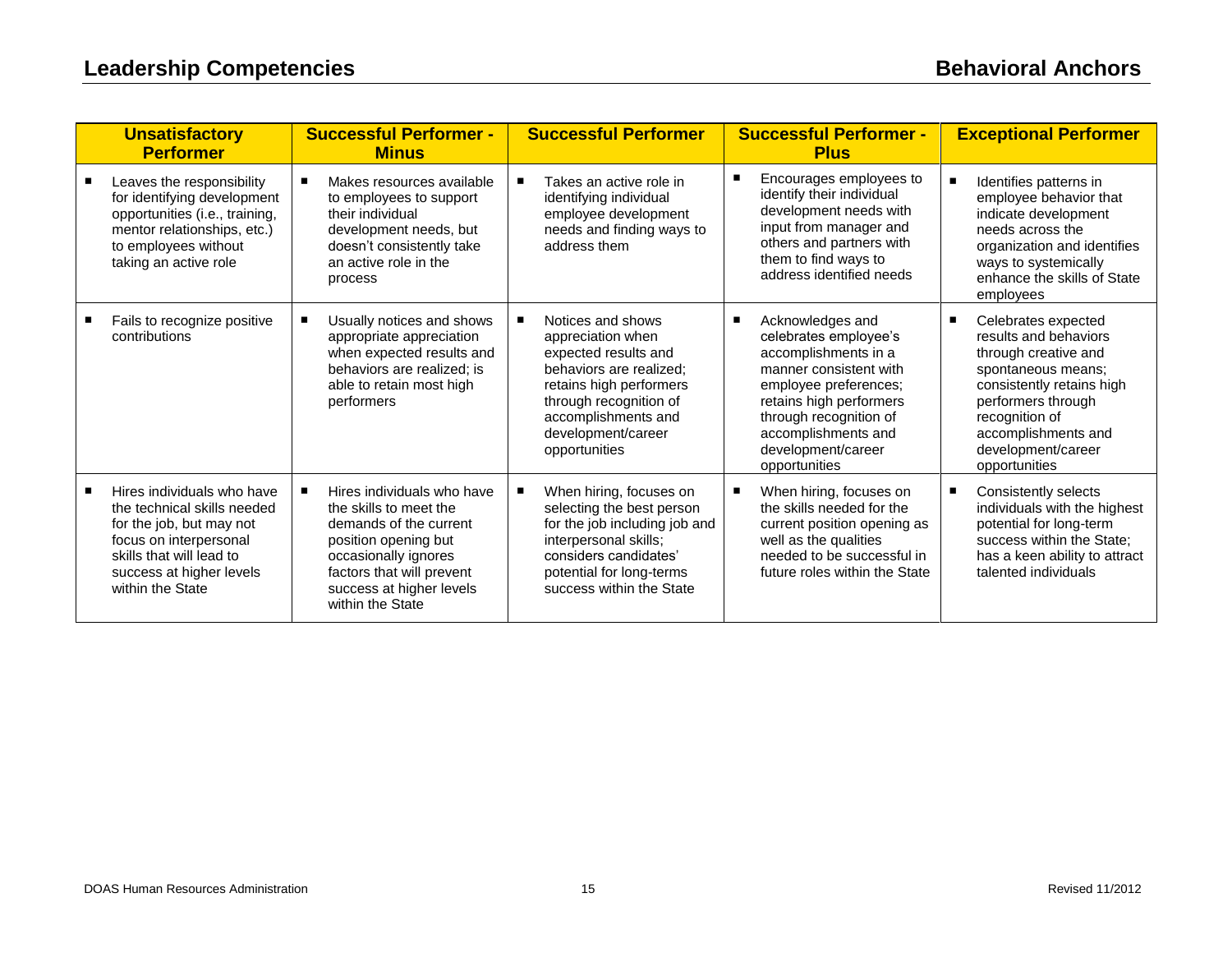## **Transformers of Government (for Leaders)**

**Definition:** Develops innovative approaches to address problems and drive continuous improvement in State programs and processes; drives effective and smooth change initiatives across the State by communicating, confirming understanding, and actively working with stakeholders to overcome resistance

| <b>Unsatisfactory</b><br><b>Performer</b>                                                                                                                                                                                  | <b>Successful Performer -</b><br><b>Minus</b>                                                                                                  | <b>Successful Performer</b>                                                                                                                                       | <b>Successful Performer -</b><br><b>Plus</b>                                                                                                                          |   | <b>Exceptional Performer</b>                                                                                                                                                                     |
|----------------------------------------------------------------------------------------------------------------------------------------------------------------------------------------------------------------------------|------------------------------------------------------------------------------------------------------------------------------------------------|-------------------------------------------------------------------------------------------------------------------------------------------------------------------|-----------------------------------------------------------------------------------------------------------------------------------------------------------------------|---|--------------------------------------------------------------------------------------------------------------------------------------------------------------------------------------------------|
| Maintains the status quo by<br>accepting current practices<br>even when he/she has<br>information that<br>demonstrates current<br>practices are<br>inefficient/ineffective:<br>Resistant to smart risk<br>taking or change | Reluctant to change<br>current practices; more<br>comfortable with the status<br>quo; sometimes resists<br>smart risk taking and/or<br>change  | Continuously looks for<br>ways to improve the<br>efficiency or the quality of<br>work/service provided by<br>the State; Exhibits courage<br>by taking smart risks | Proactively identifies ways<br>to improve efficiency and<br>quality of work/service<br>provided by the State;<br>encourages self and others<br>to take smart risks    |   | Persistently challenges the<br>status quo to identify areas<br>for improvement others<br>have overlooked; exhibits<br>courage in smart risk<br>taking even when his/her<br>position is unpopular |
| Fails to generate new and<br>creative approaches or<br>identifies new approaches<br>that are ineffective or<br>unfeasible                                                                                                  | Occasionally generates<br>new and creative<br>approaches; sometimes<br>identifies approaches that<br>are ineffective or unfeasible             | Effectively applies existing<br>practices or processes to<br>new work situations that<br>result in higher quality work<br>products or enhanced<br>efficiency      | Identifies new ways of<br>doing work to enhance<br>efficiency and quality of<br>work/services provided by<br>the State                                                | п | Develops creative and<br>highly effective ways of<br>doing work to enhance<br>efficiency and quality of<br>work/services provided by<br>the State                                                |
| Implements ideas without<br>involving appropriate<br>stakeholders                                                                                                                                                          | Occasionally implements<br>٠<br>ideas without involving<br>stakeholders                                                                        | Introduces new ideas to<br>relevant stakeholders and<br>gathers feedback to refine<br>his/her ideas to ensure<br>their effectiveness                              | Solicits ideas from relevant<br>stakeholders and initiates<br>their involvement to gather<br>feedback                                                                 | п | Gains active involvement<br>of relevant stakeholders to<br>ensure ideas are refined<br>and fully adoptable by the<br>State                                                                       |
| Fails to verbalize support<br>for change initiatives                                                                                                                                                                       | Verbalizes support for<br>٠<br>change initiatives, but does<br>not show enthusiasm.<br>confidence, and belief in<br>the change through actions | Shows enthusiasm and<br>confidence in new ideas,<br>generating support for<br>change initiatives among<br>co-workers                                              | Enthusiastically supports<br>new ideas; consistently<br>generates support for<br>change initiatives among<br>co-workers, team<br>members, management<br>and customers | Е | Energizes others to<br>generate support within the<br>workforce for changes that<br>enhance efficiency or the<br>quality of work products                                                        |
| Generates support among<br>others only when his/her<br>position is of little<br>consequence                                                                                                                                | Is usually able to generate<br>support among others for<br>somewhat controversial<br>ideas and concepts                                        | Is consistently able to<br>generate support for<br>moderately controversial<br>ideas and concepts                                                                 | Proactively and effectively<br>generates support for<br>highly controversial ideas<br>and concepts                                                                    |   | Generates support among<br>co-workers for even the<br>most controversial ideas<br>and concepts                                                                                                   |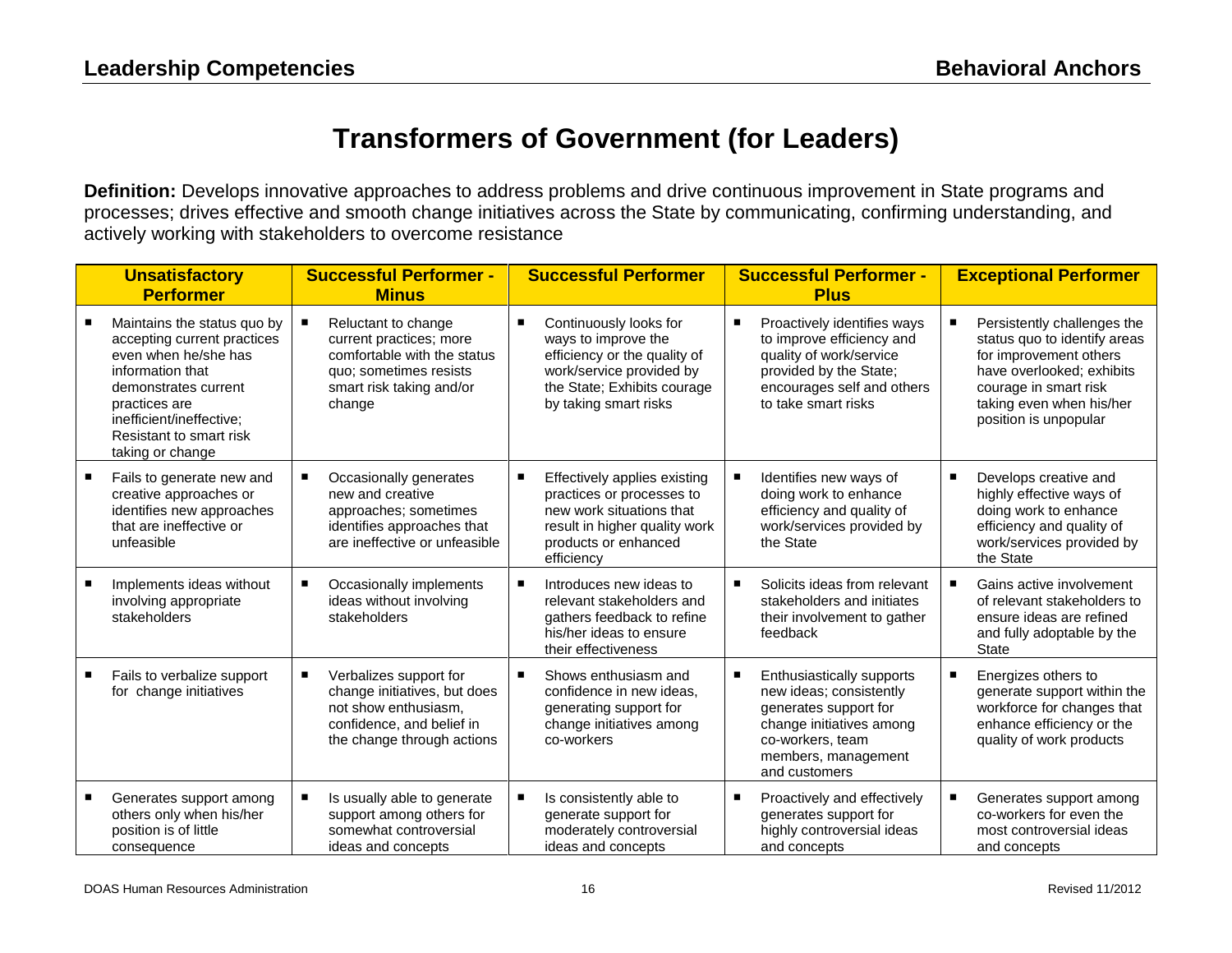| <b>Unsatisfactory</b><br><b>Performer</b>                                                                                                                             | <b>Successful Performer -</b><br><b>Minus</b>                                                                                                    | <b>Successful Performer</b>                                                                                                                                          | <b>Successful Performer -</b><br><b>Plus</b>                                                                                                                                                 | <b>Exceptional Performer</b>                                                                                                                                        |
|-----------------------------------------------------------------------------------------------------------------------------------------------------------------------|--------------------------------------------------------------------------------------------------------------------------------------------------|----------------------------------------------------------------------------------------------------------------------------------------------------------------------|----------------------------------------------------------------------------------------------------------------------------------------------------------------------------------------------|---------------------------------------------------------------------------------------------------------------------------------------------------------------------|
| Fails to successfully<br>implement change<br>initiatives on time or<br>sacrifices progress toward<br>other objectives to ensure<br>changes are implemented<br>on time | Is usually able to<br>implement changes<br>successfully, but may miss<br>established deadlines or<br>disrupt progress toward<br>other objectives | Implements changes<br>successfully within<br>established timeframes<br>without disrupting progress<br>toward other objectives                                        | Manages change well,<br>implementing changes<br>effectively and within<br>established timeframes<br>without impeding the<br>progress of other<br>objectives                                  | Manages change<br>exceptionally well,<br>exceeding implementation<br>requirements and providing<br>the opportunity to exceed<br>expectations on other<br>objectives |
| Implements changes within<br>his/her organization but<br>does not adequately track<br>the effects of the change                                                       | Occasionally does not track<br>the effects of changes<br>implemented within the<br>organization                                                  | Establishes metrics for<br>success and tracks those<br>metrics over time, making<br>adjustments as needed to<br>ensure change initiatives<br>are effective long-term | Identifies new metrics to<br>measure success; may<br>have to overcome barriers<br>to obtain metric<br>information; tracks metrics<br>over time to ensure change<br>initiatives are effective | Coaches others in<br>techniques for evaluating<br>change initiatives within the<br>State; helps other define<br>and track success                                   |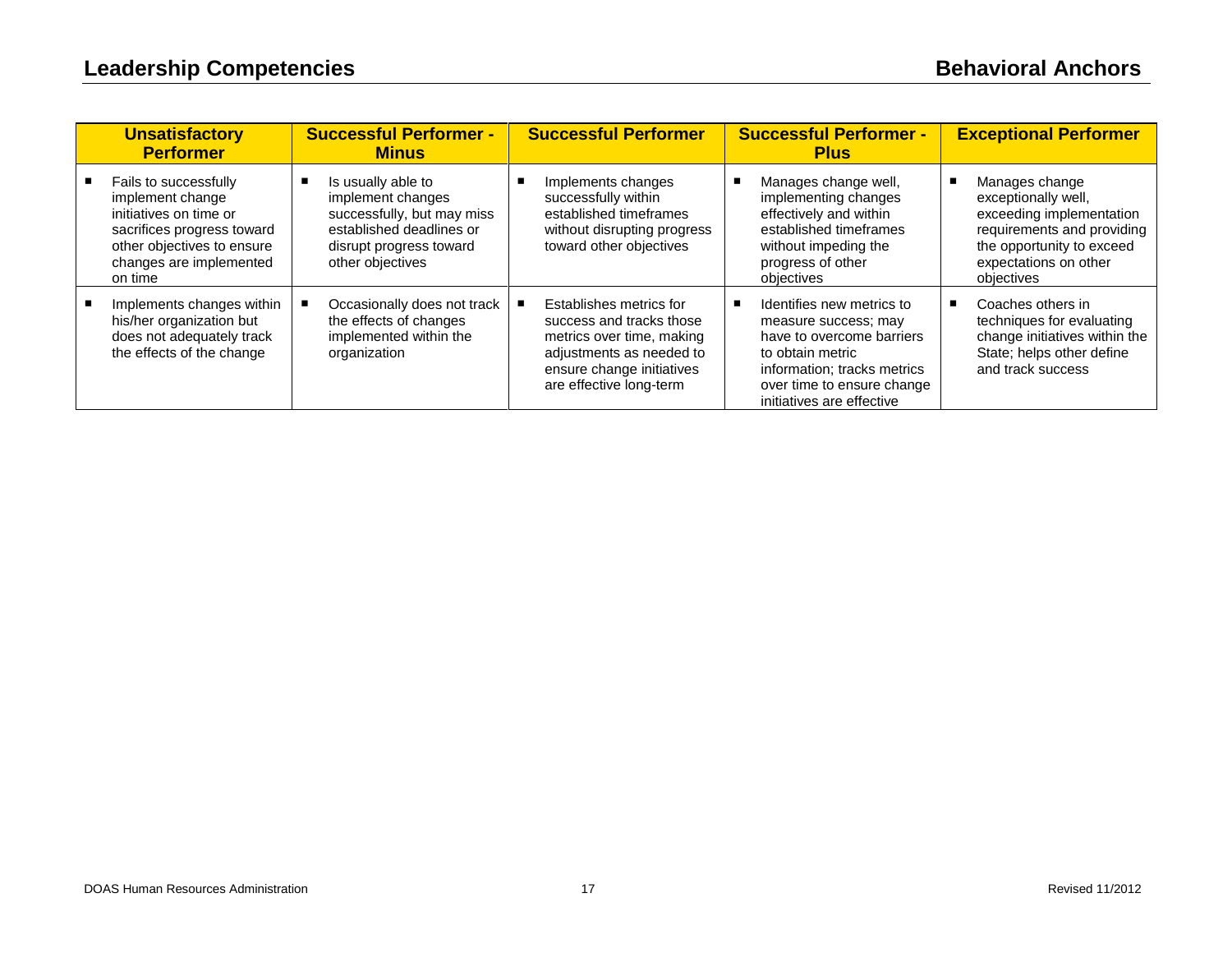#### **Communication**

**Definition:** Respectfully listens to others to gain a full understanding of issues; comprehends written material; presents information in a clear and concise manner orally and in writing to ensure others understand his/her ideas; appropriately adapts his/her message, style, and tone to accommodate a variety of audiences

| <b>Unsatisfactory</b><br><b>Performer</b>                                                                                                                                                                  |   | <b>Successful Performer -</b><br><b>Minus</b>                                                                                                                               |   | <b>Successful Performer</b>                                                                                                                                    | <b>Successful Performer -</b><br><b>Plus</b>                                                                                 |   | <b>Exceptional Performer</b>                                                                                                                                                                                      |
|------------------------------------------------------------------------------------------------------------------------------------------------------------------------------------------------------------|---|-----------------------------------------------------------------------------------------------------------------------------------------------------------------------------|---|----------------------------------------------------------------------------------------------------------------------------------------------------------------|------------------------------------------------------------------------------------------------------------------------------|---|-------------------------------------------------------------------------------------------------------------------------------------------------------------------------------------------------------------------|
| Talks over others:<br>demonstrates an<br>unwillingness to listen to<br>others and is "stubborn" in<br>holding on to his/her own<br>perspective without<br>considering other people's<br>views and insights | п | Occasionally talks over<br>others; has difficulty in<br>putting him/herself in<br>other people's shoes; may<br>be unwilling to consider<br>the views and insights<br>others | п | Actively listens to co-<br>workers and customers to<br>put him/herself in other<br>people's shoes to gain a<br>better understanding of<br>what they are saying | Effectively listens and<br>empathizes with others;<br>respectful of others views<br>and insights                             | п | Presents an open and<br>accepting persona that<br>allows even the most<br>reluctant person to express<br>his/her views                                                                                            |
| Takes inappropriate action<br>because he/she<br>misinterprets written and/or<br>oral information and<br>directions                                                                                         | ٠ | Occasionally misinterprets<br>written and/or oral<br>information which may<br>lead to inappropriate<br>action                                                               |   | Comprehends written and<br>oral information and<br>direction and takes<br>appropriate action                                                                   | Effectively and consistently<br>comprehends written and<br>oral information and<br>direction; helps others to<br>do the same |   | Assists others in<br>comprehending written and<br>oral information and<br>directions so they can take<br>appropriate action                                                                                       |
| Tends to conceal<br>information or "hold ideas<br>close to the chest"                                                                                                                                      | п | Inconsistently<br>communicates intentions.<br>ideas and feelings                                                                                                            |   | Communicates intentions,<br>ideas and feelings openly<br>and directly                                                                                          | Proactively initiates<br>consistent and direct<br>communication and an<br>exchange of ideas and<br>points of view            | Е | Encourages an open<br>exchange of ideas and<br>different points of view;<br>communicates honestly<br>and truthfully, in a non-<br>threatening manner,<br>regardless of how<br>unwelcome or<br>uncomfortable it is |
| Develops written and/or oral<br>communications that are<br>confusing, void of critical<br>messages, and/or<br>misrepresent the facts                                                                       | ٠ | Communications, both<br>written and/or oral, are<br>sometimes unclear or<br>confusing                                                                                       | п | Delivers accurate and clear<br>messages orally and/or in<br>writing to effectively inform<br>others                                                            | Consistently delivers<br>accurate, clear and<br>concise messages orally<br>and/or in writing to<br>effectively inform others | п | Delivers accurate, clear,<br>and concise messages that<br>inform and frequently<br>persuade others to take<br>action                                                                                              |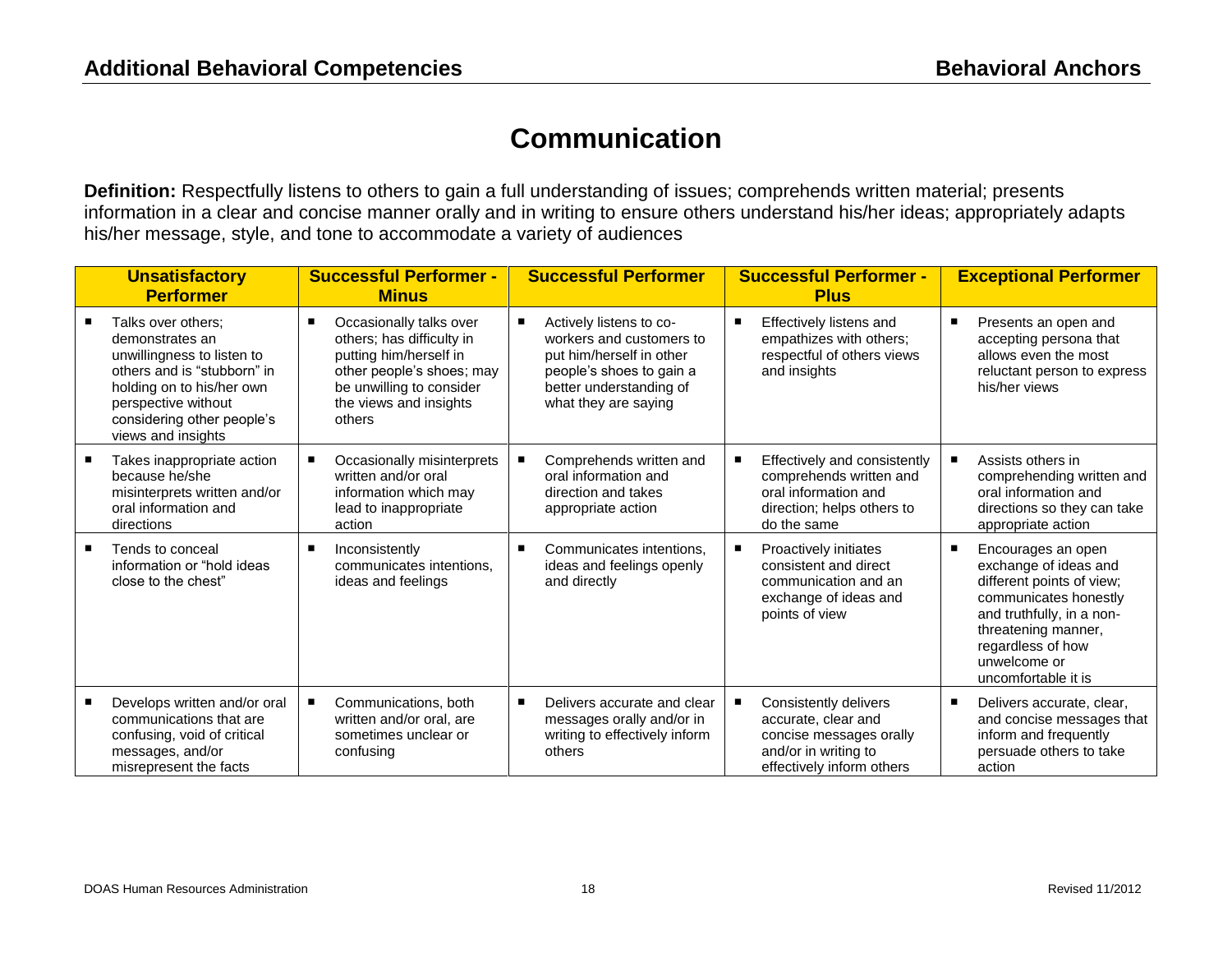| <b>Unsatisfactory</b><br><b>Performer</b>                                                                                                                         | <b>Successful Performer -</b><br><b>Minus</b>                                                                                                                    | <b>Successful Performer</b>                                                                                                                                                                                                                  | <b>Successful Performer -</b><br><b>Plus</b>                                                                                                                                                                                                                                                   | <b>Exceptional Performer</b>                                                                                                                                                                                                                                                                                                                                 |
|-------------------------------------------------------------------------------------------------------------------------------------------------------------------|------------------------------------------------------------------------------------------------------------------------------------------------------------------|----------------------------------------------------------------------------------------------------------------------------------------------------------------------------------------------------------------------------------------------|------------------------------------------------------------------------------------------------------------------------------------------------------------------------------------------------------------------------------------------------------------------------------------------------|--------------------------------------------------------------------------------------------------------------------------------------------------------------------------------------------------------------------------------------------------------------------------------------------------------------------------------------------------------------|
| Assumes others understand<br>what he/she is trying to<br>communicate and moves<br>forward in his/her<br>communications without<br>confirming understanding        | п<br>Doesn't consistently listen<br>attentively to others or<br>use questions to confirm<br>understanding                                                        | Listens attentively to others<br>and actively asks questions<br>to confirm understanding<br>and avoid<br>miscommunications                                                                                                                   | Actively listens and<br>ensures others understand<br>his/her message; engages<br>others to confirm<br>understanding                                                                                                                                                                            | Demonstrates a keen<br>ability to recognize when<br>others are having difficulty<br>understanding his/her<br>messages and adapts style<br>appropriately (e.g.,<br>provides examples)                                                                                                                                                                         |
| Uses a similar<br>communication style<br>regardless of audience<br>and/or situation (e.g., senior<br>leader, peer co-worker,<br>internal/external<br>stakeholder) | Often has difficulty<br>٠<br>adjusting communication<br>style to the audience or<br>situation                                                                    | Adapts to the needs of<br>п<br>most audiences and<br>situations to ensure his/her<br>message is understood                                                                                                                                   | ٠<br>Consistently adapts to the<br>needs of the audience and<br>situation to ensure his/her<br>message is understood                                                                                                                                                                           | Anticipates the needs of<br>diverse audiences and/or<br>complex situations; adjusts<br>own communication style<br>accordingly                                                                                                                                                                                                                                |
| For Leaders: Does not<br>٠<br>obtain necessary buy-in<br>from those affected by<br>decisions or change                                                            | For Leaders: Sometimes<br>٠<br>obtains necessary buy-in<br>from those affected by<br>decisions or change                                                         | <b>For Leaders: Discusses</b><br>the impact of decisions and<br>change efforts honestly<br>and directly with those<br>affected                                                                                                               | For Leaders: Consistently<br>$\blacksquare$<br>involves team members in<br>conversations around<br>decisions or change that<br>will affect them                                                                                                                                                | For Leaders: Gains strong<br>support from key players to<br>mobilize team to champion<br>and implement<br>agency/State change                                                                                                                                                                                                                                |
| For Leaders: Fails to<br>communicate the<br>Agency's/State's vision<br>and/or fails to explain the<br>broader business purpose<br>to team                         | For Leaders:<br>٠<br>Communicates the<br>Agency's/State's vision<br>and goals and the<br>business purpose of<br>assignments to direct<br>reports only when asked | For Leaders: Ensures<br>direct reports understand<br>the Agency's/State's vision<br>and goals by translating<br>those goals into day-to-day<br>practices; explains the<br>business purpose behind<br>assignments and shifts in<br>priorities | п<br>For Leaders: Engages<br>direct reports in<br>conversations about the<br>Agency's/State's vision<br>and goals ensuring their<br>understanding; explains<br>the business purpose<br>behind assignments and<br>shifts in priorities so direct<br>reports can understand the<br>"big picture" | For Leaders:<br>$\blacksquare$<br>Communicates the<br>strategic direction in such a<br>way that employees, at all<br>levels, fully understand<br>their role in achieving<br>Agency/State goals;<br>engages direct reports<br>regularly about customers<br>so they understand their<br>importance to the<br>Agency/State and their<br>potential to contribute |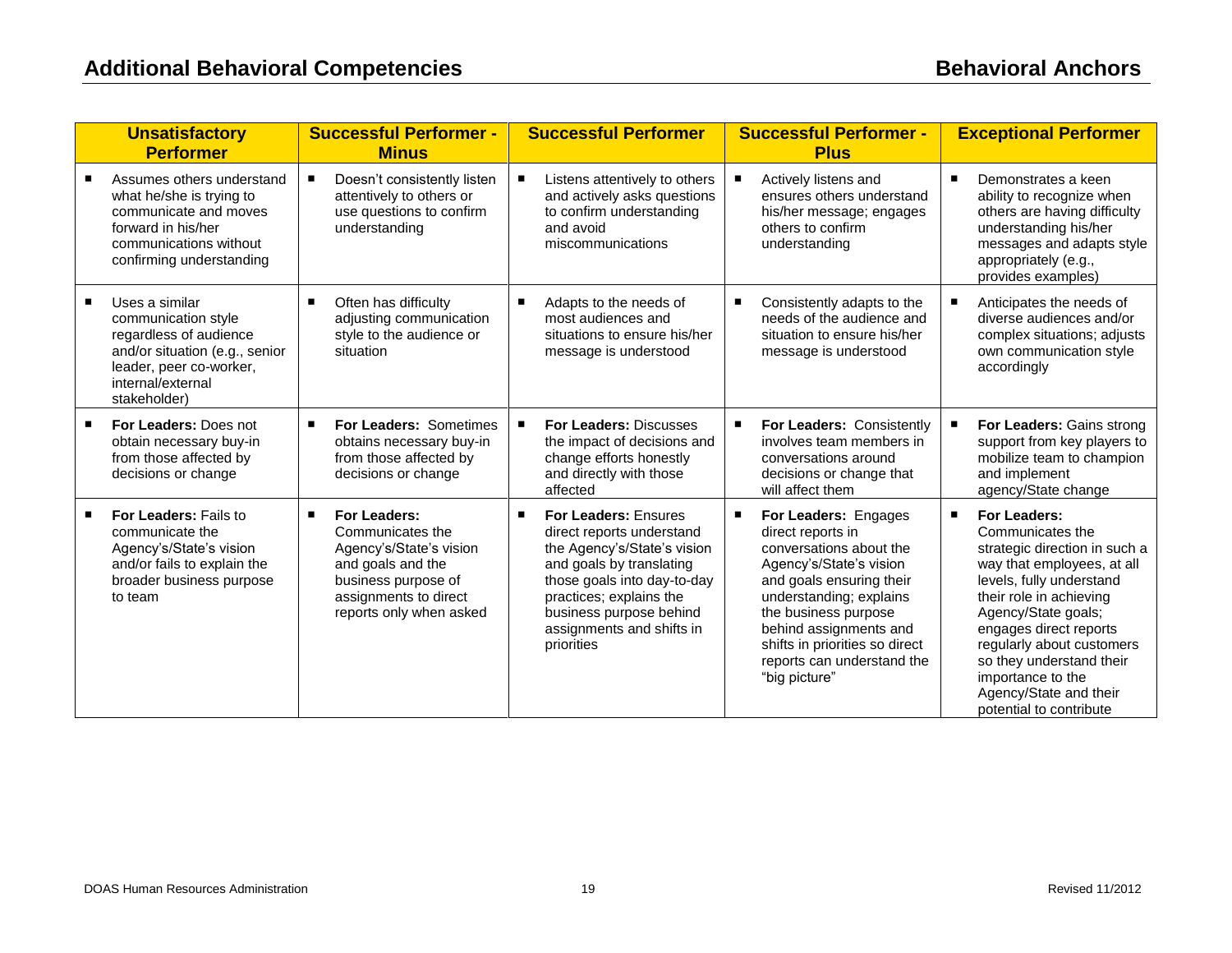## **Conflict Management**

**Definition:** Addresses conflicts by focusing on the issues at hand to develop effective solutions when disputes or disagreements occur; helps others resolve conflicts by providing impartial mediation when needed

|   | <b>Unsatisfactory</b><br><b>Performer</b>                                                                                                                | <b>Successful Performer -</b><br><b>Minus</b>                                                                                                                  | <b>Successful Performer</b>                                                                                                                                                                           | <b>Successful Performer -</b><br><b>Plus</b>                                                                                                                             | <b>Exceptional Performer</b>                                                                                                                                                   |
|---|----------------------------------------------------------------------------------------------------------------------------------------------------------|----------------------------------------------------------------------------------------------------------------------------------------------------------------|-------------------------------------------------------------------------------------------------------------------------------------------------------------------------------------------------------|--------------------------------------------------------------------------------------------------------------------------------------------------------------------------|--------------------------------------------------------------------------------------------------------------------------------------------------------------------------------|
|   | Waits for conflicts to blow<br>over: allows conflicts to<br>build, ultimately hampering<br>productivity or damaging<br>relationships                     | Sometimes lacks initiative<br>■<br>in addressing conflict;<br>occasionally avoids issues<br>allowing them to hamper<br>productivity                            | Openly addresses conflicts<br>as they arise to ensure<br>other team members are<br>able to meet commitments<br>successfully and maintain<br>strong relationships                                      | Openly and effectively<br>addresses conflicts in a<br>focused effort to maintain<br>strong relationships and<br>remove barriers to meeting<br>commitments                | Proactively identifies and<br>П<br>manages potential conflicts<br>within relationships to<br>prevent disagreements<br>from arising                                             |
|   | Doesn't communicate with<br>team members to address<br>conflict; blames others for<br>mistakes and/or setbacks<br>that negatively affect team<br>results | Frequently fails to<br>communicate in an open<br>manner when addressing<br>issues with team members;<br>sometimes has difficulty<br>communicating respectfully | Communicates openly and<br>п<br>respectfully when<br>addressing problems with<br>other team members                                                                                                   | Resolves conflicts with<br>team members through<br>open communication and<br>inclusiveness; works<br>towards win/win solutions                                           | Proactively works to<br>п<br>resolve conflict among<br>team members by showing<br>respect for others' opinions<br>and working toward<br>mutually agreeable<br>solutions        |
| ٠ | Tends to have difficulty<br>interpreting the "unspoken"<br>agendas of stakeholders<br>(e.g., customers, peers,<br>supervisor)                            | Sometimes demonstrates<br>difficulty in understanding<br>the underlying agendas of<br>others                                                                   | Recognizes the underlying<br>agendas and needs of<br>others and finds solutions<br>that are mutually beneficial                                                                                       | Understands and acts on<br>both the stated and the<br>unstated agendas and<br>needs of others; provides<br>viable solutions that<br>address both                         | Anticipates stakeholder<br>п<br>(e.g., customers, peers,<br>supervisor) agendas; finds<br>and presents solutions that<br>prove to be effective                                 |
|   | Creates disruptions by<br>confronting others over<br>non-critical issues that do<br>not impact project, process,<br>or team success                      | Occasionally confronts<br>٠<br>others over non-critical<br>issues that do not impact<br>projects or team success                                               | Focuses attention on the<br>п<br>issues that affect project,<br>process, or team success;<br>avoids bringing up topics<br>that do not directly<br>contribute to the success of<br>the team/department | Consistently focuses on<br>issues that affect projects;<br>effective in not allowing<br>non-critical conflicts to<br>disrupt the contributions of<br>the team/department | $\blacksquare$<br>Demonstrates a keen<br>ability to distinguish<br>between critical and non-<br>critical conflicts; avoids<br>unnecessary or<br>unproductive<br>confrontations |
| ٠ | Distracted by secondary or<br>unrelated issues when<br>trying to resolve conflicts                                                                       | Frequently distracted by<br>secondary issues when<br>resolving conflicts causing<br>a loss of focus                                                            | Focuses on the issues at<br>hand and avoids letting<br>secondary or unrelated<br>issues interfere with<br>resolving conflicts                                                                         | Consistently and effectively<br>focuses on critical issues<br>and is able to resolve them<br>without disruption                                                          | Successfully redirects<br>others when they begin to<br>lose focus on the critical<br>issues that need to be<br>resolved                                                        |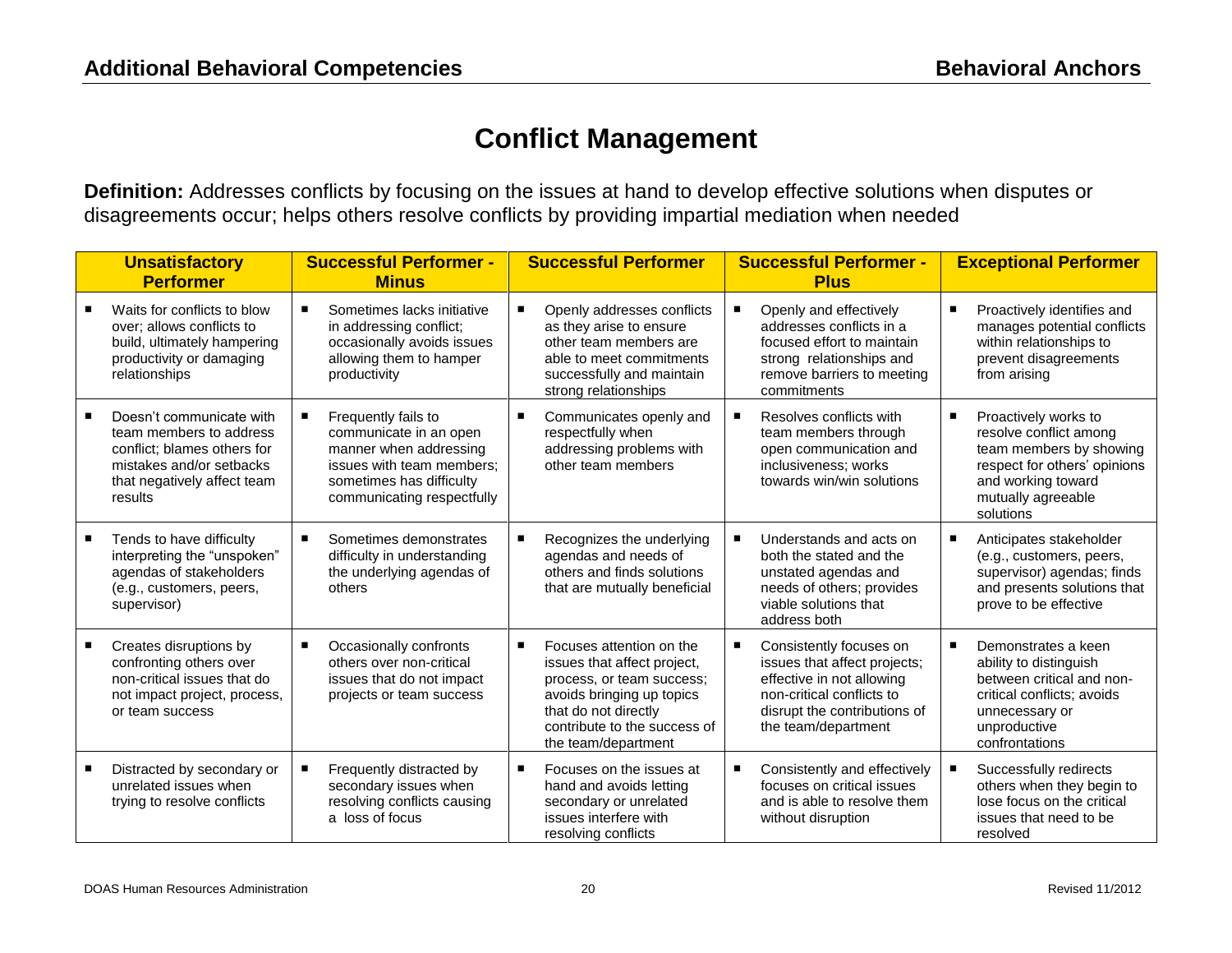| <b>Unsatisfactory</b><br><b>Performer</b>                                                                                                          | <b>Successful Performer -</b><br><b>Minus</b>                                                                                     | <b>Successful Performer</b>                                                                                                                                                                                          | <b>Successful Performer -</b><br><b>Plus</b>                                                                                                                                                       | <b>Exceptional Performer</b>                                                                                                                                                             |
|----------------------------------------------------------------------------------------------------------------------------------------------------|-----------------------------------------------------------------------------------------------------------------------------------|----------------------------------------------------------------------------------------------------------------------------------------------------------------------------------------------------------------------|----------------------------------------------------------------------------------------------------------------------------------------------------------------------------------------------------|------------------------------------------------------------------------------------------------------------------------------------------------------------------------------------------|
| Demonstrates an inability<br>to develop alternative<br>solutions that meet the<br>needs of parties; resists<br>accommodating others                | Lacks ability to generate<br>multiple viable solutions;<br>sometimes has difficulty in<br>focusing on the needs of all<br>parties | Takes a problem-solving<br>approach to conflict and<br>generates multiple practical<br>solutions to problems;<br>focuses on the needs of all<br>parties and generally<br>reaches agreements with<br>win-win outcomes | Initiates problem solving<br>approach and develops<br>effective solutions to<br>problems; consistently<br>focuses on the needs of all<br>parties involved and<br>reaches a successful<br>consensus | Develops highly creative<br>and effective solutions to<br>problems and uses solid<br>negotiation skills to arrive<br>at win-win solutions even in<br>the most difficult<br>circumstances |
| Agrees to a solution that<br>will not meet his/her<br>personal or department<br>needs long-term, creating<br>the potential for further<br>conflict | Occasionally agrees to<br>solutions that do not meet<br>personal or departmental<br>goals; compromises<br>prematurely             | Avoids accepting solutions<br>that do not meet his/her<br>current personal or<br>department needs; does<br>not compromise<br>prematurely to move past a<br>conflict                                                  | Implements effective<br>solutions without<br>compromising personal<br>and departmental<br>needs/goals; suggests<br>compromises that benefit<br>all impacted parties                                | Anticipates his/her<br>personal, team and<br>department future needs<br>and focuses on solutions<br>that will meet his/her needs<br>now and in the future                                |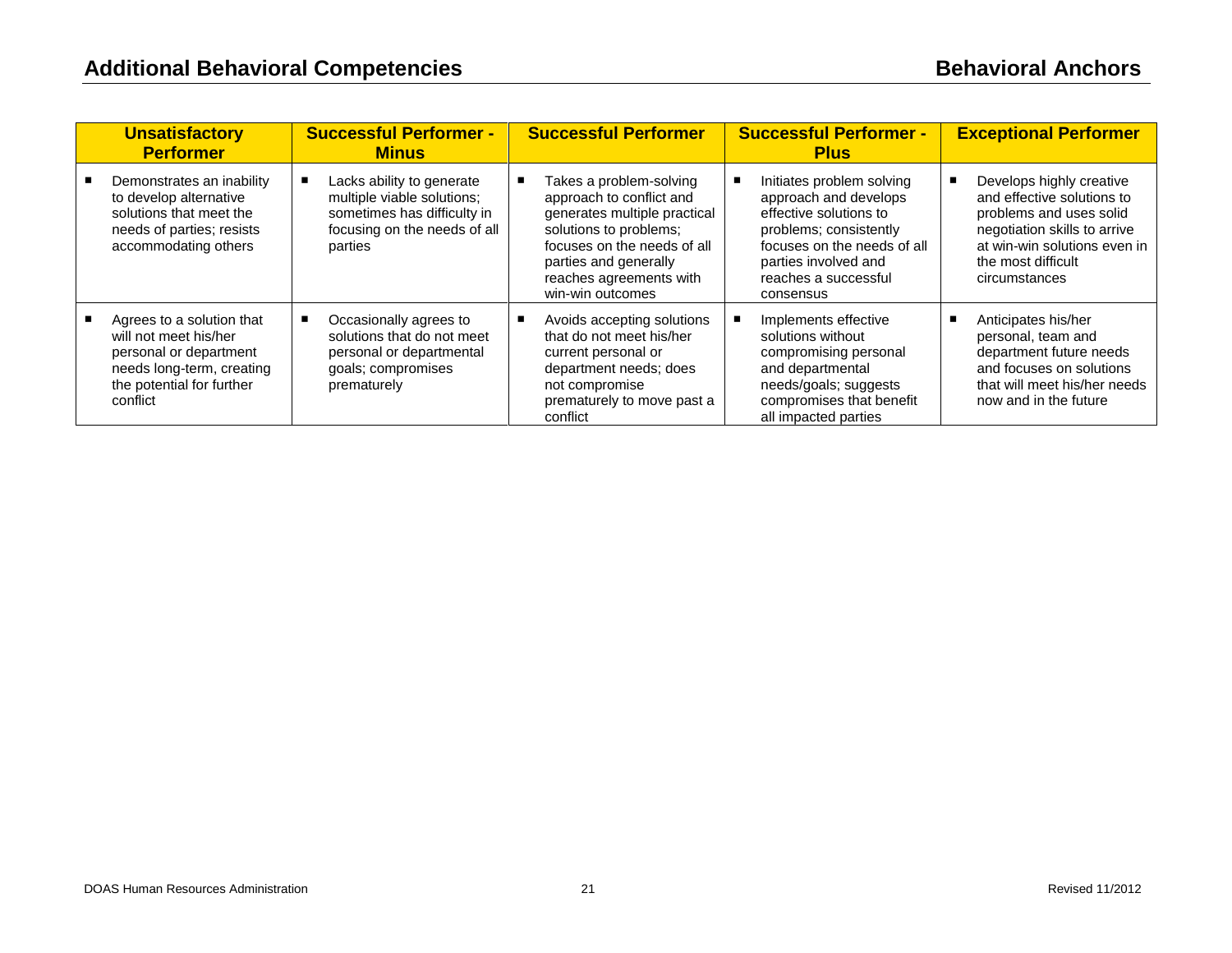## **Creativity and Innovation**

**Definition:** Applies creative problem-solving skills to his/her work to develop solutions to problems; recognizes and demonstrates the value in taking "smart" risks and learning from mistakes; develops multiple alternatives and understands the feasibility of each; effectively shares and implements his/her ideas

| <b>Unsatisfactory</b><br><b>Performer</b>                                                                                                                                 | <b>Successful Performer -</b><br><b>Minus</b>                                                                                        |                | <b>Successful Performer</b>                                                                                                                                          | <b>Successful Performer -</b><br><b>Plus</b>                                                                                                                                          |   | <b>Exceptional Performer</b>                                                                                                                                         |
|---------------------------------------------------------------------------------------------------------------------------------------------------------------------------|--------------------------------------------------------------------------------------------------------------------------------------|----------------|----------------------------------------------------------------------------------------------------------------------------------------------------------------------|---------------------------------------------------------------------------------------------------------------------------------------------------------------------------------------|---|----------------------------------------------------------------------------------------------------------------------------------------------------------------------|
| Shows rigidity in approach<br>to work and avoids taking<br>"smart" risks                                                                                                  | Sometimes takes smart<br>risks in using new and<br>different approaches to get<br>the job done                                       | $\blacksquare$ | Takes "smart" risks<br>including trying new and<br>different ways to get the job<br>done                                                                             | Consistently takes smart<br>risks including trying new<br>and different approaches to<br>get the job done                                                                             | г | Encourages others to take<br>"smart" risks: maintains an<br>entrepreneurial spirit that<br>breaks down barriers to<br>promote new and creative<br>ways to meet goals |
| Accepts the status quo and<br>adheres to conventional<br>methods of working                                                                                               | Occasionally challenges<br>the status quo by reviewing<br>personal work processes<br>and questioning traditional<br>processes        | $\blacksquare$ | Challenges the status quo<br>by continuously reviewing<br>personal work processes<br>and questioning traditional<br>or established processes to<br>make improvements | Successfully and<br>proactively challenges the<br>status quo by consistently<br>reviewing personal work<br>processes and identifying<br>established processes<br>needing improvements | г | Relentlessly challenges the<br>status quo to ensure areas<br>for improvement are<br>identified and addressed;<br>encourages others to do<br>the same                 |
| Fails to apply existing<br>practices or processes to<br>new work situations to<br>benefit the State and its<br>customers                                                  | Occasionally applies<br>٠<br>existing practices or<br>processes to new work<br>situations to benefit the<br>State and its customers  | $\blacksquare$ | Effectively applies existing<br>practices or processes to<br>new work situations to<br>benefit the State and its<br>customers                                        | Identifies new practices,<br>ideas, and ways to<br>approach work that<br>benefits the State and<br>customers                                                                          | п | Inspires others to develop<br>and implement new ideas<br>and ways to approach work<br>that benefit the State and<br>its customers                                    |
| Resists change and often<br>openly discusses his/her<br>unwillingness to adopt new<br>practices, even in the face<br>of compelling evidence for<br>a new course of action | Sometimes resists<br>changes; occasionally<br>demonstrates<br>unwillingness to adopt<br>improved methods of<br>getting the job done  | $\blacksquare$ | Takes appropriate action to<br>address inefficiencies in<br>work processes and<br>establishes improved ways<br>of getting the job done                               | Proactively takes<br>appropriate action to<br>address inefficiencies<br>within the department or<br>across the agency                                                                 | в | Champions innovative<br>approaches within the<br>department or across the<br>agency by acting as an<br>opinion leader whom<br>others emulate                         |
| For Leaders: Blocks new<br>ideas from others by not<br>being receptive, sharing<br>information, and/or<br>exploring opportunities                                         | <b>For Leaders: Doesn't</b><br>consistently integrate input<br>or ideas from others or<br>share information on a<br>consistent basis | $\blacksquare$ | For Leaders: Integrates<br>input and ideas from<br>different sources to share<br>information and/or explore<br>opportunities                                         | For Leaders: Successfully<br>integrates ideas from<br>different sources and<br>shares information with<br>others                                                                      |   | For Leaders: Encourages<br>new ideas, and motivates<br>others to be proactive,<br>resourceful, and know the<br>customer                                              |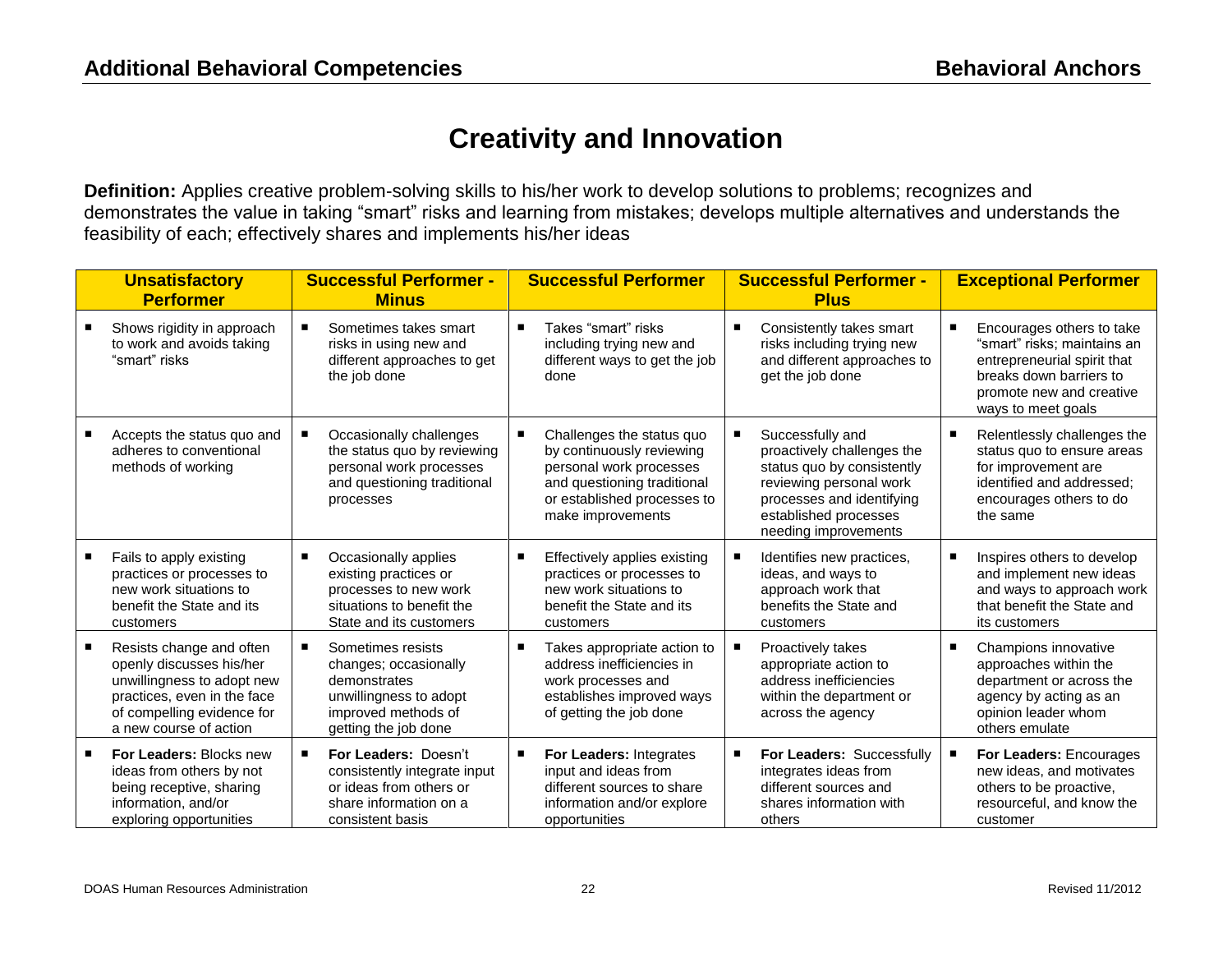| <b>Unsatisfactory</b><br><b>Performer</b>                                                                                                                                                          | <b>Successful Performer -</b><br><b>Minus</b>                                                                                                               | <b>Successful Performer</b>                                                                                                                                               |   | <b>Successful Performer -</b><br><b>Plus</b>                                                                                                                                                                        | <b>Exceptional Performer</b>                                                                                                                                                                                           |
|----------------------------------------------------------------------------------------------------------------------------------------------------------------------------------------------------|-------------------------------------------------------------------------------------------------------------------------------------------------------------|---------------------------------------------------------------------------------------------------------------------------------------------------------------------------|---|---------------------------------------------------------------------------------------------------------------------------------------------------------------------------------------------------------------------|------------------------------------------------------------------------------------------------------------------------------------------------------------------------------------------------------------------------|
| For Leaders: Creates and<br>implements processes and<br>procedures without<br>exploring potential<br>opportunities for a "best fit"<br>with the agency/State                                       | For Leaders:<br>Occasionally creates and<br>implements process and<br>procedures without<br>exploring "best fit"<br>opportunities with the<br>agency/state. | For Leaders: Creates and<br>implements processes and<br>procedures by exploring<br>and selecting opportunities<br>that have a "best fit" with<br>the agency/State         |   | For Leaders: Proactively<br>and consistently creates<br>and implements processes<br>and procedures by<br>exploring and selecting<br>opportunities that<br>demonstrate "best<br>practices" for the<br>agency/State   | For Leaders: Creates and<br>implements customized<br>processes and practices<br>that demonstrate "best<br>practices" for the<br>agency/State                                                                           |
| <b>For Leaders: Does not act</b><br>on information pertaining to<br>the interdependencies<br>between issues and<br>processes in his/her<br>functional area of<br>expertise/department or<br>agency | For Leaders:<br>Occasionally does not act<br>upon underlying<br>connections of conflicts<br>between new ideas, data or<br>aspects of a situation            | <b>For Leaders: Identifies</b><br>and acts upon the<br>underlying connections of<br>potential conflicts between<br>new ideas, pieces of data<br>or aspects of a situation | п | For Leaders: Successfully<br>identifies and acts upon<br>options, new ideas and<br>innovative approaches,<br>understanding potential<br>conflicts between new<br>ideas, pieces of data or<br>aspects of a situation | <b>For Leaders: Identifies</b><br>and visualizes options and<br>formulates innovative<br>approaches; proactively<br>addresses potential<br>conflicts between new<br>ideas, pieces of data or<br>aspects of a situation |
| <b>For Leaders: Insists on</b><br>implementing new<br>approaches/programs that<br>are ineffective or<br>unreasonable                                                                               | For Leaders:<br>Occasionally implements<br>new approaches/programs<br>that may be ineffective                                                               | For Leaders: Implements<br>new approaches/ programs<br>that prove to be effective                                                                                         |   | For Leaders: Proactively<br>initiates new approaches<br>/programs that improve<br>effectiveness                                                                                                                     | <b>For Leaders: Fosters an</b><br>environment that supports<br>the smooth implementation<br>of new approaches/<br>programs to improve<br>effectiveness                                                                 |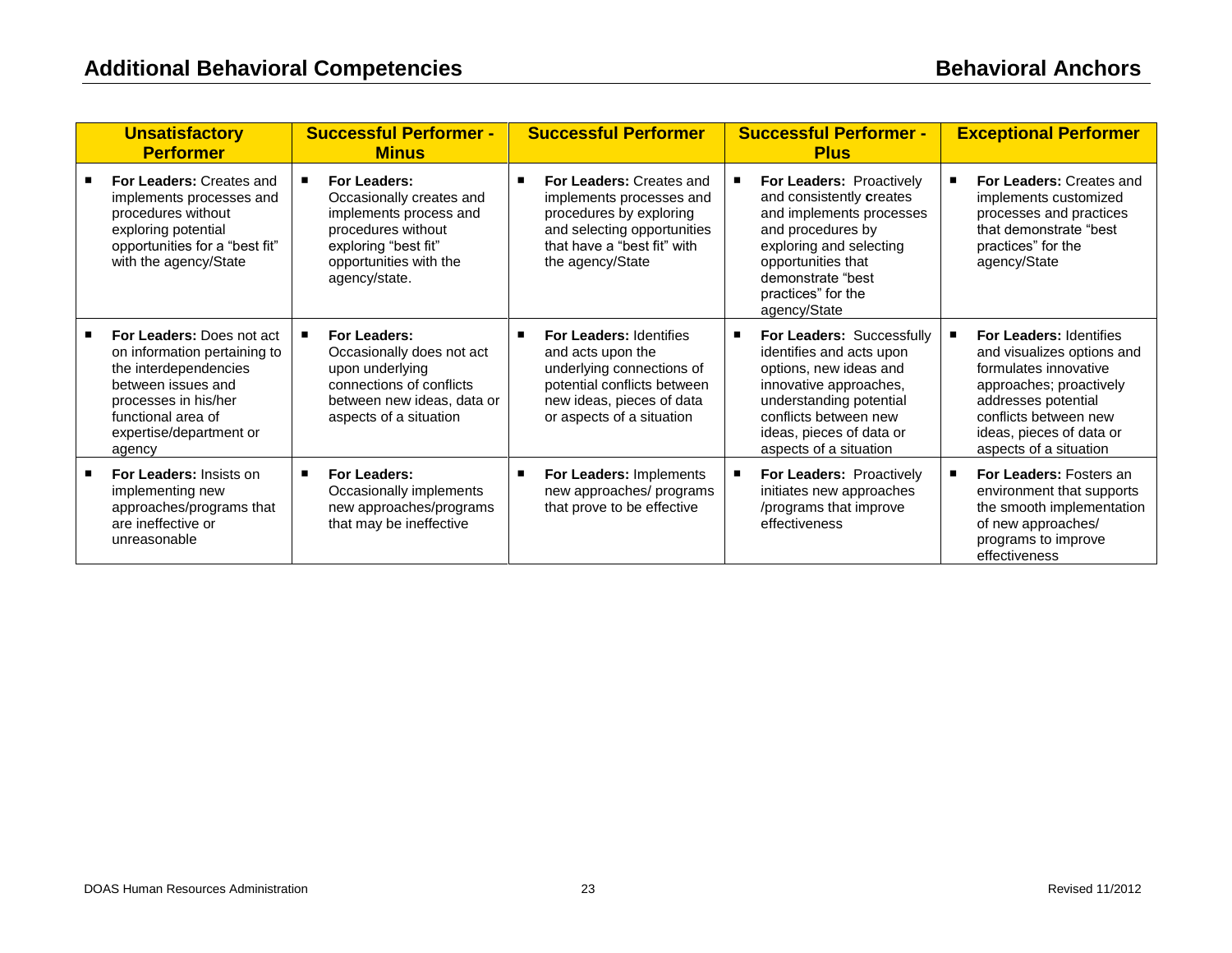## **Cultural Awareness**

**Definition:** Demonstrates an open-minded approach to understanding people regardless of their gender, age, race, national origin, religion, ethnicity, disability status, or other characteristics; treats all people fairly and consistently; effectively works with people from diverse backgrounds by treating them with dignity and respect

| <b>Unsatisfactory</b><br><b>Performer</b>                                                                                           | <b>Successful Performer -</b><br><b>Minus</b>                                                                                 |   | <b>Successful Performer</b>                                                                                              | <b>Successful Performer -</b><br><b>Plus</b>                                                                                 |   | <b>Exceptional Performer</b>                                                                                                                                                                                  |
|-------------------------------------------------------------------------------------------------------------------------------------|-------------------------------------------------------------------------------------------------------------------------------|---|--------------------------------------------------------------------------------------------------------------------------|------------------------------------------------------------------------------------------------------------------------------|---|---------------------------------------------------------------------------------------------------------------------------------------------------------------------------------------------------------------|
| Does not recognize cultural<br>differences; may use<br>unfounded stereotypes to<br>develop an understanding<br>of others            | Occasionally recognizes<br>cultural differences among<br>people and tries to bridge<br>cultural gaps                          |   | Recognizes cultural<br>differences among people<br>and effectively works to<br>bridge cultural gaps                      | Initiates strategies for<br>overcoming cultural<br>differences to achieve<br>common goals                                    | П | Develops strategies for<br>overcoming even the most<br>challenging cultural<br>differences to achieve<br>common goals                                                                                         |
| Treats people differently<br>depending on culture,<br>gender, race,<br>socioeconomic, or other<br>factor(s)                         | Occasionally treats people<br>п<br>differently depending on<br>culture, gender, race,<br>socioeconomic, or other<br>factor(s) |   | Treats all people with<br>dignity and respect<br>regardless of cultural or<br>socioeconomic background                   | Consistently treats all<br>people with dignity and<br>respect allowing them to<br>feel included and free to be<br>themselves | п | Actively seeks to eliminate<br>"out groups" so that all<br>people feel included and<br>are free to be themselves                                                                                              |
| Works well with people<br>who are similar to him/her<br>but has difficulty working<br>with people who have<br>different backgrounds | Sometimes struggles to<br>works effectively with<br>people of diverse<br>backgrounds and personal<br>differences              | п | Works effectively with<br>people of diverse<br>backgrounds regardless of<br>personal differences that<br>may exist       | Seeks out people of<br>diverse backgrounds; finds<br>creative solutions to<br>leverage the talents of<br>others              | п | Thrives within the context<br>of diverse teams:<br>capitalizes on diversity to<br>find creative solutions and<br>encourages other team<br>members to leverage the<br>diverse talents of<br>agency/state staff |
| Frequently makes<br>statements that are<br>offensive or insensitive                                                                 | Occasionally makes<br>٠<br>statements that may offend<br>others from different<br>cultural or socioeconomic<br>backgrounds    | п | Avoids making statements<br>that may offend or hurt<br>others from different<br>cultural or socioeconomic<br>backgrounds | Consistently communicates<br>messages in a supportive<br>manner without<br>compromising the meaning<br>of the message        |   | Communicates even the<br>most difficult messages in<br>a sensitive and supportive<br>manner without<br>compromising on the<br>meaning of the message                                                          |
| Criticizes or disregards<br>different opinions, styles, or<br>ways of working                                                       | Occasionally criticizes or<br>disregards different<br>opinions, styles, or ways of<br>working                                 |   | Considers and honors<br>different opinions, styles,<br>and ways of working                                               | Proactively and<br>consistently embraces and<br>considers different<br>opinions, styles and ways<br>of working               |   | Encourages team<br>members to embrace and<br>consider different opinions,<br>styles and ways of working                                                                                                       |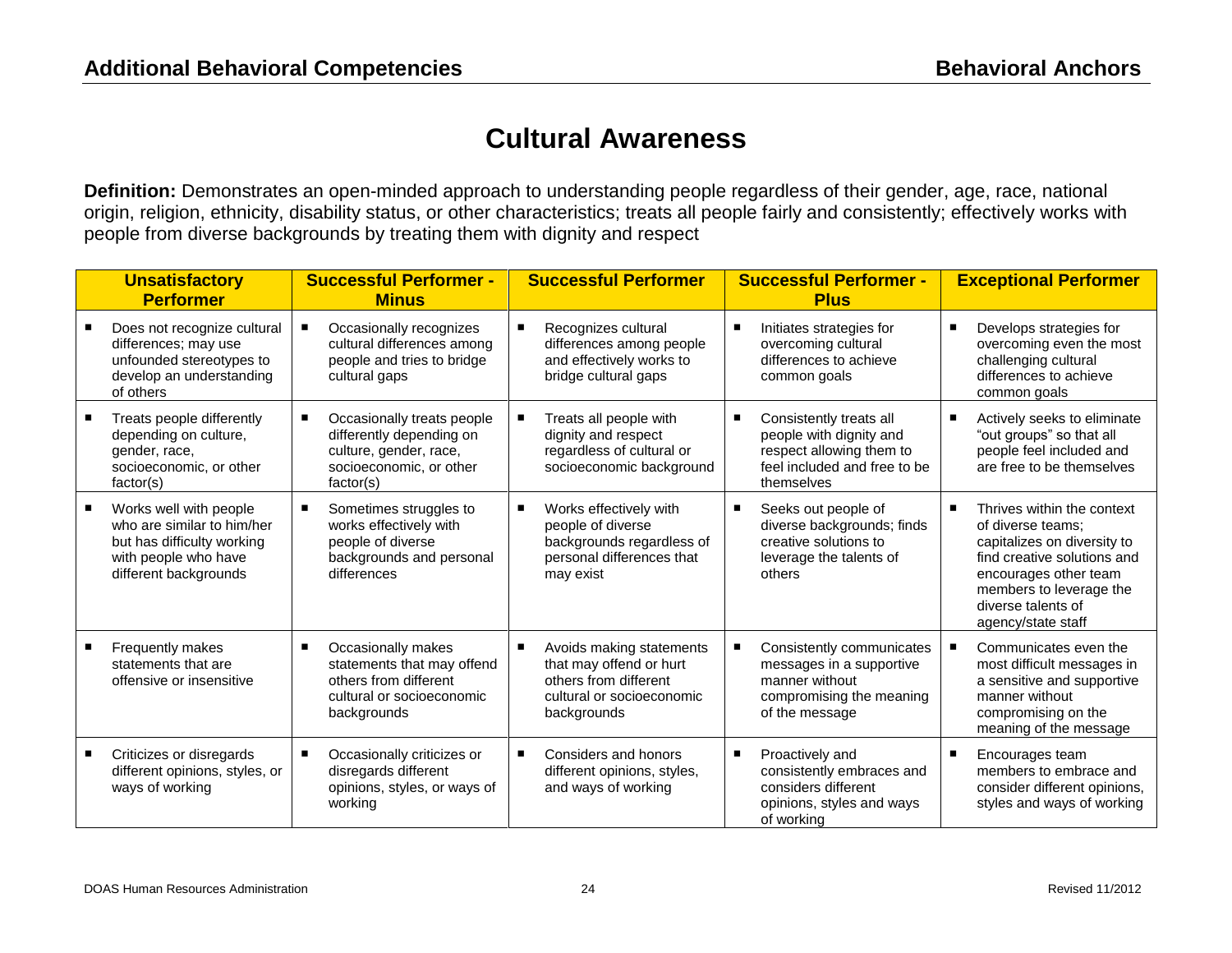| <b>Unsatisfactory</b><br><b>Performer</b>                                                    | <b>Successful Performer -</b><br><b>Minus</b>                                                                                | <b>Successful Performer</b>                                                                                              | <b>Successful Performer -</b><br><b>Plus</b>                                                                                                                           | <b>Exceptional Performer</b>                                                                |
|----------------------------------------------------------------------------------------------|------------------------------------------------------------------------------------------------------------------------------|--------------------------------------------------------------------------------------------------------------------------|------------------------------------------------------------------------------------------------------------------------------------------------------------------------|---------------------------------------------------------------------------------------------|
| Tolerates comments and<br>actions of others that<br>reflect stereotypical views<br>of people | Occasionally responds to<br>and addresses comments<br>and actions of others that<br>reflect stereotypical views<br>of people | Responds to and directly<br>addresses comments and<br>actions of others that<br>reflect stereotypical views<br>of people | Proactively and effectively<br>responds to and directly<br>addresses comments of<br>others that reflect<br>stereotypical views of<br>people; honors views of<br>others | Proactively works to<br>change views of those that<br>are intolerant of different<br>people |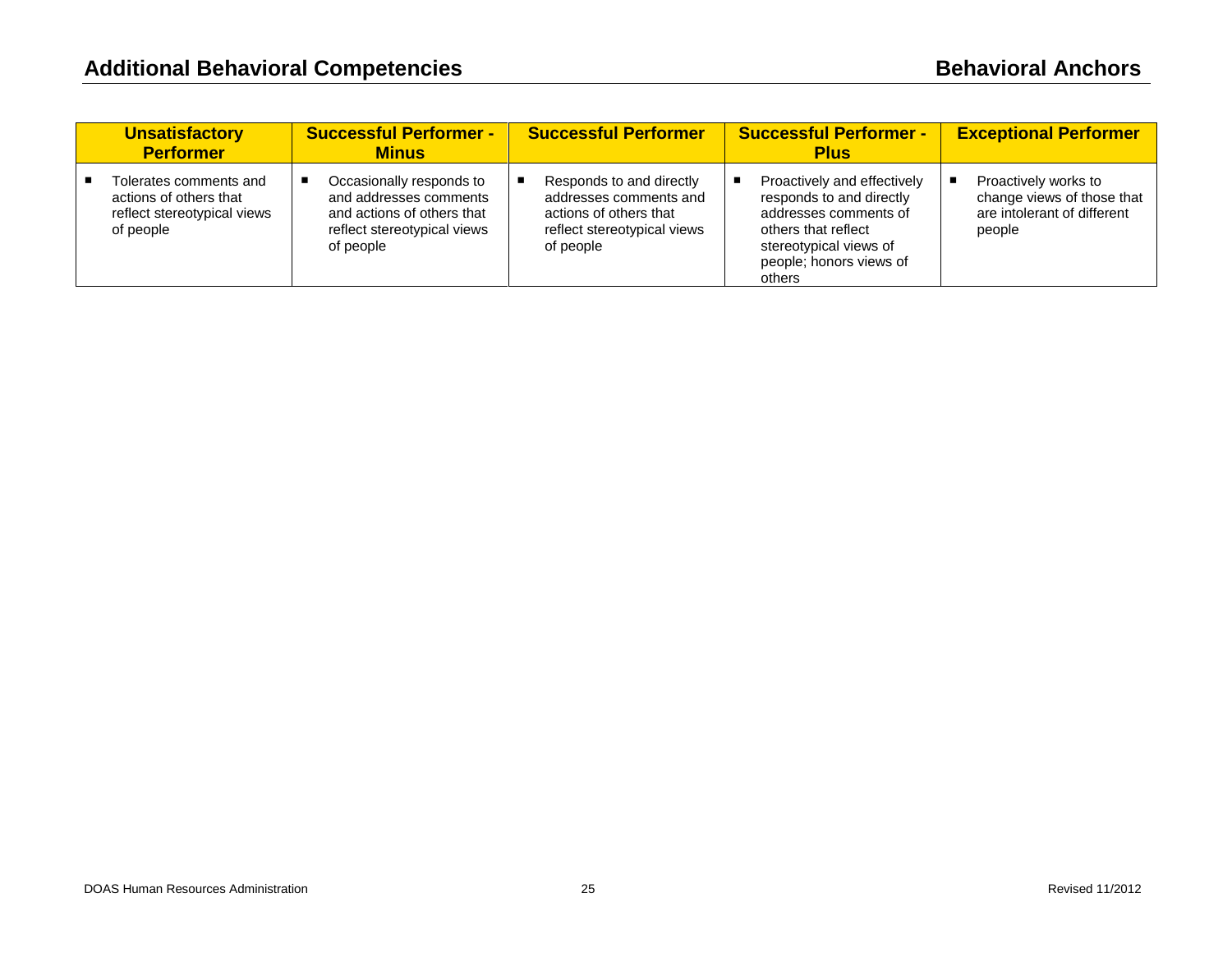## **Flexibility**

**Definition:** Adapts to change and different ways of doing things quickly and positively; does not shy away from addressing setbacks or ambiguity; deals effectively with a variety of people and situations; appropriately adapts one's thinking or approach as the situation changes

| <b>Unsatisfactory</b><br><b>Performer</b>                                                                                                        | <b>Successful Performer -</b><br><b>Minus</b>                                                                                                           |                | <b>Successful Performer</b>                                                                                                                                      | <b>Successful Performer -</b><br><b>Plus</b>                                                                                                                                                    |   | <b>Exceptional Performer</b>                                                                                                                                                            |
|--------------------------------------------------------------------------------------------------------------------------------------------------|---------------------------------------------------------------------------------------------------------------------------------------------------------|----------------|------------------------------------------------------------------------------------------------------------------------------------------------------------------|-------------------------------------------------------------------------------------------------------------------------------------------------------------------------------------------------|---|-----------------------------------------------------------------------------------------------------------------------------------------------------------------------------------------|
| Responds slowly to<br>changing priorities                                                                                                        | Occasionally slow to<br>respond to changing<br>priorities                                                                                               | п              | Adjusts schedules, tasks,<br>and priorities when<br>necessary                                                                                                    | Responds quickly to<br>changing priorities,<br>adjusting schedules, tasks,<br>and priorities with ease                                                                                          | п | Anticipates and changes<br>strategy before the current<br>method proves to be<br>ineffective                                                                                            |
| Continues to do his/her<br>work the same way<br>regardless of changes in<br>customer requirements or<br>organizational norms                     | Usually recognizes when<br>changing customer or<br>organizational expectations<br>require new approaches<br>and takes steps to meet<br>new standards    |                | Recognizes when changing<br>customer or organizational<br>expectations require new<br>approaches and takes the<br>steps to meet new<br>standards                 | Proactively searches for<br>better ways to do things;<br>consistently recognizes<br>when the current way is no<br>longer effective; initiates<br>the necessary steps to<br>meet new standards   | п | Helps others recognize<br>when their current way of<br>working is no longer<br>effective                                                                                                |
| Waits until told to adopt<br>change or talks about<br>commitment to change<br>initiatives but does not<br>demonstrate it in his/her<br>behaviors | Is sometimes able to adapt<br>to change by accepting<br>changes in processes with<br>an optimistic perspective                                          |                | Adapts to change by<br>accepting changes in work<br>processes readily and with<br>an optimistic perspective of<br>the resulting benefits                         | Proactively seeks out<br>change; accepts changes<br>in work processes readily<br>and with optimistic<br>perspective of the<br>expected benefits                                                 | п | Encourages others to<br>commit to change<br>initiatives by sharing the<br>expected benefits and how<br>he/she can make<br>modifications to work<br>processes                            |
| Adjusts ineffectively to<br>different situations;<br>conveys a rigid demeanor<br>when under stress or<br>pressure                                | Has difficulty adapting to<br>different situations<br>especially when under<br>stress or pressure                                                       | $\blacksquare$ | Adapts to different<br>situations even when under<br>stress or pressure                                                                                          | Remains effective even<br>when faced with ongoing<br>change and under very<br>stressful conditions                                                                                              | п | Helps others work through<br>how to effectively adapt to<br>different situations when<br>under stress or pressure                                                                       |
| Tends to become<br>overwhelmed when faced<br>with situations or issues<br>involving ambiguity and/or<br>setbacks                                 | Is usually able to work<br>through situations or issues<br>involving ambiguity or<br>setbacks by evaluating<br>options and establishing<br>action plans |                | Works through situations or<br>issues involving ambiguity<br>or setbacks by<br>systematically evaluating<br>options and establishing<br>appropriate action plans | Proactively and effectively<br>works through situations or<br>issues involving ambiguity<br>or setbacks by<br>systematically evaluating<br>options and establishing<br>appropriate action plans | п | Encourages others to work<br>through situations or issues<br>involving ambiguity or<br>setbacks by systematically<br>evaluating options and<br>establishing appropriate<br>action plans |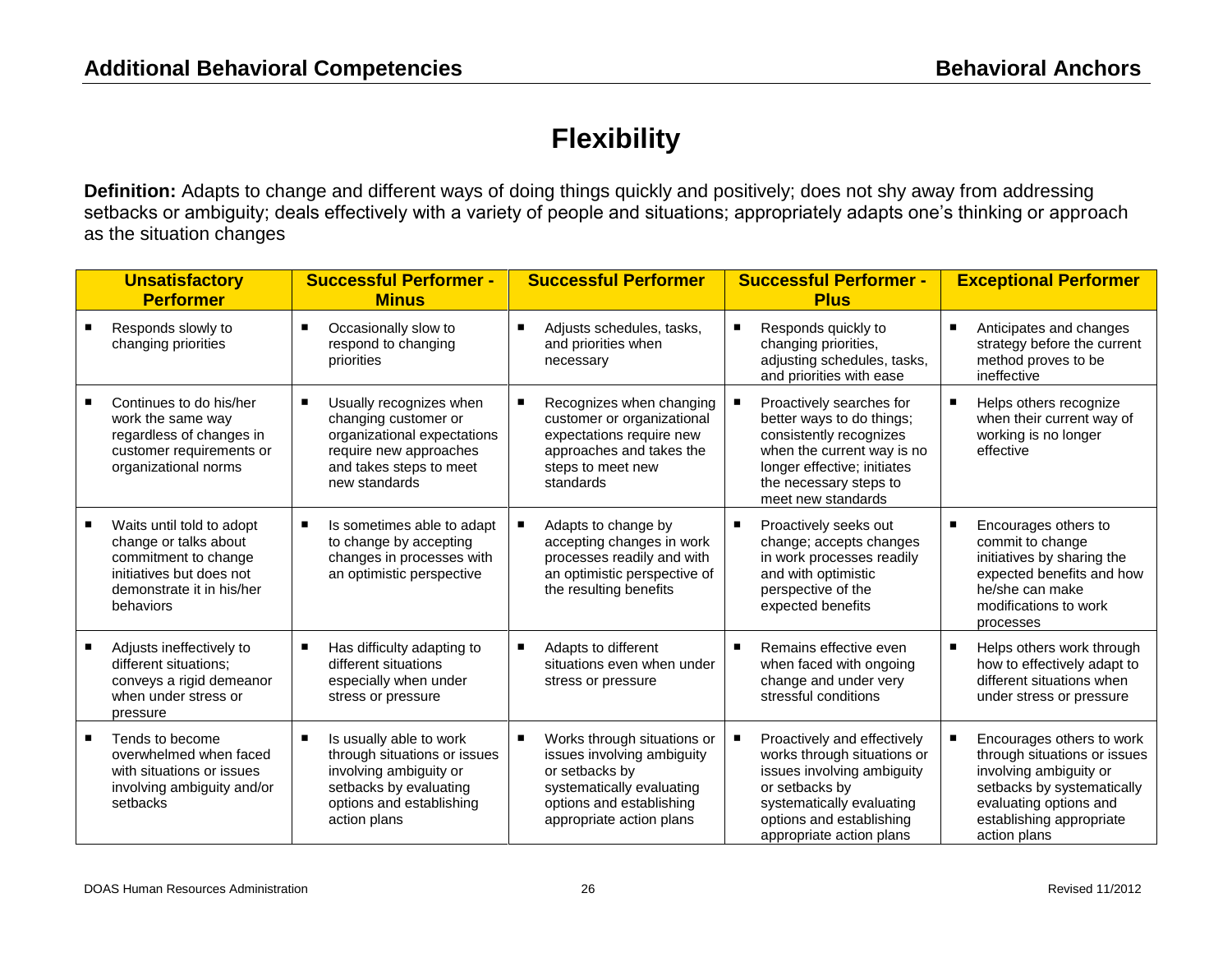| <b>Unsatisfactory</b><br><b>Performer</b>                                                                                                                               | <b>Successful Performer -</b><br><b>Minus</b>                                                                                                      | <b>Successful Performer</b>                                                                                                                                | <b>Successful Performer -</b><br><b>Plus</b>                                                                                                         |   | <b>Exceptional Performer</b>                                                                                               |
|-------------------------------------------------------------------------------------------------------------------------------------------------------------------------|----------------------------------------------------------------------------------------------------------------------------------------------------|------------------------------------------------------------------------------------------------------------------------------------------------------------|------------------------------------------------------------------------------------------------------------------------------------------------------|---|----------------------------------------------------------------------------------------------------------------------------|
| Does not adapt approach<br>to delivering results when<br>circumstances change                                                                                           | Is usually able to maintain<br>flexibility in delivering<br>customer focused results                                                               | Maintains flexibility in<br>delivering customer-<br>focused results                                                                                        | Consistently maintains<br>flexibility by adapting<br>tactics or breaking down<br>barriers to achieve optimal,<br>timely results                      | п | Adapts tactics or breaks<br>down barriers to achieve<br>optimal, timely results                                            |
| Fails to understand the<br>requirements of a situation;<br>has difficulty modifying<br>his/her behavior to meet<br>the needs of more stressful<br>or complex situations | Occasionally fails to<br>understand the<br>requirements of different<br>situations; is usually able to<br>adapt his/her behavior<br>under pressure | Understands the<br>requirements of different<br>situations and effectively<br>adapts his/her behavior<br>even when under stress<br>and pressure            | Effectively understands<br>requirements of different<br>situations and adapts<br>his/her behavior even<br>when under extreme stress<br>and pressure  |   | Helps others effectively<br>adapt to different situations<br>when under stress and<br>pressure                             |
| Resists new technology<br>and clings to current tools<br>at his/her disposal                                                                                            | Usually accepts new<br>technology as part of<br>his/her job and uses it to<br>improve efficiency or<br>quality of his/her work<br>products         | Readily accepts new<br>technology as part of<br>his/her job and uses it to<br>continually improve<br>efficiency or the quality of<br>his/her work products | Proactively seeks out new<br>technology as part of<br>his/her job and uses it to<br>effectively improve<br>efficiency or quality or work<br>products |   | Helps others learn how to<br>apply new technology to<br>their work to improve<br>efficiency or quality of work<br>products |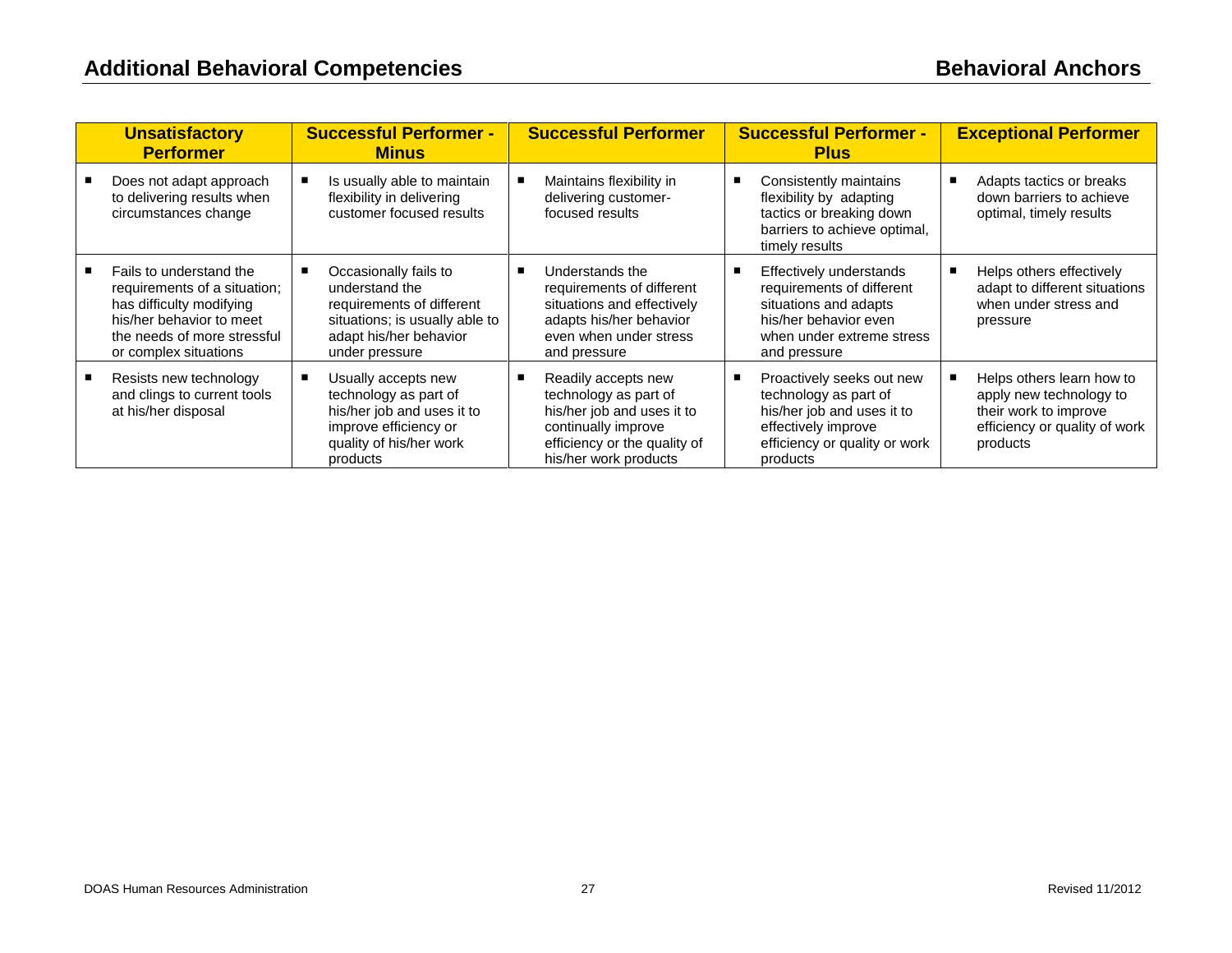## **Initiative**

**Definition:** Proactively identifies ways to contribute to the State's goals and missions; achieves results without needing reminders from others; identifies and takes action to address problems and opportunities

|   | <b>Unsatisfactory</b><br><b>Performer</b>                                                                                                             | <b>Successful Performer -</b><br><b>Minus</b>                                                                           | <b>Successful Performer</b>                                                                                                                       | <b>Successful Performer -</b><br><b>Plus</b>                                                                                                      | <b>Exceptional Performer</b>                                                                                                                                                                               |
|---|-------------------------------------------------------------------------------------------------------------------------------------------------------|-------------------------------------------------------------------------------------------------------------------------|---------------------------------------------------------------------------------------------------------------------------------------------------|---------------------------------------------------------------------------------------------------------------------------------------------------|------------------------------------------------------------------------------------------------------------------------------------------------------------------------------------------------------------|
|   | Frequently needs<br>reminders to complete<br>work assignments                                                                                         | Usually completes<br>٠<br>assignments without<br>prompting from his/her<br>supervisor                                   | Completes assignments<br>without the need for<br>prompting from his/her<br>supervisor or others                                                   | Consistently completes<br>assignments early; meets<br>expectations regarding the<br>timing of deliverables                                        | Takes the initiative to<br>п<br>complete assignments<br>early; exceeds<br>expectations regarding the<br>timing of deliverables                                                                             |
|   | Waits until his/her manager<br>provides a complete set of<br>information before<br>proceeding with assigned<br>tasks                                  | Sometimes seeks<br>information on his/her own<br>initiative; follows up with<br>his/her supervisor for<br>quidance      | Seeks out information on<br>his/her own initiative:<br>occasionally needs to<br>follow up with his/her<br>supervisor for guidance or<br>direction | Consistently seeks out<br>information on his/her own<br>initiative; completes tasks<br>with minimal guidance from<br>his/her supervisor or others | Successfully completes<br>tasks with minimal<br>quidance or assistance<br>from others; often provides<br>guidance to other co-<br>workers                                                                  |
| п | Demonstrates a lack of<br>confidence and ability to<br>deal with challenges and<br>obstacles; often relies on<br>assistance to work through<br>issues | Usually resilient against<br>challenges and obstacles;<br>occasionally needs<br>assistance to work through<br>issues    | Demonstrates resilience<br>against challenges and<br>obstacles; able to work<br>through issues on his/her<br>own                                  | Consistently demonstrates<br>resilience and encourages<br>commitment and<br>enthusiasm from others to<br>address challenges and<br>obstacles      | Generates commitment<br>and enthusiasm from<br>others to set and achieve<br>challenging objectives                                                                                                         |
|   | Tends to unnecessarily<br>involve others in his/her<br>work or not involve others<br>when it is appropriate                                           | Usually completes most<br>tasks independently but<br>needs additional support<br>with unfamiliar tasks or<br>situations | Completes most tasks<br>independently but asks for<br>additional support, as<br>appropriate, when faced<br>with unfamiliar tasks or<br>situations | Successfully completes<br>٠<br>tasks with minimal support<br>even when faced with<br>unfamiliar tasks or<br>situations                            | Proactively approaches<br>п<br>unfamiliar tasks and<br>situations; demonstrates<br>the ability to complete even<br>unfamiliar tasks<br>independently by adapting<br>his/her previously gained<br>knowledge |
|   | Identifies tasks that can be<br>performed but does not<br>create meaningful results<br>through his/her efforts                                        | Usually focused on<br>completing activities; not as<br>focused on the overall<br>results achieved                       | Focuses on achieving<br>results, rather than<br>activities that may not add<br>value                                                              | Proactively and<br>٠<br>consistently focuses<br>energy on achieving<br>results; focused on<br>minimizing unnecessary<br>activities                | Coaches others on how to<br>п<br>focus their energy on<br>achieving results without<br>creating more work than<br>necessary                                                                                |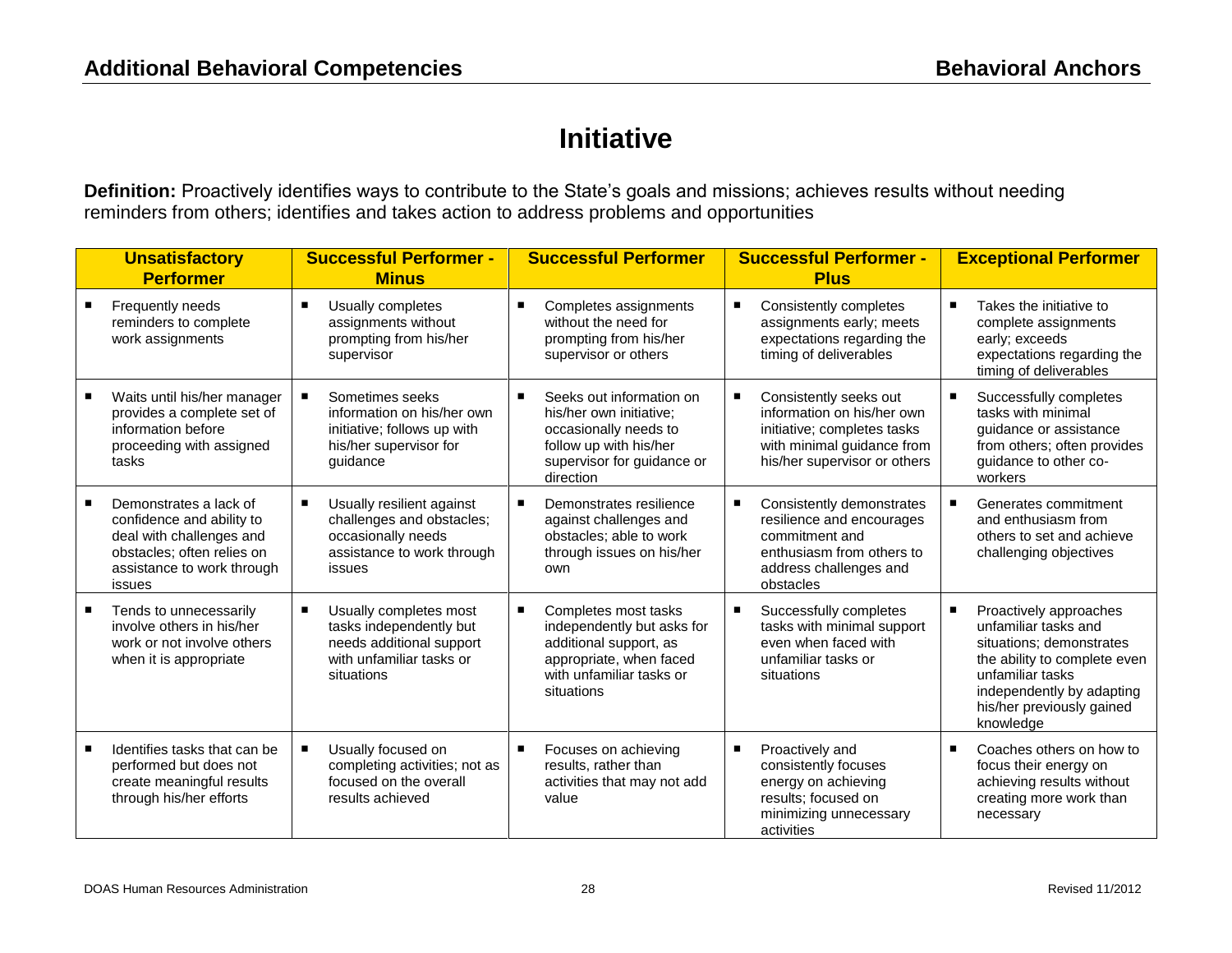| <b>Unsatisfactory</b><br><b>Performer</b>                                                | <b>Successful Performer -</b><br><b>Minus</b>                                        | <b>Successful Performer</b>                                                                        | <b>Successful Performer -</b><br><b>Plus</b>                                     | <b>Exceptional Performer</b>                                                                                                      |
|------------------------------------------------------------------------------------------|--------------------------------------------------------------------------------------|----------------------------------------------------------------------------------------------------|----------------------------------------------------------------------------------|-----------------------------------------------------------------------------------------------------------------------------------|
| Does not recognize or take<br>action to address problems<br>and opportunities that exist | Occasionally recognizes<br>and takes action to address<br>problems and opportunities | Recognizes and takes<br>appropriate action to<br>effectively address<br>problems and opportunities | Proactively takes action to<br>effectively address<br>problems and opportunities | Provides advice and<br>direction to others on how<br>to recognize and take<br>appropriate action on<br>problems and opportunities |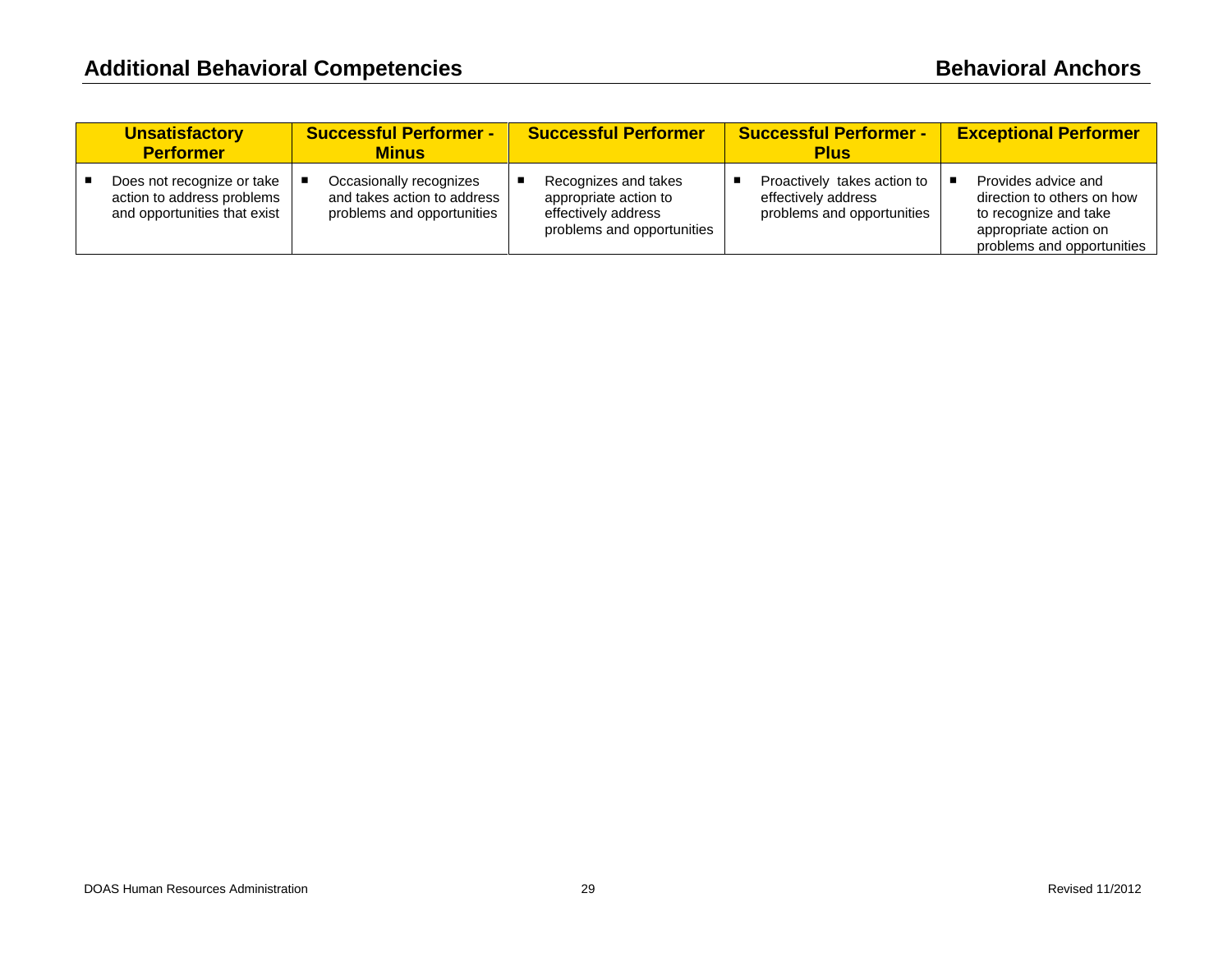#### **Negotiation and Influence**

**Definition:** Effectively represents his/her position on issues to gain support and buy-in from others; generates multiple alternatives to a problem to meet the needs of other stakeholders; works to achieve win-win outcomes that others can accept; appropriately utilizes settlement strategies, such as compromise

| <b>Unsatisfactory</b><br><b>Performer</b>                                                                                                            | <b>Successful Performer -</b><br><b>Minus</b>                                                                                                                      | <b>Successful Performer</b>                                                                                                                                                                                        | <b>Successful Performer -</b><br><b>Plus</b>                                                                                                                                                         | <b>Exceptional Performer</b>                                                                                                          |
|------------------------------------------------------------------------------------------------------------------------------------------------------|--------------------------------------------------------------------------------------------------------------------------------------------------------------------|--------------------------------------------------------------------------------------------------------------------------------------------------------------------------------------------------------------------|------------------------------------------------------------------------------------------------------------------------------------------------------------------------------------------------------|---------------------------------------------------------------------------------------------------------------------------------------|
| Has difficulty conveying<br>his/her position to others,<br>particularly when faced<br>with opposition                                                | Can convey his/her<br>position to others, but has<br>difficulty in helping others<br>understand the underlying<br>issues and concerns                              | <b>Effectively articulates</b><br>his/her position and helps<br>others understand the<br>underlying issues and<br>concerns                                                                                         | Proactively reaches out to<br>others to educate them on<br>his/her position and to help<br>them understand the<br>underlying issues and<br>concerns                                                  | Conveys his/her position<br>well even when faced with<br>an engaged audience with<br>a high degree of opposition                      |
| Attempts to convince<br>others of his/her position<br>when an issue is of minimal<br>importance                                                      | Is sometimes able to<br>generate support among<br>team members for ideas of<br>controversy and<br>importance to the<br>agency/State                                | Generates support among<br>team members for ideas of<br>controversy and<br>importance to the<br>agency/State                                                                                                       | Applies influence skills to<br>gain support for even the<br>most controversial issues                                                                                                                | Coaches others on how to<br>apply influence to gain<br>support for controversial<br>issues                                            |
| Sees situations in isolation<br>and ignores solutions that<br>are not immediately<br>obvious                                                         | Lacks ability to generate<br>multiple viable solutions;<br>sometimes has difficulty in<br>focusing on the "big<br>picture"                                         | Thinks "outside of the box"<br>п<br>to identify alternative<br>solutions that meet the<br>needs of all stakeholders<br>(e.g., customers, peers,<br>supervisor)                                                     | Initiates problem solving<br>approaches and develops<br>effective solutions to<br>problems; consistently<br>focuses on the needs of all<br>parties involved and<br>reaches a successful<br>consensus | Helps others identify<br>п<br>creative solutions to reach<br>win-win settlements                                                      |
| Fails to get input and<br>develop action plans and<br>approaches that reflect key<br>stakeholder (e.g.,<br>customers, peers,<br>supervisor) insights | Occasionally involves key<br>stakeholders (e.g.,<br>customers, peers,<br>supervisor) in the<br>development of processes<br>and action plans to drive<br>commitment | Involves key stakeholders<br>(e.g., customers, peers,<br>supervisor) in the<br>development of processes<br>and action plans to ensure<br>the final approach reflects<br>their insights and has their<br>commitment | Consistently involves key<br>stakeholders (e.g.,<br>customers, peers,<br>supervisor) in the planning<br>and development of action<br>plans/processes to gain<br>their commitment                     | Gains active involvement<br>г<br>of relevant stakeholders to<br>ensure their ideas are<br>refined and fully adoptable<br>by the State |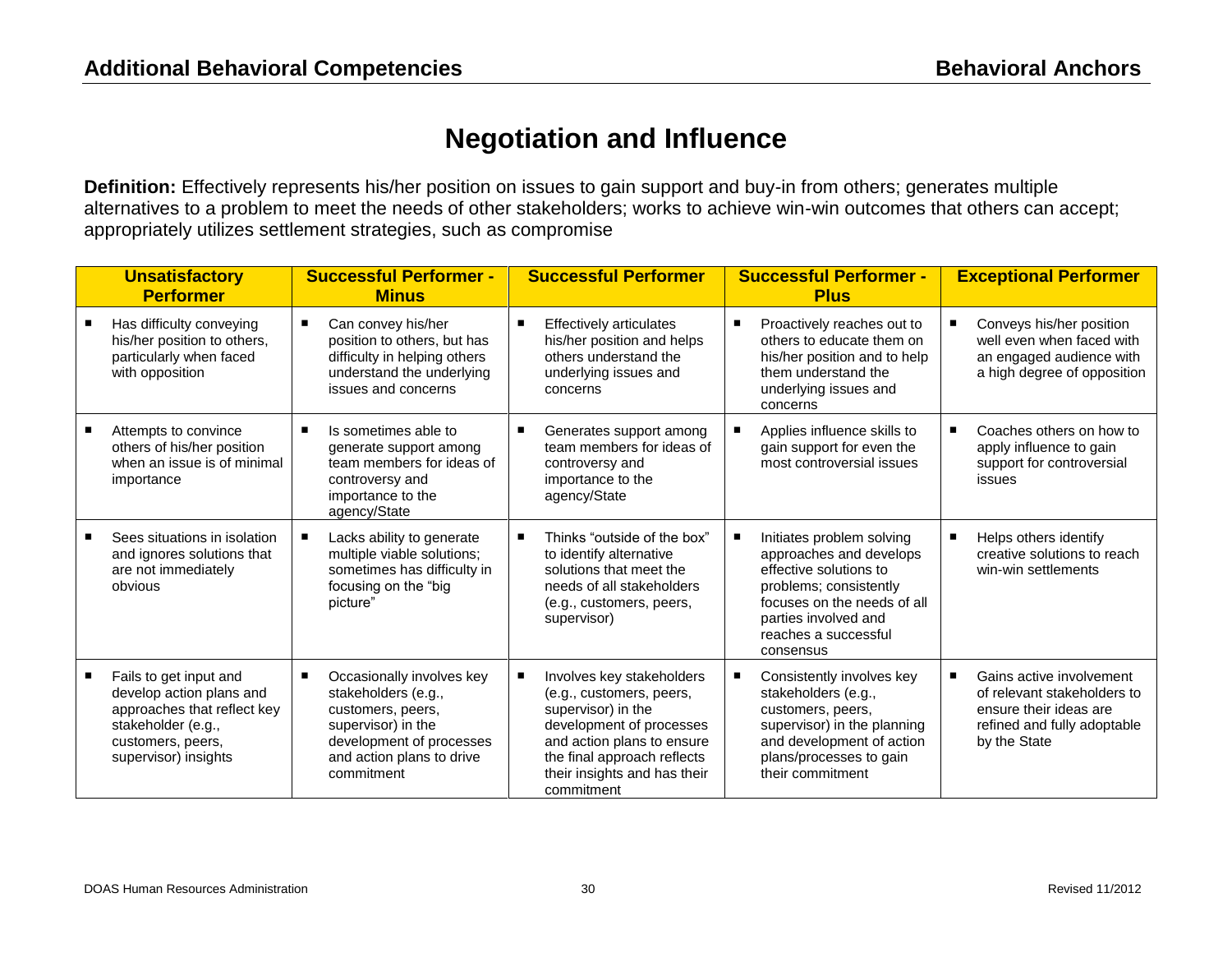| <b>Unsatisfactory</b><br><b>Performer</b>                                                                                                           | <b>Successful Performer -</b><br><b>Minus</b>                                                                                                    | <b>Successful Performer</b>                                                                                                                           | <b>Successful Performer -</b><br><b>Plus</b>                                                                                                                                 | <b>Exceptional Performer</b>                                                                                                                  |
|-----------------------------------------------------------------------------------------------------------------------------------------------------|--------------------------------------------------------------------------------------------------------------------------------------------------|-------------------------------------------------------------------------------------------------------------------------------------------------------|------------------------------------------------------------------------------------------------------------------------------------------------------------------------------|-----------------------------------------------------------------------------------------------------------------------------------------------|
| Pushes others to accept<br>his/her terms without<br>regard to their needs or<br>perspectives                                                        | Occasionally neglects to<br>present a logical and<br>compelling case for his/her<br>ideas or connect them to<br>greater business needs           | Considers the needs and<br>perspectives of others and<br>avoids applying pressure<br>so that win-win outcomes<br>can be realized whenever<br>possible | Persuasively promotes<br>ideas with enthusiasm.<br>conviction and<br>assertiveness while<br>remaining open to others'<br>needs and perspectives                              | Helps the other side see<br>п<br>the potential in alternative<br>solutions to ensure they<br>understand the full impact<br>of their decisions |
| Inappropriately applies<br>different settlement<br>strategies, such as<br>compromise; fails to realize<br>when win-win outcomes<br>are not possible | Is slow to identify when a<br>win-win outcome is not<br>possible; has difficulty<br>applying settlement<br>strategies to achieve stated<br>goals | Recognizes when a win-<br>win outcome is not possible<br>and appropriately applies<br>settlement strategies to<br>achieve his/her goals               | Implements effective<br>solutions without<br>compromising personal<br>and departmental<br>needs/goals; applies<br>settlement strategies that<br>benefit all impacted parties | Helps others determine<br>п<br>how to settle<br>disagreements when win-<br>win outcomes cannot be<br>achieved                                 |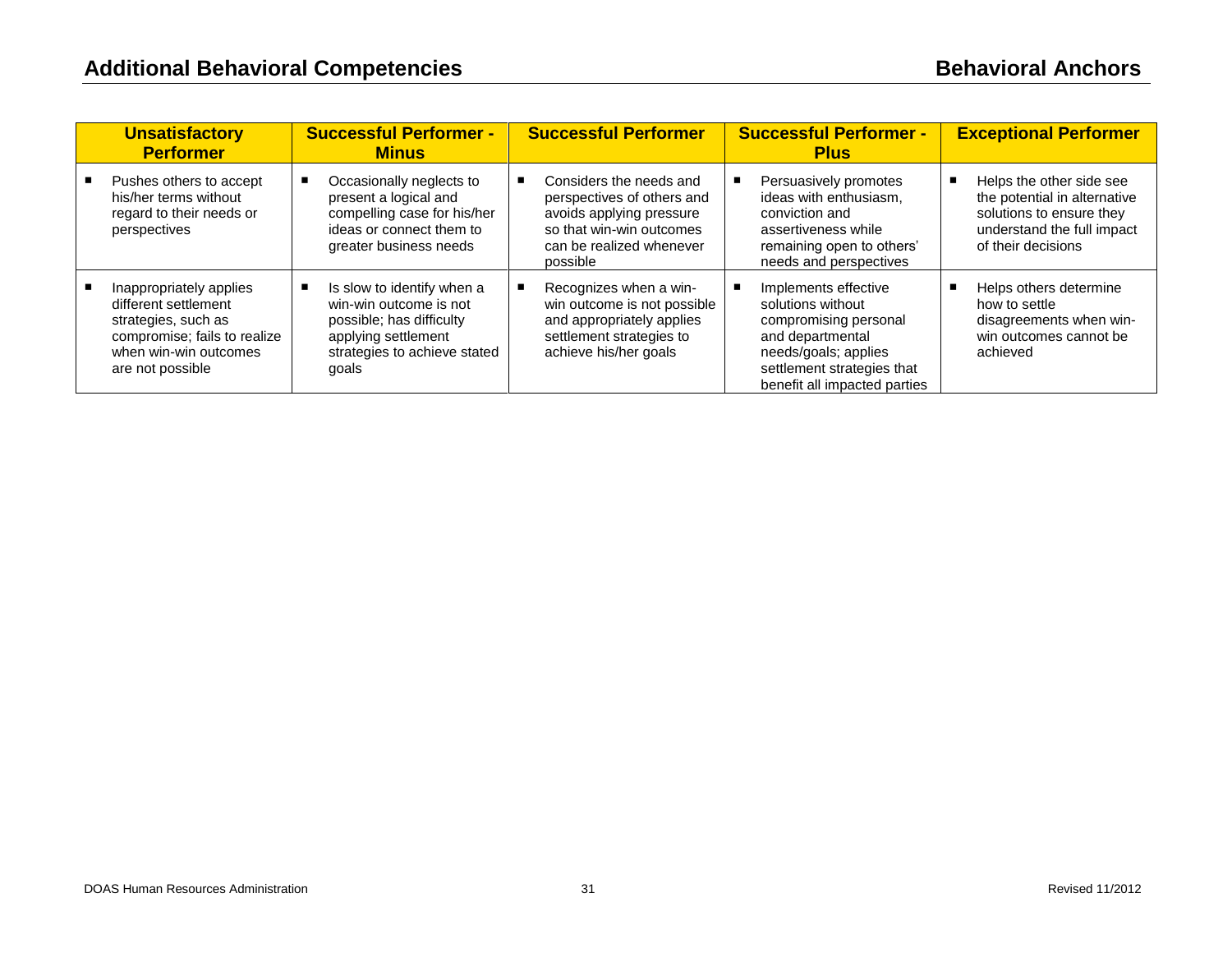#### **Professional Development**

**Definition:** Demonstrates a commitment to professional development by proactively seeking opportunities to develop new capabilities, skills, and knowledge; acquires the skills needed to continually enhance his/her contribution to the State and to his/her respective profession

| <b>Unsatisfactory</b><br><b>Performer</b>                                                                                                      | <b>Successful Performer -</b><br><b>Minus</b>                                                                                                           | <b>Successful Performer</b>                                                                                                                                   | <b>Successful Performer -</b><br><b>Plus</b>                                                                                                                                                                 |   | <b>Exceptional Performer</b>                                                                                                                      |
|------------------------------------------------------------------------------------------------------------------------------------------------|---------------------------------------------------------------------------------------------------------------------------------------------------------|---------------------------------------------------------------------------------------------------------------------------------------------------------------|--------------------------------------------------------------------------------------------------------------------------------------------------------------------------------------------------------------|---|---------------------------------------------------------------------------------------------------------------------------------------------------|
| Rarely takes advantage of<br>learning opportunities to<br>further develop skills and<br>capabilities; needs<br>encouragement to take<br>action | Occasionally engages in<br>learning opportunities to<br>further develop skills and<br>capabilities in technical and<br>functional areas                 | Engages in continuous<br>learning opportunities to<br>further develop skills and<br>capabilities in technical and<br>functional areas                         | Seeks out continuous<br>learning opportunities that<br>develop self and expands<br>organizational intellectual<br>capital                                                                                    | в | Encourages others to seek<br>out continuous learning<br>opportunities; shares<br>information and skills<br>gained from own efforts<br>with others |
| Ignores feedback from co-<br>workers and customers or<br>becomes defensive: does<br>not use feedback to<br>improve performance                 | Attempts to use feedback<br>from co-workers and<br>customers to enhance<br>his/her performance                                                          | Uses feedback from co-<br>workers and customers to<br>find ways to enhance<br>his/her performance                                                             | Proactively requests<br>feedback from co-workers<br>and customers and uses it<br>to enhance personal and<br>team performance                                                                                 | г | Encourages others to<br>incorporate feedback from<br>co-workers and customers<br>to enhance their<br>performance                                  |
| Fails to recognize his/her<br>own strengths and<br>development needs or<br>does not seek ways to<br>address those needs                        | Is hesitant to identify<br>his/her strengths and<br>development needs; once<br>identified is reluctant to<br>address them                               | Accurately identifies his/her<br>own strengths and<br>development needs,<br>leverages strengths, and<br>takes action to develop<br>areas that can be improved | Proactively asks for<br>feedback from others and<br>incorporates feedback into<br>his/her assessment of<br>strengths and development<br>needs; builds on strengths<br>and addresses critical<br>deficiencies | Е | Provides coaching to<br>others to help them<br>leverage their strengths<br>and effectively develop in<br>areas where improvement<br>is needed     |
| Does not maintain ties with<br>other professionals in<br>his/her field                                                                         | Occasionally takes part in<br>professional associations<br>to maintain a current<br>knowledge base and<br>relationships with others in<br>his/her field | Takes part in professional<br>associations to maintain a<br>current knowledge base<br>and relationships with<br>others in his/her field                       | Participates in professional<br>associations to ensure<br>he/she is visible to others<br>in his/her field of expertise                                                                                       |   | Assumes leadership roles<br>in professional<br>associations; encourages<br>others to participate                                                  |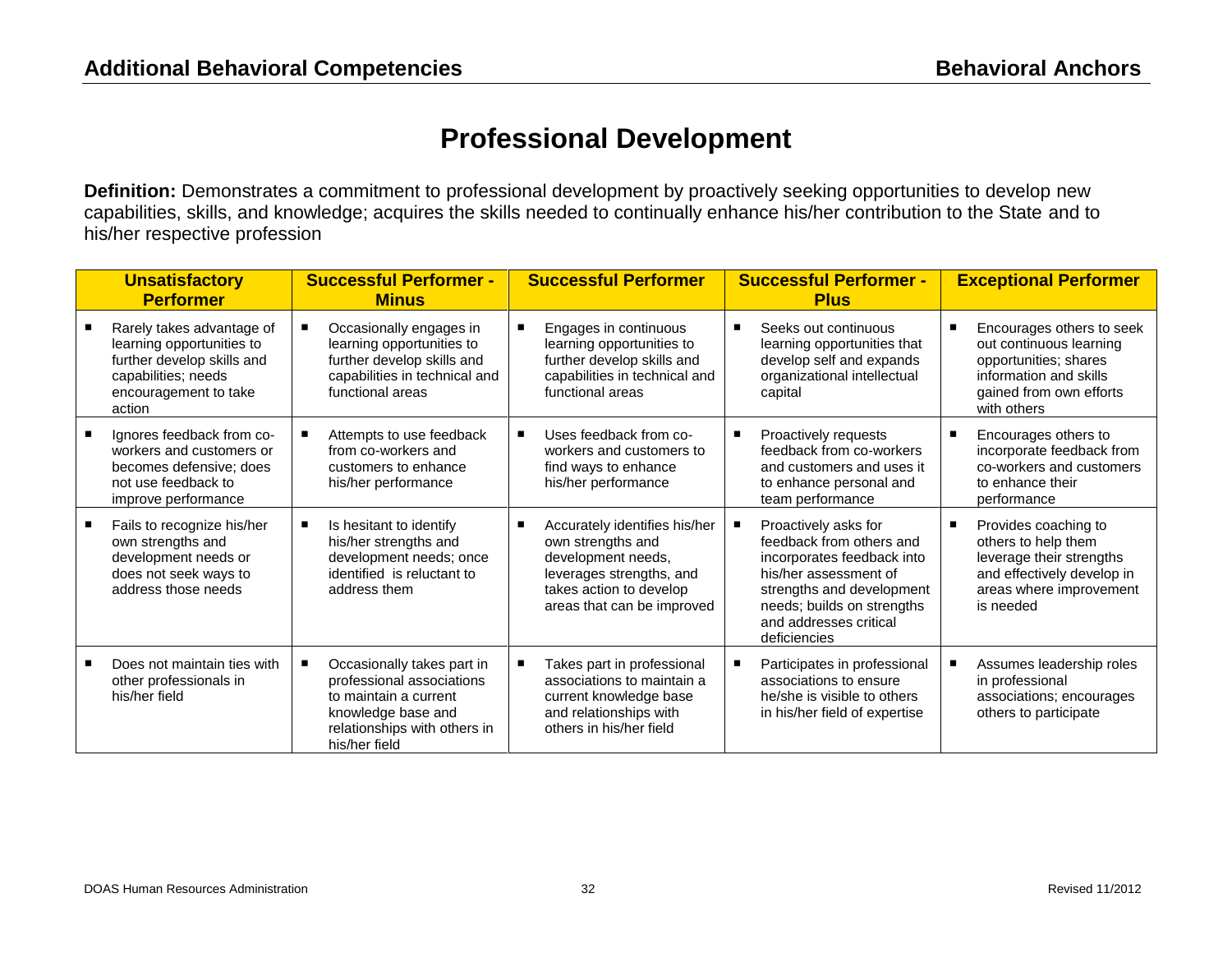| <b>Unsatisfactory</b><br><b>Performer</b>                                                                                  | <b>Successful Performer -</b><br><b>Minus</b>                                                                                                                                                                    | <b>Successful Performer</b>                                                                                                                                                       | <b>Successful Performer -</b><br><b>Plus</b>                                                                                                                                             | <b>Exceptional Performer</b>                                                                                                                            |
|----------------------------------------------------------------------------------------------------------------------------|------------------------------------------------------------------------------------------------------------------------------------------------------------------------------------------------------------------|-----------------------------------------------------------------------------------------------------------------------------------------------------------------------------------|------------------------------------------------------------------------------------------------------------------------------------------------------------------------------------------|---------------------------------------------------------------------------------------------------------------------------------------------------------|
| Allows professional<br>knowledge to become<br>antiquated; does not keep<br>up with trends in his/her<br>field of expertise | Occasionally updates<br>professional knowledge; is<br>sometimes behind on<br>trends in his/her field of<br>expertise                                                                                             | Updates professional<br>knowledge and skills on a<br>regular basis to stay<br>current and apply new<br>trends or best practices to<br>his/her work at the State                   | Proactively looks for ways<br>п<br>to update his/her<br>professional knowledge<br>and to stay current on best<br>practices; eager to apply<br>new trends to his/her work<br>at the State | Shares new knowledge<br>regarding professional<br>standards with others to<br>ensure they are able to<br>contribute new ideas to the<br>State           |
| Recognizes industry and<br>government trends but<br>does not take action                                                   | Occasionally incorporates<br>industry and government<br>trends into his/her work at<br>the State                                                                                                                 | Incorporates industry and<br>government trends in<br>planning and decision<br>making                                                                                              | Anticipates customer<br>п<br>needs; stays abreast of<br>changes in the external<br>environment and<br>anticipates how they will<br>impact his/her department<br>and/or agency            | Educates others on ways<br>п<br>to incorporate industry and<br>government trends into<br>their work at the State                                        |
| Doesn't follow the steps in<br>the State's performance<br>management process                                               | Follows the steps in the<br>State's performance<br>management process but<br>is not committed to making<br>the process work for<br>himself/herself (e.g.,<br>linking performance to<br>learning and development) | Actively participates in the<br>State's performance<br>management process,<br>including focusing on<br>improving performance<br>through learning and<br>development opportunities | Voices on-going support<br>for the State's performance<br>management process;<br>proactively looks for<br>opportunities to improve<br>performance through<br>learning and development    | Helps others enhance their<br>experience with the State's<br>performance management<br>process by mentoring and<br>coaching them through the<br>process |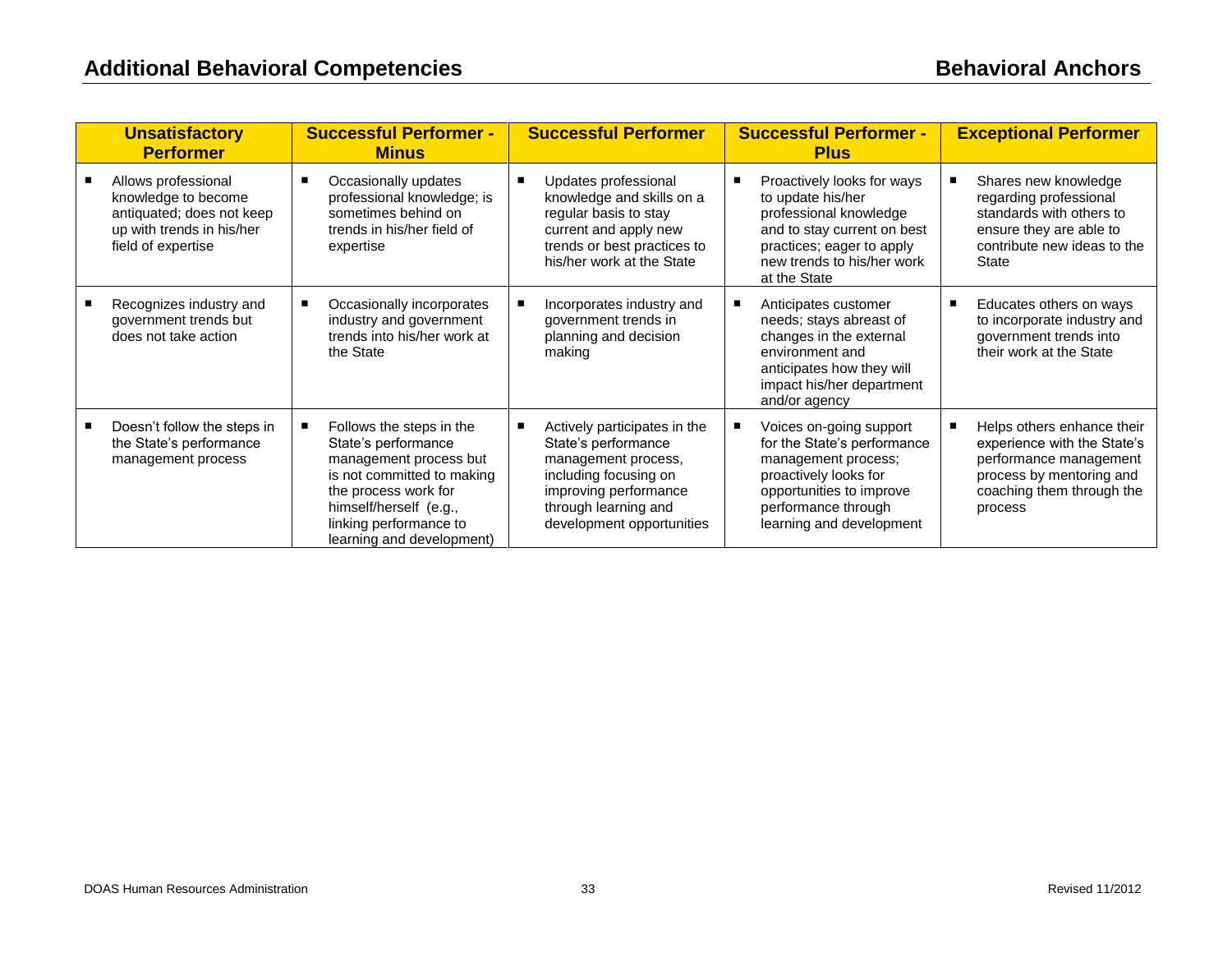## **Project Management**

**Definition:** Effectively manages project(s) by appropriately focusing attention on the critical few priorities; effectively creates and executes against project timelines based on priorities, resource availability, and other project requirements (i.e., budget); effectively evaluates planned approaches, determines feasibility, and makes adjustments when needed

| <b>Unsatisfactory</b><br><b>Performer</b>                                                                                                                                                             | <b>Successful Performer -</b><br><b>Minus</b>                                                                                                                |                | <b>Successful Performer</b>                                                                                                                                 | <b>Successful Performer -</b><br><b>Plus</b>                                                                                                                                 |   | <b>Exceptional Performer</b>                                                                                                                                                              |
|-------------------------------------------------------------------------------------------------------------------------------------------------------------------------------------------------------|--------------------------------------------------------------------------------------------------------------------------------------------------------------|----------------|-------------------------------------------------------------------------------------------------------------------------------------------------------------|------------------------------------------------------------------------------------------------------------------------------------------------------------------------------|---|-------------------------------------------------------------------------------------------------------------------------------------------------------------------------------------------|
| Gets distracted by less<br>important issues; does not<br>adequately focus on the<br>most critical priorities                                                                                          | Is occasionally distracted<br>by less important issues<br>which takes away focus<br>from more critical priorities                                            |                | Consistently focuses on the<br>critical few priorities and<br>manages those to achieve<br>expected results                                                  | Maintains laser focus on<br>critical priorities; able to<br>manage multiple priorities<br>successfully                                                                       | п | Provides direction to other<br>team members on how to<br>successfully manage<br>multiple priorities                                                                                       |
| Anticipates resource<br>requirements for projects of<br>minimal complexity; tends<br>to over or underestimate<br>resource requirements for<br>more complex projects                                   | Needs assistance to<br>accurately anticipate<br>resource requirements (i.e.,<br>time, budget, and<br>personnel) for projects of<br>moderately complex scope  |                | Accurately anticipates<br>resource requirements (i.e.,<br>time, budget, and<br>personnel) on projects of<br>moderately complex scope                        | Accurately anticipates<br>resource requirements (i.e.,<br>time, budget, and<br>personnel) even when<br>faced with the most<br>complex projects                               | п | Coaches other team<br>members on how to<br>accurately anticipate<br>resource requirements for<br>complex projects                                                                         |
| Does not take adequate<br>time or consideration to<br>plan an approach prior to<br>the execution of a project                                                                                         | Needs assistance to plan<br>an approach and create<br>project plans taking into<br>account the resources<br>available                                        | $\blacksquare$ | Spends time up front<br>planning an approach and<br>develops reasoned and<br>feasible work plans given<br>the resources available                           | Considers resources<br>available, possible barriers,<br>and potential risks; creates<br>detailed project plans to<br>address all known factors                               | п | Possesses exceptional<br>planning skills and helps<br>others in project planning<br>to ensure they are able to<br>develop feasible work<br>plans                                          |
| Inconsistently<br>communicates information<br>to team members<br>regarding project<br>milestones, resource<br>requirements, timelines,<br>and measures of success                                     | Usually communicates<br>٠<br>information to team<br>members regarding project<br>milestones, resource<br>requirements, timelines,<br>and measures of success | $\blacksquare$ | Establishes and builds<br>agreement among project<br>team members for project<br>milestones, resource<br>requirements, timelines<br>and measures of success | Proactively includes project<br>team and other<br>stakeholders in developing<br>project milestones,<br>resource requirements,<br>timelines and measures of<br><b>SUCCESS</b> |   | Energizes and creates<br>commitment among team<br>members regarding project<br>milestones, resource<br>requirements, timelines<br>and measures of success                                 |
| Does not establish<br>intermediate goals<br>throughout the project<br>(milestones); does not<br>adequately track progress<br>toward the project goal,<br>allowing the team to fall<br>behind schedule | Monitors project<br>performance, but doesn't<br>adjust plans as necessary<br>to ensure timelines are met<br>or exceeded                                      | п              | Establishes key<br>milestones, adequately<br>monitors progress toward<br>milestones, and takes<br>action to ensure timelines<br>are met or exceeded         | Consistently drives the<br>project team toward<br>exceeding expectations on<br>the completion of project<br>milestones and ultimately<br>the overarching project<br>timeline | п | Coaches others in creating<br>detailed project plans and<br>monitoring performance to<br>ensure completion of<br>project milestones and<br>ultimately the overarching<br>project timeline |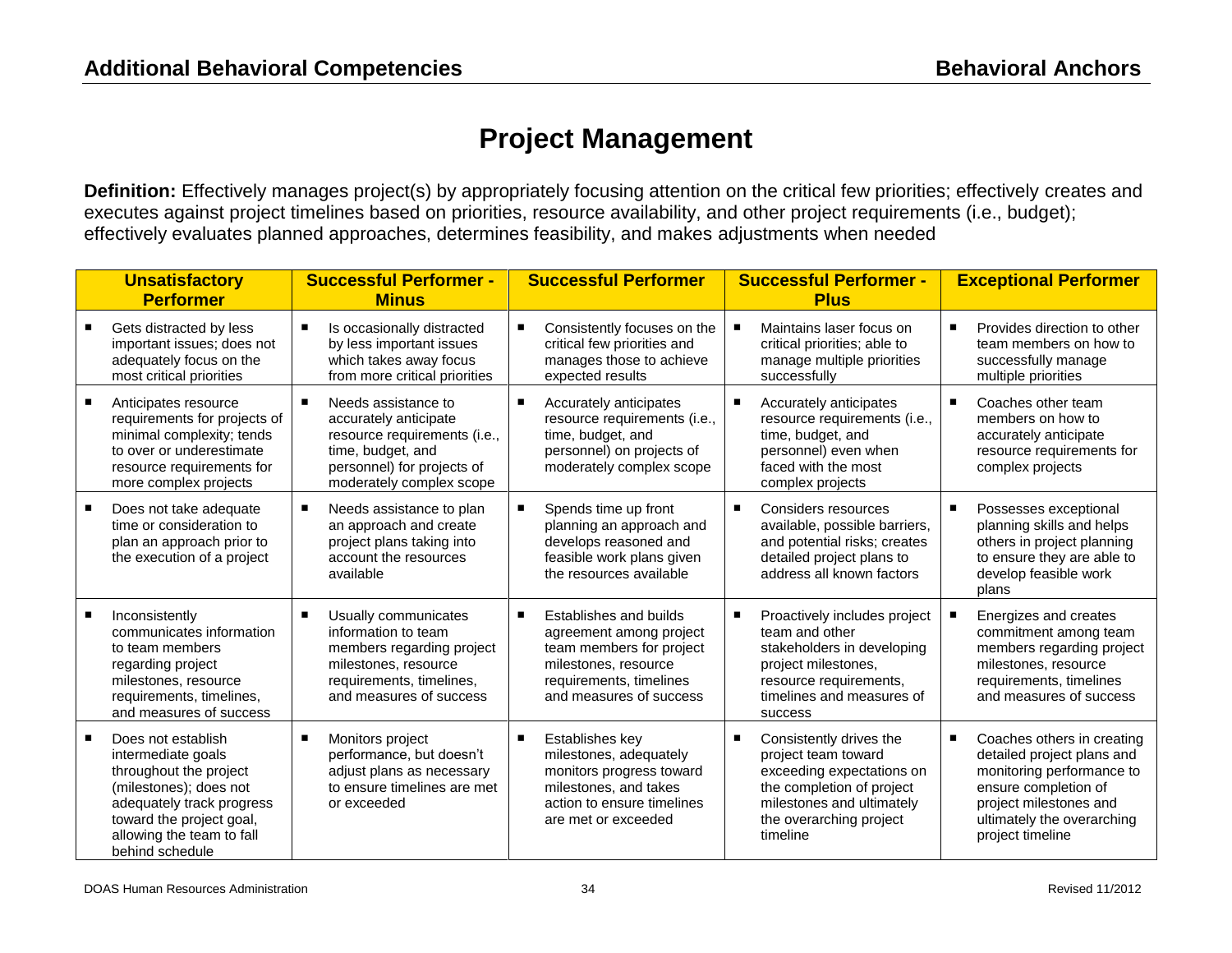| <b>Unsatisfactory</b><br><b>Performer</b>                                                                                            | <b>Successful Performer -</b><br><b>Minus</b>                                                                                                                                                                   | <b>Successful Performer</b>                                                                                                                | <b>Successful Performer -</b><br><b>Plus</b>                                                                                                                                                       | <b>Exceptional Performer</b>                                                                                                                                                                                           |
|--------------------------------------------------------------------------------------------------------------------------------------|-----------------------------------------------------------------------------------------------------------------------------------------------------------------------------------------------------------------|--------------------------------------------------------------------------------------------------------------------------------------------|----------------------------------------------------------------------------------------------------------------------------------------------------------------------------------------------------|------------------------------------------------------------------------------------------------------------------------------------------------------------------------------------------------------------------------|
| Fails to recognize and/or<br>take action when a project<br>plan needs to be revised<br>given changing or<br>unexpected circumstances | Is slow to take action when<br>a project plan needs to be<br>revised given changing or<br>unexpected circumstances;<br>is inconsistent in<br>communicating changes in<br>project plan and timeline to<br>others | Modifies project work plans<br>as appropriate and<br>communicates those<br>changes to the team to<br>ensure the project is not<br>derailed | Proactively monitors<br>progress and modifies<br>project work plans as<br>needed to keep the project<br>on track; communicates<br>changes in project plans<br>and timelines to key<br>stakeholders | Develops contingency<br>plans during the planning<br>phase of a project by<br>anticipating the most likely<br>risks to the project work<br>plan; implements those<br>contingency plans quickly<br>when the need arises |
| Provides on-going project<br>updates infrequently and/or<br>ineffectively                                                            | Provides project updates to<br>others only when asked                                                                                                                                                           | Provides on-going project<br>updates regarding progress<br>to keep others informed of<br>status and outstanding<br><i>issues</i>           | Involves team in monitoring<br>their own performance and<br>in providing project<br>updates to stakeholders on<br>a regular basis and/or<br>when asked                                             | Teaches others on how to<br>provide effective on-going<br>project updates                                                                                                                                              |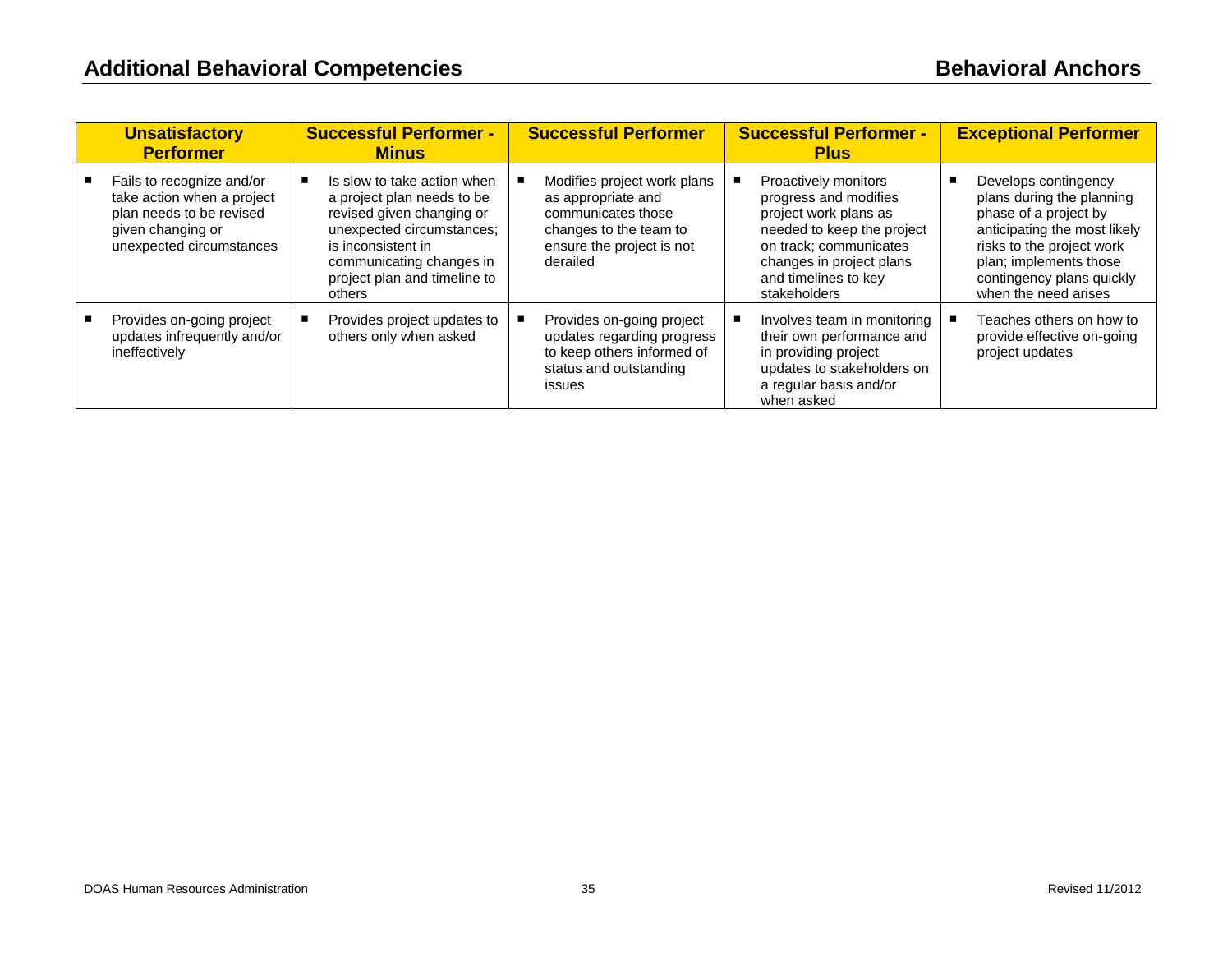## **Teaching Others**

**Definition:** Enhances the capabilities of the organization by openly and effectively sharing his/her subject matter expertise with others; supports a continuous learning environment by preserving and compiling intellectual capital which can be used by others within his/her work group, department and State entities, as appropriate

| <b>Unsatisfactory</b><br><b>Performer</b>                                                                                                                           | <b>Successful Performer -</b><br><b>Minus</b>                                                                                            |                | <b>Successful Performer</b>                                                                                                                                                                                      | <b>Successful Performer -</b><br><b>Plus</b>                                                                                                                                          |   | <b>Exceptional Performer</b>                                                                                                                                                              |
|---------------------------------------------------------------------------------------------------------------------------------------------------------------------|------------------------------------------------------------------------------------------------------------------------------------------|----------------|------------------------------------------------------------------------------------------------------------------------------------------------------------------------------------------------------------------|---------------------------------------------------------------------------------------------------------------------------------------------------------------------------------------|---|-------------------------------------------------------------------------------------------------------------------------------------------------------------------------------------------|
| Fails to take responsibility<br>for providing direction and<br>coaching to lower-level or<br>new employees                                                          | Is reluctant to take<br>responsibility for providing<br>direction and coaching to<br>lower-level or new<br>employees                     | $\blacksquare$ | Provides feedback to<br>lower-level team members<br>on tasks he/she can do<br>well to improve overall<br>team performance                                                                                        | Looks for opportunities to<br>provide feedback to lower-<br>level team members on<br>tasks he/she can do well<br>with a strong focus on<br>improving overall team<br>performance      | п | Provides feedback to team<br>members, even peers and<br>more senior co-workers, on<br>tasks he/she can do well to<br>improve overall team<br>performance                                  |
| Does not recognize the<br>value in and avoids sharing<br>relevant information that<br>would benefit co-workers                                                      | Shares his/her knowledge<br>with co-workers when<br>asked                                                                                |                | Openly shares his/her<br>knowledge with co-workers<br>when the need to share<br>becomes obvious                                                                                                                  | Proactively shares his/her<br>knowledge with co-workers<br>on an ongoing basis                                                                                                        |   | Takes every available<br>opportunity to transfer<br>his/her knowledge to co-<br>workers                                                                                                   |
| Talks down to co-workers<br>who need help learning a<br>new aspect of their jobs or<br>further refining a current<br>skill                                          | Is willing to help co-workers<br>learn a new skill or refine<br>an existing one when<br>asked                                            |                | Coaches others in a<br>constructive and positive<br>way so that they can<br>absorb information and<br>learn quickly                                                                                              | Proactively and effectively<br>coaches others in a<br>constructive and positive<br>way so that they can<br>absorb information and<br>learn quickly                                    |   | Demonstrates an ability to<br>connect with others to<br>better engage them in the<br>learning process                                                                                     |
| Requires more senior<br>leaders' encouragement to<br>provide<br>information/knowledge on a<br>topic that would be of<br>interest to the broader<br>functional group | Is willing to share<br>information/knowledge on a<br>topic that would be of<br>interest to the broader<br>functional group when<br>asked |                | Continuously seeks out<br>opportunities to learn and<br>share new<br>information/knowledge on<br>topics that would be of<br>interest to the broader<br>functional group and<br>contribute to business<br>success | Identifies areas of interest<br>to the broader functional<br>group and proactively<br>searches for and shares<br>relevant information that<br>would contribute to<br>business success | п | Holds informal learning<br>sessions with co-workers<br>when he/she has gained<br>new information/<br>knowledge on a topic that<br>would be of interest to the<br>broader functional group |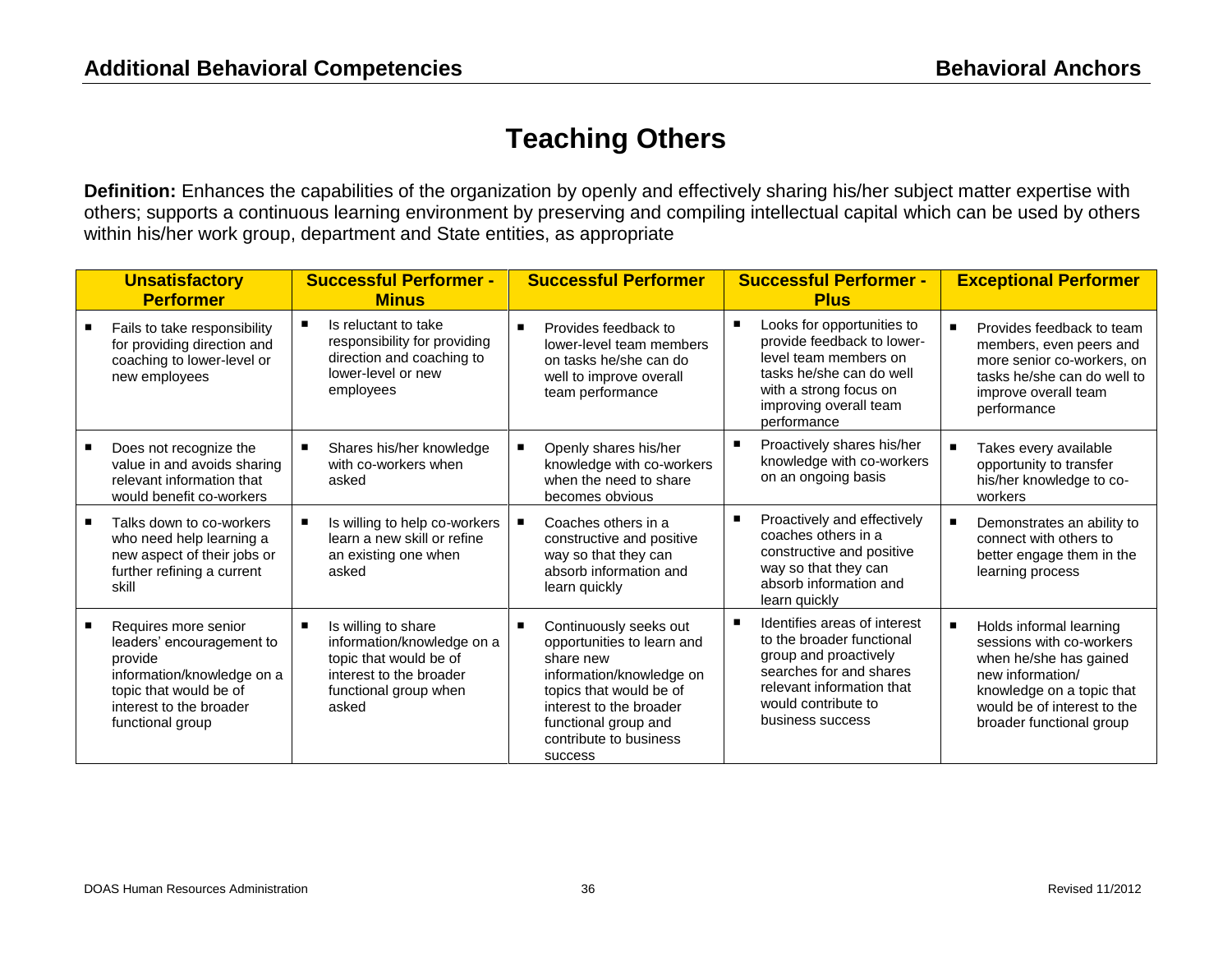| <b>Unsatisfactory</b><br><b>Performer</b>                                                                                                                                                        | <b>Successful Performer -</b><br><b>Minus</b>                                                                                    | <b>Successful Performer</b>                                                                  | <b>Successful Performer -</b><br><b>Plus</b>                                                                                  | <b>Exceptional Performer</b>                                                                                                                                                                              |
|--------------------------------------------------------------------------------------------------------------------------------------------------------------------------------------------------|----------------------------------------------------------------------------------------------------------------------------------|----------------------------------------------------------------------------------------------|-------------------------------------------------------------------------------------------------------------------------------|-----------------------------------------------------------------------------------------------------------------------------------------------------------------------------------------------------------|
| Discards valuable<br>information/knowledge<br>materials (i.e., books,<br>documents, lecture notes,<br>etc.) or files them in<br>personal records where<br>others will not have access<br>to them | Is focused on own personal<br>development; doesn't<br>recognize information or<br>knowledge that should be<br>shared with others | Recognizes<br>information/knowledge and<br>shares materials that may<br>be helpful to others | Proactively identifies<br>information/knowledge<br>materials that would be<br>helpful to others and<br>shares them            | Collects<br>information/knowledge and<br>maintains a "library" of<br>materials for others to use;<br>consistently reviews and<br>enhances materials to<br>ensure they are up-to-date<br>and user-friendly |
| <b>For Leaders: Fails to</b><br>provide resources and<br>support for others to learn<br>and develop                                                                                              | <b>For Leaders: Inconsistent</b><br>in providing resources and<br>support for others to learn<br>and develop                     | For Leaders: Expects and<br>encourages individual and<br>group learning                      | For Leaders: Expects and<br>encourages individual and<br>group learning that crosses<br>departmental and agency<br>boundaries | For Leaders: Continually<br>strives to bring out the best<br>in people by removing<br>barriers to learning and<br>finding creative ways to<br>encourage skill<br>development                              |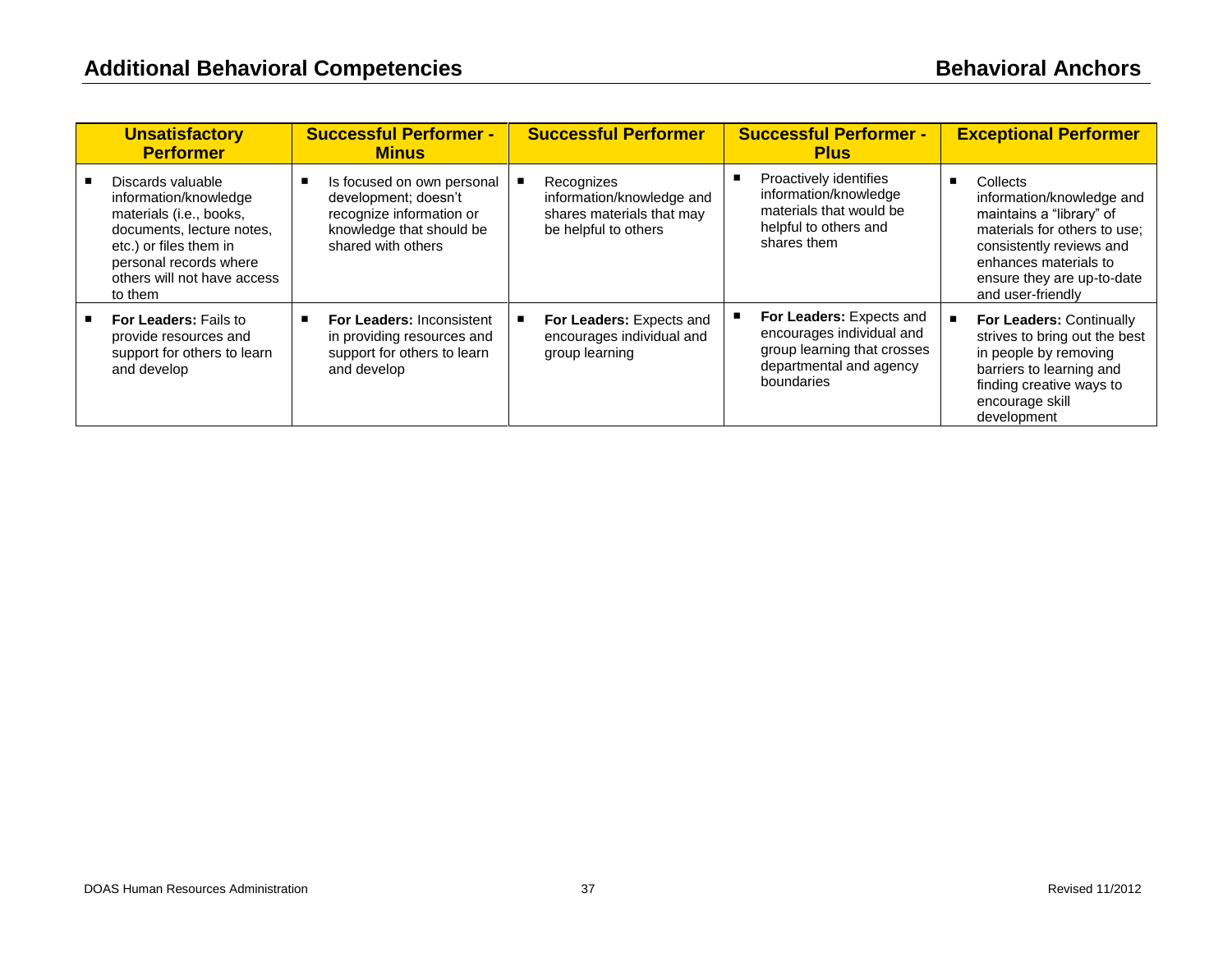#### **Team Leadership**

**Definition:** Effectively manages and guides group efforts; tracks team progress, adequately anticipates roadblocks, and changes course as needed to achieve team goals; provides appropriate feedback concerning group and individual performance, including areas for improvement

| <b>Unsatisfactory</b><br><b>Performer</b>                                                                                                                                        | <b>Successful Performer -</b><br><b>Minus</b>                                                                                                   |                | <b>Successful Performer</b>                                                                                                                                                                 | <b>Successful Performer -</b><br><b>Plus</b>                                                                                                                                                   |                | <b>Exceptional Performer</b>                                                                                                                                            |
|----------------------------------------------------------------------------------------------------------------------------------------------------------------------------------|-------------------------------------------------------------------------------------------------------------------------------------------------|----------------|---------------------------------------------------------------------------------------------------------------------------------------------------------------------------------------------|------------------------------------------------------------------------------------------------------------------------------------------------------------------------------------------------|----------------|-------------------------------------------------------------------------------------------------------------------------------------------------------------------------|
| Fails to involve his/her<br>team in defining goals and<br>planning the ways to<br>achieve team success                                                                           | Usually involves team<br>members in defining goals<br>and planning ways to<br>achieve desired results                                           | $\blacksquare$ | Involves team members in<br>defining ways to achieve<br>desired results and defining<br>expectations about how<br>team members will work<br>together                                        | Supports team members'<br>efforts to define goals, plan<br>ways to achieve desired<br>results, and outline<br>expectations for how team<br>members will work together                          | $\blacksquare$ | Encourages a sense of<br>mutual accountability in<br>team settings that<br>motivates individuals to do<br>his/her best for each other<br>and exceed goals               |
| Sets goals for the team but<br>does not adequately<br>communicate those goals<br>to get everyone "on board"                                                                      | Sets goals for the team,<br>but doesn't consistently<br>communicate individual<br>accountabilities toward<br>reaching those goals               |                | Sets and communicates<br>clear goals for the team up<br>front; clearly communicates<br>departmental and individual<br>goals and accountabilities                                            | Sets goals for the team;<br>anticipates issues and<br>concerns associated with<br>individual accountabilities<br>for goals and proactively<br>addresses those                                  | $\blacksquare$ | Identifies the most<br>important priorities for the<br>team and focuses attention<br>effectively; effectively<br>communicates individual<br>accountabilities            |
| Doesn't monitor team<br>performance toward<br>reaching its goals; is<br>unable to provide updates<br>to other stakeholders (e.g.,<br>customers, peers,<br>supervisor) when asked | Monitors team<br>performance, but doesn't<br>consistently provide project<br>updates to stakeholders<br>(e.g., customers, peers,<br>supervisor) | п              | Monitors team performance<br>continuously and provides<br>"real time" project updates<br>to stakeholders (e.g.,<br>customers, peers,<br>supervisor) on a regular<br>basis and/or when asked | Involves team in monitoring<br>their own performance and<br>in providing project updates<br>to stakeholders (e.g.,<br>customers, peers,<br>supervisor) on a regular<br>basis and/or when asked | $\blacksquare$ | Provides direction to less<br>experienced team leaders<br>on how to monitor the team<br>without interfering with<br>progress                                            |
| Inconsistently provides<br>feedback to team<br>members; avoids<br>presenting feedback that<br>will not be well-received                                                          | Gives infrequent<br>performance feedback to<br>employees; uncomfortable<br>presenting feedback that<br>will not be well-received                | ٠              | Provides meaningful<br>feedback to team members<br>to keep them on track<br>toward common goals                                                                                             | Provides frequent and<br>candid performance<br>feedback to team<br>members; is effective in<br>presenting feedback that<br>will not be well-received                                           | $\blacksquare$ | Identifies underlying<br>performance issues among<br>team members and deliver<br>highly insightful feedback;<br>provides frequent and<br>candid performance<br>feedback |